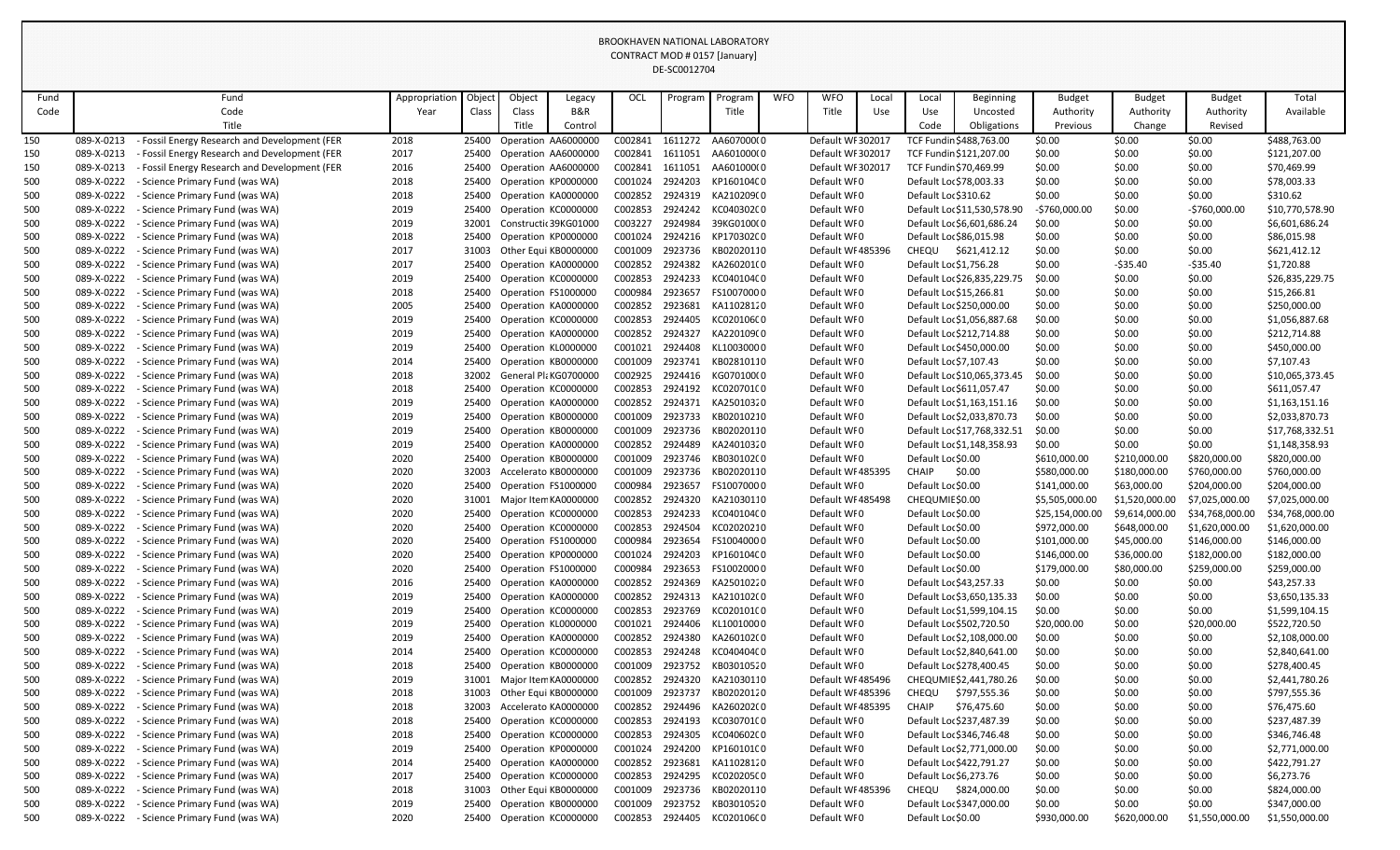|            |                          |                                                                       |               |                |                     |                                            |                    | DE-SC0012704       |                          |            |                            |       |                                          |                                                     |                              |                             |                                |                                |
|------------|--------------------------|-----------------------------------------------------------------------|---------------|----------------|---------------------|--------------------------------------------|--------------------|--------------------|--------------------------|------------|----------------------------|-------|------------------------------------------|-----------------------------------------------------|------------------------------|-----------------------------|--------------------------------|--------------------------------|
| Fund       |                          | Fund                                                                  | Appropriation | Objec          | Object              | Legacy                                     | OCL                | Program            | Program                  | <b>WFO</b> | <b>WFO</b>                 | Local | Local                                    | Beginning                                           | <b>Budget</b>                | <b>Budget</b>               | <b>Budget</b>                  | Total                          |
| Code       |                          | Code                                                                  | Year          | Class          | Class               | B&R                                        |                    |                    | Title                    |            | Title                      | Use   | Use                                      | Uncosted                                            | Authority                    | Authority                   | Authority                      | Available                      |
|            |                          | Title                                                                 |               |                | Title               | Control                                    |                    |                    |                          |            |                            |       | Code                                     | Obligations                                         | Previous                     | Change                      | Revised                        |                                |
| 500        | 089-X-0222               | <b>Science Primary Fund (was WA)</b>                                  | 2020          | 25400          |                     | Operation KC0000000                        | C002853            | 2924305            | KC04060200               |            | Default WF0                |       | Default Lor \$0.00                       |                                                     | \$178,000.00                 | \$222,000.00                | \$400,000.00                   | \$400,000.00                   |
| 500        | 089-X-0222               | - Science Primary Fund (was WA)                                       | 2020          | 31003          |                     | Other Equi KB0000000                       | C001009            | 2923736            | KB02020110               |            | Default WF485396           |       | CHEQU                                    | \$0.00                                              | \$160,000.00                 | \$60,000.00                 | \$220,000.00                   | \$220,000.00                   |
| 500        | 089-X-0222               | - Science Primary Fund (was WA)                                       | 2020          | 25400          |                     | Operation KC0000000                        | C002853            | 2925000            | KC03040310               |            | Default WF0                |       | Default Lor \$0.00                       |                                                     | \$1,606,000.00               | \$1,071,000.00              | \$2,677,000.00                 | \$2,677,000.00                 |
| 500        | 089-X-0222               | <b>Science Primary Fund (was WA)</b>                                  | 2020          | 25400          |                     | Operation KB0000000                        | C001009            | 2923736            | KB02020110               |            | Default WF0                |       | Default Lor \$0.00                       |                                                     | \$29,540,000.00              | \$9,840,000.00              | \$39,380,000.00                | \$39,380,000.00                |
| 500        | 089-X-0222               | Science Primary Fund (was WA)                                         | 2020          | 31003          |                     | Other Equi KB0000000                       | C001009            | 2923737            | KB02020120               |            | Default WF485396           |       | CHEQU                                    | \$0.00                                              | \$300,000.00                 | \$770,000.00                | \$1,070,000.00                 | \$1,070,000.00                 |
| 500        | 089-X-0222               | Science Primary Fund (was WA)                                         | 2020          | 25400          |                     | Operation KA0000000                        | C002852            | 2924328            | KA220201(0               |            | Default WF0                |       | Default Lor \$0.00                       |                                                     | \$611,000.00                 | \$213,000.00                | \$824,000.00                   | \$824,000.00                   |
| 500        | 089-X-0222               | <b>Science Primary Fund (was WA)</b>                                  | 2020          | 25400          |                     | Operation KA0000000                        | C002852            | 2924358            | KA24010220               |            | Default WF0                |       | Default Lor \$0.00                       |                                                     | \$0.00                       | \$152,000.00                | \$152,000.00                   | \$152,000.00                   |
| 500        | 089-X-0222               | Science Primary Fund (was WA)                                         | 2020          | 32002          |                     | General PlaKG0700000                       | C002925            | 2924416            | KG070100(0               |            | Default WF485403           |       | <b>CHGPP</b>                             | \$0.00                                              | \$0.00                       | \$1,500,000.00              | \$1,500,000.00                 | \$1,500,000.00                 |
| 500        | 089-X-0222               | - Science Primary Fund (was WA)                                       | 2018          | 25400          |                     | Operation KB0000000                        | C001009            | 2924156            | KB02010520               |            | Default WF0                |       |                                          | Default Loc \$22,920.38                             | \$0.00                       | \$0.00                      | \$0.00                         | \$22,920.38                    |
| 500        | 089-X-0222               | <b>Science Primary Fund (was WA)</b>                                  | 2019          | 31003          |                     | Other Equi KC0000000                       | C002853            | 2924242            | KC040302C0               |            | Default WF485396           |       | CHEQU                                    | \$3,873,975.97                                      | \$760,000.00                 | \$0.00                      | \$760,000.00                   | \$4,633,975.97                 |
| 500        | 089-X-0222               | <b>Science Primary Fund (was WA)</b>                                  | 2019          | 25400          |                     | Operation KA0000000                        | C002852            | 2924358            | KA24010220               |            | Default WF0                |       |                                          | Default Loc \$424,442.87                            | \$0.00                       | \$0.00                      | \$0.00                         | \$424,442.87                   |
| 500        | 089-X-0222               | <b>Science Primary Fund (was WA)</b>                                  | 2019          | 25400          |                     | Operation KC0000000                        | C002853            | 3023325            | KC020302C0               |            | Default WF0                |       |                                          | Default Loc \$280,952.16                            | \$0.00                       | \$0.00                      | \$0.00                         | \$280,952.16                   |
| 500        | 089-X-0222               | <b>Science Primary Fund (was WA)</b><br>Science Primary Fund (was WA) | 2019          | 25400          |                     | Operation KB0000000                        | C001009            | 2923737<br>2924348 | KB02020120<br>KA230201(0 |            | Default WF0<br>Default WF0 |       |                                          | Default Loc \$15,541,298.19                         | \$0.00                       | \$0.00                      | \$0.00                         | \$15,541,298.19                |
| 500<br>500 | 089-X-0222<br>089-X-0222 | Science Primary Fund (was WA)                                         | 2019<br>2019  | 25400<br>25400 |                     | Operation KA0000000<br>Operation KC0000000 | C002852<br>C002853 | 2924241            | KC040301C0               |            | Default WFO                |       |                                          | Default Loc \$186,151.30<br>Default Loc \$16,414.96 | \$0.00<br>\$0.00             | \$0.00<br>\$0.00            | \$0.00<br>\$0.00               | \$186,151.30<br>\$16,414.96    |
| 500        | 089-X-0222               | <b>Science Primary Fund (was WA)</b>                                  | 2019          | 25400          |                     | Operation KB0000000                        | C001009            | 2923734            | KB02010220               |            | Default WF0                |       | Default Loc \$3.66                       |                                                     | \$0.00                       | \$0.00                      | \$0.00                         | \$3.66                         |
| 500        | 089-X-0222               | <b>Science Primary Fund (was WA)</b>                                  | 2018          | 25400          |                     | Operation KP0000000                        | C001024            | 2924462            | KP170304C0               |            | Default WF0                |       |                                          | Default Loc \$525,530.65                            | \$0.00                       | \$0.00                      | \$0.00                         | \$525,530.65                   |
| 500        | 089-X-0222               | Science Primary Fund (was WA)                                         | 2018          | 32003          |                     | Accelerato KC0000000                       | C002853            | 2924233            | KC040104C0               |            | Default WF485395           |       | <b>CHAIP</b>                             | \$111,349.54                                        | \$0.00                       | \$0.00                      | \$0.00                         | \$111,349.54                   |
| 500        | 089-X-0222               | - Science Primary Fund (was WA)                                       | 2019          | 32001          |                     | Constructic 39KA00000                      | C002786            | 2924263            | 39KA0000(0               |            | Default WF0                |       |                                          | Default Loc \$953,904.10                            | \$0.00                       | \$0.00                      | \$0.00                         | \$953,904.10                   |
| 500        | 089-X-0222               | Science Primary Fund (was WA)                                         | 2019          | 25400          |                     | Operation FS1000000                        | C000984            | 2923652            | FS10010000               |            | Default WF0                |       |                                          | Default Loc \$1,334,865.99                          | \$0.00                       | \$0.00                      | \$0.00                         | \$1,334,865.99                 |
| 500        | 089-X-0222               | Science Primary Fund (was WA)                                         | 2019          | 25400          |                     | Operation FS1000000                        | C000984            | 2923658            | FS10090000               |            | Default WF0                |       |                                          | Default Loc \$297,414.40                            | \$0.00                       | \$0.00                      | \$0.00                         | \$297,414.40                   |
| 500        | 089-X-0222               | Science Primary Fund (was WA)                                         | 2015          | 25400          |                     | Operation KA0000000                        | C002852            | 2924313            | KA210102(0               |            | Default WI 485474          |       | CHOPEMIE \$33.06                         |                                                     | \$0.00                       | $-533.06$                   | $-533.06$                      | \$0.00                         |
| 500        | 089-X-0222               | Science Primary Fund (was WA)                                         | 2018          | 32003          |                     | Accelerato KB0000000                       | C001009            | 2923736            | KB02020110               |            | Default WF485395           |       | <b>CHAIP</b>                             | \$1,199,490.39                                      | \$0.00                       | \$0.00                      | \$0.00                         | \$1,199,490.39                 |
| 500        | 089-X-0222               | - Science Primary Fund (was WA)                                       | 2019          | 25400          |                     | Operation KC0000000                        | C002853            | 2924305            | KC040602C0               |            | Default WF0                |       |                                          | Default Lor \$800,000.00                            | \$0.00                       | \$0.00                      | \$0.00                         | \$800,000.00                   |
| 500        | 089-X-0222               | - Science Primary Fund (was WA)                                       | 2019          | 25400          |                     | Operation KL0000000                        | C001021            | 2924407            | KL10020000               |            | Default WF0                |       |                                          | Default Loc \$83,278.51                             | $-520,000.00$                | \$0.00                      | $-520,000.00$                  | \$63,278.51                    |
| 500        | 089-X-0222               | <b>Science Primary Fund (was WA)</b>                                  | 2019          | 25400          | Operation KJ0000000 |                                            | C001018            | 2924474            | KJ04020100               |            | Default WF0                |       |                                          | Default Loc \$451,512.00                            | \$0.00                       | \$0.00                      | \$0.00                         | \$451,512.00                   |
| 500        | 089-X-0222               | - Science Primary Fund (was WA)                                       | 2018          | 25400          |                     | Operation KL0000000                        | C001021            | 2924408            | KL10030000               |            | Default WF0                |       |                                          | Default Loc \$46,947.02                             | \$0.00                       | \$0.00                      | \$0.00                         | \$46,947.02                    |
| 500        | 089-X-0222               | - Science Primary Fund (was WA)                                       | 2019          |                |                     | Major Item KB0000000                       | C001009            | 2923737            | KB02020120               |            | Default WF485499           |       |                                          | CHEQUMIE \$4,440,831.74                             | \$0.00                       | \$0.00                      | \$0.00                         | \$4,440,831.74                 |
| 500        | 089-X-0222               | - Science Primary Fund (was WA)                                       | 2019          | 32001          |                     | Constructic 39KG01000                      | C003087            | 2924481            | 39KG0100(0               |            | Default WFO                |       |                                          | Default Loc \$42,200,000.00                         | \$0.00                       | \$0.00                      | \$0.00                         | \$42,200,000.00                |
| 500        | 089-X-0222               | <b>Science Primary Fund (was WA)</b>                                  | 2019          | 25400          |                     | Operation KP0000000                        | C001024            | 2924995            | KP170300C0               |            | Default WF0                |       |                                          | Default Loc \$576,349.41                            | \$0.00                       | \$0.00                      | \$0.00                         | \$576,349.41                   |
| 500        | 089-X-0222               | Science Primary Fund (was WA)                                         | 2017          | 25400          |                     | Operation KJ0000000                        | C001018            | 2924137            | KJ04040000               |            | Default WF0                |       |                                          | Default Loc \$1,761.52                              | \$0.00                       | -\$1,761.52                 | $-$1,761.52$                   | \$0.00                         |
| 500        | 089-X-0222               | <b>Science Primary Fund (was WA)</b>                                  | 2020          | 25400          |                     | Operation KP0000000                        | C001024 2924211    |                    | KP170100C0               |            | Default WF0                |       | Default Loc \$0.00                       |                                                     | \$1,461,000.00               | \$0.00                      | \$1,461,000.00                 | \$1,461,000.00                 |
| 500        | 089-X-0222<br>089-X-0222 | - Science Primary Fund (was WA)                                       | 2020          | 25400          |                     | Operation KP0000000                        | C001024            | 2924995<br>2924346 | KP170300C0<br>KA230102(0 |            | Default WF0<br>Default WFO |       | Default Loc \$0.00<br>Default Loc \$0.00 |                                                     | \$126,000.00                 | \$45,000.00                 | \$171,000.00                   | \$171,000.00                   |
| 500<br>500 | 089-X-0222               | Science Primary Fund (was WA)<br>Science Primary Fund (was WA)        | 2020<br>2020  | 25400<br>25400 |                     | Operation KA0000000<br>Operation KC0000000 | C002852<br>C002853 | 2923769            | KC020101C0               |            | Default WF0                |       | Default Loc \$0.00                       |                                                     | \$280,000.00<br>\$867,000.00 | \$98,000.00<br>\$578,000.00 | \$378,000.00<br>\$1,445,000.00 | \$378,000.00<br>\$1,445,000.00 |
| 500        | 089-X-0222               | Science Primary Fund (was WA)                                         | 2018          | 25400          |                     | Operation KA0000000                        | C002852            | 2924357            | KA24010210               |            | Default WF0                |       |                                          | Default Loc \$99,968.41                             | \$0.00                       | \$0.00                      | \$0.00                         | \$99,968.41                    |
| 500        | 089-X-0222               | Science Primary Fund (was WA)                                         | 2019          | 25400          |                     | Operation KC0000000                        | C002853            | 2924504            | KC02020210               |            | Default WF0                |       |                                          | Default Loc \$2,198,710.03                          | \$0.00                       | \$0.00                      | \$0.00                         | \$2,198,710.03                 |
| 500        | 089-X-0222               | - Science Primary Fund (was WA)                                       | 2019          | 25400          |                     | Operation KB0000000                        | C001009            | 2923721            | KB01010220               |            | Default WF0                |       |                                          | Default Loc \$1,254,565.52                          | \$0.00                       | \$0.00                      | \$0.00                         | \$1,254,565.52                 |
| 500        | 089-X-0222               | Science Primary Fund (was WA)                                         | 2018          | 25400          |                     | Operation KC0000000                        | C002853            | 2924460            | KC030105C0               |            | Default WF0                |       | Default Loc \$8.95                       |                                                     | \$0.00                       | \$0.00                      | \$0.00                         | \$8.95                         |
| 500        | 089-X-0222               | <b>Science Primary Fund (was WA)</b>                                  | 2018          | 25400          |                     | Operation KA0000000                        | C002852            | 2924380            | KA260102(0               |            | Default WF0                |       |                                          | Default Loc \$57,442.12                             | \$0.00                       | \$0.00                      | \$0.00                         | \$57,442.12                    |
| 500        | 089-X-0222               | Science Primary Fund (was WA)                                         | 2018          | 32001          |                     | Constructic 39KG01000                      | C003087            | 2924481            | 39KG0100(0               |            | Default WF0                |       |                                          | Default Loc \$23,967,852.43                         | \$0.00                       | \$0.00                      | \$0.00                         | \$23,967,852.43                |
| 500        | 089-X-0222               | Science Primary Fund (was WA)                                         | 2019          | 25400          |                     | Operation KP0000000                        | C001024            | 2924204            | KP160105C0               |            | Default WFO                |       |                                          | Default Loc \$158,276.45                            | \$0.00                       | \$0.00                      | \$0.00                         | \$158,276.45                   |
| 500        | 089-X-0222               | Science Primary Fund (was WA)                                         | 2019          | 32003          |                     | Accelerato KC0000000                       | C002853            | 2924233            | KC040104C0               |            | Default WF485395           |       | <b>CHAIP</b>                             | \$4,200,000.00                                      | \$0.00                       | \$0.00                      | \$0.00                         | \$4,200,000.00                 |
| 500        | 089-X-0222               | - Science Primary Fund (was WA)                                       | 2019          | 25400          |                     | Operation KC0000000                        | C002853            | 2924506            | KC02020310               |            | Default WF0                |       |                                          | Default Loc \$950,597.90                            | \$0.00                       | \$0.00                      | \$0.00                         | \$950,597.90                   |
| 500        | 089-X-0222               | Science Primary Fund (was WA)                                         | 2019          | 31001          |                     | Major Item KA0000000                       | C002852            | 2924320            | KA21030110               |            | Default WF485498           |       |                                          | CHEQUMIE \$18,525,630.59                            | \$0.00                       | \$0.00                      | \$0.00                         | \$18,525,630.59                |
| 500        | 089-X-0222               | <b>Science Primary Fund (was WA)</b>                                  | 2019          | 25400          |                     | Operation KB0000000                        | C001009            | 2923755            | KB04010220               |            | Default WF0                |       |                                          | Default Loc \$411,205.13                            | \$0.00                       | \$0.00                      | \$0.00                         | \$411,205.13                   |
| 500        | 089-X-0222               | Science Primary Fund (was WA)                                         | 2019          | 25400          |                     | Operation KP0000000                        | C001024            | 2924993            | KP160701C0               |            | Default WF0                |       |                                          | Default Loc \$3,068,783.11                          | \$0.00                       | \$0.00                      | \$0.00                         | \$3,068,783.11                 |
| 500        | 089-X-0222               | <b>Science Primary Fund (was WA)</b>                                  | 2019          | 25400          |                     | Operation KC0000000                        | C002853            | 2924193            | KC030701C0               |            | Default WF0                |       |                                          | Default Loc \$2,087,130.00                          | \$0.00                       | \$0.00                      | \$0.00                         | \$2,087,130.00                 |
| 500        | 089-X-0222               | - Science Primary Fund (was WA)                                       | 2019          | 25400          |                     | Operation KC0000000                        | C002853            | 2924243            | KC040303C0               |            | Default WF0                |       |                                          | Default Loc \$16,414.96                             | \$0.00                       | \$0.00                      | \$0.00                         | \$16,414.96                    |
| 500        | 089-X-0222               | - Science Primary Fund (was WA)                                       | 2019          |                |                     | 25400 Operation KC0000000                  | C002853            | 2924447            | KC021301C0               |            | Default WFO                |       |                                          | Default Loc \$1,774,000.00                          | \$0.00                       | \$0.00                      | \$0.00                         | \$1,774,000.00                 |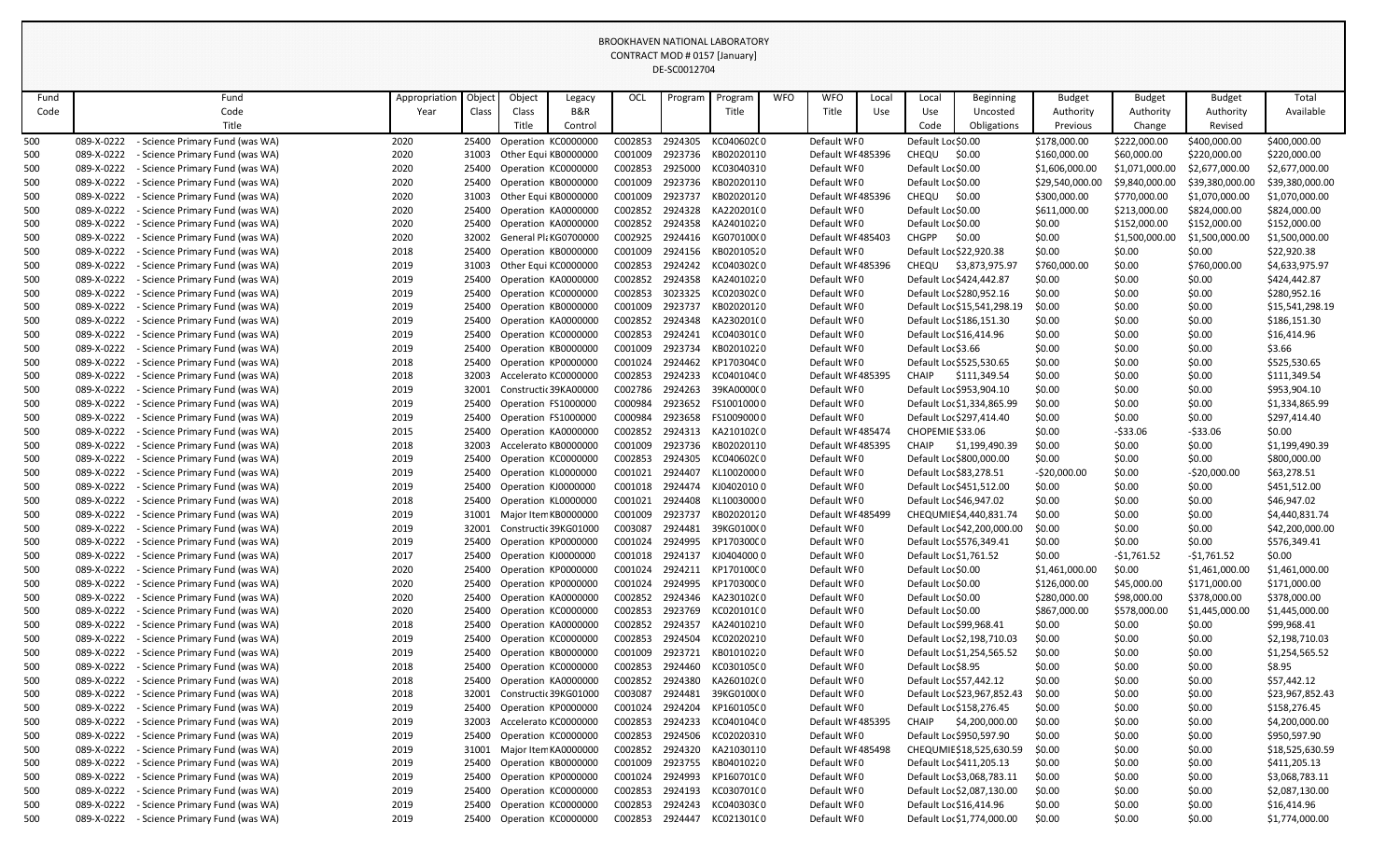|            |                          |                                                                       |               |                |                     |                                            |                    | DE-SC0012704       |                          |            |                            |       |                                          |                                                        |                                |                              |                                  |                                  |
|------------|--------------------------|-----------------------------------------------------------------------|---------------|----------------|---------------------|--------------------------------------------|--------------------|--------------------|--------------------------|------------|----------------------------|-------|------------------------------------------|--------------------------------------------------------|--------------------------------|------------------------------|----------------------------------|----------------------------------|
| Fund       |                          | Fund                                                                  | Appropriation | Objed          | Object              | Legacy                                     | OCL                | Program            | Program                  | <b>WFO</b> | <b>WFO</b>                 | Local | Local                                    | <b>Beginning</b>                                       | <b>Budget</b>                  | <b>Budget</b>                | <b>Budget</b>                    | Total                            |
| Code       |                          | Code                                                                  | Year          | Class          | Class               | <b>B&amp;R</b>                             |                    |                    | Title                    |            | Title                      | Use   | Use                                      | Uncosted                                               | Authority                      | Authority                    | Authority                        | Available                        |
|            |                          | Title                                                                 |               |                | Title               | Control                                    |                    |                    |                          |            |                            |       | Code                                     | Obligations                                            | Previous                       | Change                       | Revised                          |                                  |
| 500        | 089-X-0222               | Science Primary Fund (was WA)                                         | 2018          | 25400          |                     | Operation KP0000000                        | C001024            | 2924209            | KP160501C0               |            | Default WF0                |       |                                          | Default Loc \$41,509.65                                | \$0.00                         | \$0.00                       | \$0.00                           | \$41,509.65                      |
| 500        | 089-X-0222               | - Science Primary Fund (was WA)                                       | 2019          | 25400          |                     | Operation KC0000000                        | C002853            | 2924245            | KC040305C0               |            | Default WF0                |       |                                          | Default Loc \$16,414.96                                | \$0.00                         | \$0.00                       | \$0.00                           | \$16,414.96                      |
| 500        | 089-X-0222               | - Science Primary Fund (was WA)                                       | 2020          | 25400          |                     | Operation KB0000000                        | C001009            | 2923749            | KB03010420               |            | Default WF0                |       | Default Loc \$0.00                       |                                                        | \$750,000.00                   | \$250,000.00                 | \$1,000,000.00                   | \$1,000,000.00                   |
| 500        | 089-X-0222               | Science Primary Fund (was WA)                                         | 2020          | 25400          |                     | Operation FS1000000                        | C000984            | 2923656            | FS10060000               |            | Default WFO                |       | Default Loc \$0.00                       |                                                        | \$118,000.00                   | \$53,000.00                  | \$171,000.00                     | \$171,000.00                     |
| 500        | 089-X-0222<br>089-X-0222 | <b>Science Primary Fund (was WA)</b><br>Science Primary Fund (was WA) | 2020<br>2020  | 25400<br>25400 |                     | Operation KA0000000<br>Operation KP0000000 | C002852            | 2924317<br>2924993 | KA21020210<br>KP160701C0 |            | Default WF0<br>Default WF0 |       | Default Loc \$0.00<br>Default Loc \$0.00 |                                                        | \$5,508,000.00                 | \$2,020,000.00               | \$7,528,000.00                   | \$7,528,000.00<br>\$1,449,000.00 |
| 500<br>500 | 089-X-0222               | Science Primary Fund (was WA)                                         | 2020          | 25400          |                     | Operation KC0000000                        | C001024<br>C002853 | 2923807            | KC03020100               |            | Default WF0                |       | Default Loc \$0.00                       |                                                        | \$1,137,000.00<br>\$992,000.00 | \$312,000.00<br>\$661,000.00 | \$1,449,000.00<br>\$1,653,000.00 | \$1,653,000.00                   |
| 500        | 089-X-0222               | Science Primary Fund (was WA)                                         | 2020          | 31001          |                     | Major Item KA0000000                       | C002852            | 2924320            | KA21030110               |            | Default WF485496           |       | CHEQUMIE \$0.00                          |                                                        | \$3,379,000.00                 | \$737,000.00                 | \$4,116,000.00                   | \$4,116,000.00                   |
| 500        | 089-X-0222               | <b>Science Primary Fund (was WA)</b>                                  | 2020          | 25400          |                     | Operation FS1000000                        | C000984            | 2923655            | FS10050000               |            | Default WFO                |       | Default Loc \$0.00                       |                                                        | \$671,000.00                   | \$301,000.00                 | \$972,000.00                     | \$972,000.00                     |
| 500        | 089-X-0222               | Science Primary Fund (was WA)                                         | 2020          | 25400          |                     | Operation KA0000000                        | C002852            | 2924327            | KA220109(0               |            | Default WF0                |       | Default Loc \$0.00                       |                                                        | \$14,600.00                    | \$48,000.00                  | \$62,600.00                      | \$62,600.00                      |
| 500        | 089-X-0222               | Science Primary Fund (was WA)                                         | 2020          | 25400          |                     | Operation KL0000000                        | C001021            | 2924407            | KL10020000               |            | Default WF0                |       | Default Loc \$0.00                       |                                                        | \$0.00                         | \$110,000.00                 | \$110,000.00                     | \$110,000.00                     |
| 500        | 089-X-0222               | Science Primary Fund (was WA)                                         | 2020          | 31003          |                     | Other Equi KC0000000                       | C002853            | 2924290            | KC040507C0               |            | Default WF485396           |       | CHEQU                                    | \$0.00                                                 | \$0.00                         | \$1,678,000.00               | \$1,678,000.00                   | \$1,678,000.00                   |
| 500        | 089-X-0222               | Science Primary Fund (was WA)                                         | 2018          | 25400          |                     | Operation KC0000000                        | C002853            | 2923803            | KC030102C0               |            | Default WF0                |       | Default Loc \$3.83                       |                                                        | \$0.00                         | \$0.00                       | \$0.00                           | \$3.83                           |
| 500        | 089-X-0222               | - Science Primary Fund (was WA)                                       | 2018          | 25400          |                     | Operation KC0000000                        | C002853            | 2924421            | KC040603C0               |            | Default WF0                |       |                                          | Default Loc \$503,962.44                               | \$0.00                         | \$0.00                       | \$0.00                           | \$503,962.44                     |
| 500        | 089-X-0222               | Science Primary Fund (was WA)                                         | 2019          | 25400          | Operation KJ0000000 |                                            | C001018            | 2924476            | KJ040301000              |            | Default WF0                |       |                                          | Default Loc \$482,000.00                               | \$0.00                         | \$0.00                       | \$0.00                           | \$482,000.00                     |
| 500        | 089-X-0222               | Science Primary Fund (was WA)                                         | 2019          | 32003          |                     | Accelerato KB0000000                       | C001009            | 2923736            | KB02020110               |            | Default WI 485395          |       | <b>CHAIP</b>                             | \$4,513,000.00                                         | \$0.00                         | \$0.00                       | \$0.00                           | \$4,513,000.00                   |
| 500        | 089-X-0222<br>089-X-0222 | Science Primary Fund (was WA)<br>Science Primary Fund (was WA)        | 2019<br>2019  | 25400<br>25400 |                     | Operation KC0000000<br>Operation FS1000000 | C002853<br>C000984 | 2923807<br>2923657 | KC03020100<br>FS10070000 |            | Default WF0<br>Default WF0 |       |                                          | Default Loc \$1,940,003.60<br>Default Lor \$709,000.00 | \$0.00<br>\$0.00               | \$0.00<br>\$0.00             | \$0.00<br>\$0.00                 | \$1,940,003.60<br>\$709,000.00   |
| 500<br>500 | 089-X-0222               | Science Primary Fund (was WA)                                         | 2019          | 25400          |                     | Operation KA0000000                        | C002852            | 2924366            | KA25010120               |            | Default WF0                |       |                                          | Default Loc \$111,366.64                               | \$0.00                         | \$0.00                       | \$0.00                           | \$111,366.64                     |
| 500        | 089-X-0222               | <b>Science Primary Fund (was WA)</b>                                  | 2017          | 25400          |                     | Operation KA0000000                        | C002852            | 2924363            | KA24030130               |            | Default WFO                |       | Default Loc \$160.35                     |                                                        | \$0.00                         | $-5160.35$                   | $-$160.35$                       | \$0.00                           |
| 500        | 089-X-0222               | Science Primary Fund (was WA)                                         | 2019          | 31003          |                     | Other Equi KB0000000                       | C001009            | 2923736            | KB02020110               |            | Default WF485396           |       | <b>CHEQU</b>                             | \$1,849,000.00                                         | \$0.00                         | \$0.00                       | \$0.00                           | \$1,849,000.00                   |
| 500        | 089-X-0222               | Science Primary Fund (was WA)                                         | 2019          | 25400          | Operation KJ0000000 |                                            | C001018            | 2924510            | KJ04020300               |            | Default WFO                |       |                                          | Default Loc \$1,450,000.00                             | \$0.00                         | \$0.00                       | \$0.00                           | \$1,450,000.00                   |
| 500        | 089-X-0222               | Science Primary Fund (was WA)                                         | 2017          | 25400          |                     | Operation KC0000000                        | C002853            | 2923774            | KC020202C0               |            | Default WFO                |       |                                          | Default Loc \$7,280.81                                 | \$0.00                         | \$0.00                       | \$0.00                           | \$7,280.81                       |
| 500        | 089-X-0222               | Science Primary Fund (was WA)                                         | 2017          | 25400          |                     | Operation KC0000000                        | C002853            | 2923775            | KC020203C0               |            | Default WFO                |       | Default Loc \$305.56                     |                                                        | \$0.00                         | \$0.00                       | \$0.00                           | \$305.56                         |
| 500        | 089-X-0222               | - Science Primary Fund (was WA)                                       | 2018          | 25400          | Operation KJ0000000 |                                            | C001018            | 2924476            | KJ040301000              |            | Default WFO                |       |                                          | Default Loc \$176,950.94                               | \$0.00                         | \$0.00                       | \$0.00                           | \$176,950.94                     |
| 500        | 089-X-0222               | - Science Primary Fund (was WA)                                       | 2019          | 25400          |                     | Operation KA0000000                        | C002852            | 2924346            | KA230102(0               |            | Default WF0                |       |                                          | Default Loc \$482,872.27                               | \$0.00                         | \$0.00                       | \$0.00                           | \$482,872.27                     |
| 500        | 089-X-0222               | - Science Primary Fund (was WA)                                       | 2019          | 25400          |                     | Operation KC0000000                        | C002853 2924472    |                    | KC020107C0               |            | Default WF0                |       |                                          | Default Loc \$2,094,051.59                             | \$0.00                         | \$0.00                       | \$0.00                           | \$2,094,051.59                   |
| 500        | 089-X-0222               | - Science Primary Fund (was WA)                                       | 2019          | 25400          |                     | Operation KA0000000                        | C002852            | 2924496            | KA260202(0               |            | Default WF0                |       |                                          | Default Loc \$443,959.88                               | \$0.00                         | \$0.00                       | \$0.00                           | \$443,959.88                     |
| 500<br>500 | 089-X-0222<br>089-X-0222 | Science Primary Fund (was WA)<br>- Science Primary Fund (was WA)      | 2019<br>2014  | 25400<br>25400 |                     | Operation KP0000000<br>Operation KB0000000 | C001024<br>C001009 | 2924203<br>2923728 | KP160104C0<br>KB01810120 |            | Default WF0<br>Default WF0 |       |                                          | Default Loc \$2,330,000.00<br>Default Loc \$34,228.17  | \$0.00<br>\$0.00               | \$0.00<br>\$0.00             | \$0.00<br>\$0.00                 | \$2,330,000.00<br>\$34,228.17    |
| 500        | 089-X-0222               | Science Primary Fund (was WA)                                         | 2014          | 25400          |                     | Operation KC0000000                        | C002853            | 2923794            | KC02810130               |            | Default WFO                |       |                                          | Default Loc \$165,193.55                               | \$0.00                         | \$0.00                       | \$0.00                           | \$165,193.55                     |
| 500        | 089-X-0222               | Science Primary Fund (was WA)                                         | 2019          | 25400          |                     | Operation KA0000000                        | C002852            | 2924328            | KA220201(0               |            | Default WF0                |       |                                          | Default Loc \$868,553.09                               | \$0.00                         | \$0.00                       | \$0.00                           | \$868,553.09                     |
| 500        | 089-X-0222               | Science Primary Fund (was WA)                                         | 2019          | 25400          |                     | Operation KC0000000                        | C002853            | 2925000            | KC03040310               |            | Default WFO                |       |                                          | Default Loc \$2,059,588.59                             | \$0.00                         | \$0.00                       | \$0.00                           | \$2,059,588.59                   |
| 500        | 089-X-0222               | Science Primary Fund (was WA)                                         | 2019          | 25400          |                     | Operation KB0000000                        | C001009            | 2923749            | KB03010420               |            | Default WF0                |       |                                          | Default Loc \$2,084,715.88                             | \$0.00                         | \$0.00                       | \$0.00                           | \$2,084,715.88                   |
| 500        | 089-X-0222               | Science Primary Fund (was WA)                                         | 2018          | 25400          |                     | Operation KA0000000                        | C002852            | 2923681            | KA11028120               |            | Default WF0                |       |                                          | Default Loc \$116,070.99                               | \$0.00                         | \$0.00                       | \$0.00                           | \$116,070.99                     |
| 500        | 089-X-0222               | Science Primary Fund (was WA)                                         | 2020          | 25400          |                     | Operation KA0000000                        | C002852            | 2924371            | KA25010320               |            | Default WFO                |       | Default Lor \$0.00                       |                                                        | \$305,000.00                   | \$106,000.00                 | \$411,000.00                     | \$411,000.00                     |
| 500        | 089-X-0222               | Science Primary Fund (was WA)                                         | 2020          | 25400          |                     | Operation FS1000000                        | C000984            | 2923652            | FS10010000               |            | Default WF0                |       | Default Loc \$0.00                       |                                                        | \$1,431,000.00                 | \$642,000.00                 | \$2,073,000.00                   | \$2,073,000.00                   |
| 500        | 089-X-0222               | - Science Primary Fund (was WA)                                       | 2020          | 25400          |                     | Operation KC0000000                        | C002853            | 3023325            | KC020302C0               |            | Default WF0                |       | Default Loc \$0.00                       |                                                        | \$775,000.00                   | \$516,000.00                 | \$1,291,000.00                   | \$1,291,000.00                   |
| 500        | 089-X-0222<br>089-X-0222 | Science Primary Fund (was WA)                                         | 2020          | 32001          |                     | Constructic 39KG01000                      | C003227            | 2924984<br>2924472 | 39KG0100(0               |            | Default WFO<br>Default WF0 |       | Default Loc \$0.00<br>Default Loc \$0.00 |                                                        | \$1,549,100.00                 | \$3,280,000.00               | \$4,829,100.00                   | \$4,829,100.00                   |
| 500<br>500 | 089-X-0222               | Science Primary Fund (was WA)<br>Science Primary Fund (was WA)        | 2020<br>2020  | 25400<br>25400 |                     | Operation KC0000000<br>Operation KB0000000 | C002853<br>C001009 | 2925029            | KC020107C0<br>KB04050120 |            | Default WFO                |       | Default Loc \$0.00                       |                                                        | \$510,000.00<br>\$130,000.00   | \$340,000.00<br>\$30,000.00  | \$850,000.00<br>\$160,000.00     | \$850,000.00<br>\$160,000.00     |
| 500        | 089-X-0222               | Science Primary Fund (was WA)                                         | 2020          | 25400          |                     | Operation KP0000000                        | C001024            | 2924200            | KP160101C0               |            | Default WF0                |       | Default Loc \$0.00                       |                                                        | \$218,000.00                   | \$81,000.00                  | \$299,000.00                     | \$299,000.00                     |
| 500        | 089-X-0222               | - Science Primary Fund (was WA)                                       | 2020          | 25400          |                     | Operation KL0000000                        | C001021            | 2924406            | KL10010000               |            | Default WF0                |       | Default Loc \$0.00                       |                                                        | \$0.00                         | \$1,144,000.00               | \$1,144,000.00                   | \$1,144,000.00                   |
| 500        | 089-X-0222               | Science Primary Fund (was WA)                                         | 2019          | 25400          |                     | Operation KA0000000                        | C002852            | 2924317            | KA21020210               |            | Default WFO                |       |                                          | Default Loc \$13,203,817.01                            | \$0.00                         | \$0.00                       | \$0.00                           | \$13,203,817.01                  |
| 500        | 089-X-0222               | Science Primary Fund (was WA)                                         | 2019          | 25400          |                     | Operation KA0000000                        | C002852            | 2924325            | KA220102(0               |            | Default WF0                |       |                                          | Default Loc \$2,645,827.48                             | \$0.00                         | \$0.00                       | \$0.00                           | \$2,645,827.48                   |
| 500        | 089-X-0222               | Science Primary Fund (was WA)                                         | 2018          | 25400          | Operation KJ0000000 |                                            | C001018            | 2924134            | KJ04010000               |            | Default WFO                |       |                                          | Default Loc \$101,496.52                               | \$0.00                         | \$0.00                       | \$0.00                           | \$101,496.52                     |
| 500        | 089-X-0222               | Science Primary Fund (was WA)                                         | 2019          | 25400          |                     | Operation FS1000000                        | C000984            | 2923654            | FS10040000               |            | Default WFO                |       |                                          | Default Loc \$111,006.91                               | \$0.00                         | \$0.00                       | \$0.00                           | \$111,006.91                     |
| 500        | 089-X-0222               | - Science Primary Fund (was WA)                                       | 2019          | 25400          |                     | Operation FS1000000                        | C000984            | 2923656            | FS10060000               |            | Default WF0                |       |                                          | Default Loc \$143,097.03                               | \$0.00                         | \$0.00                       | \$0.00                           | \$143,097.03                     |
| 500        | 089-X-0222               | Science Primary Fund (was WA)                                         | 2017          | 32003          |                     | Accelerato KA0000000                       | C002852            | 2924382            | KA260201(0               |            | Default WI 485395          |       | <b>CHAIP</b>                             | \$185,727.18                                           | \$0.00                         | \$0.00                       | \$0.00                           | \$185,727.18                     |
| 500        | 089-X-0222               | - Science Primary Fund (was WA)                                       | 2018          | 25400          |                     | Operation KA0000000                        | C002852            | 2924320            | KA21030110               |            | Default WI 485493          |       |                                          | CHOPEMIE \$990,040.45                                  | \$0.00                         | \$0.00                       | \$0.00                           | \$990,040.45                     |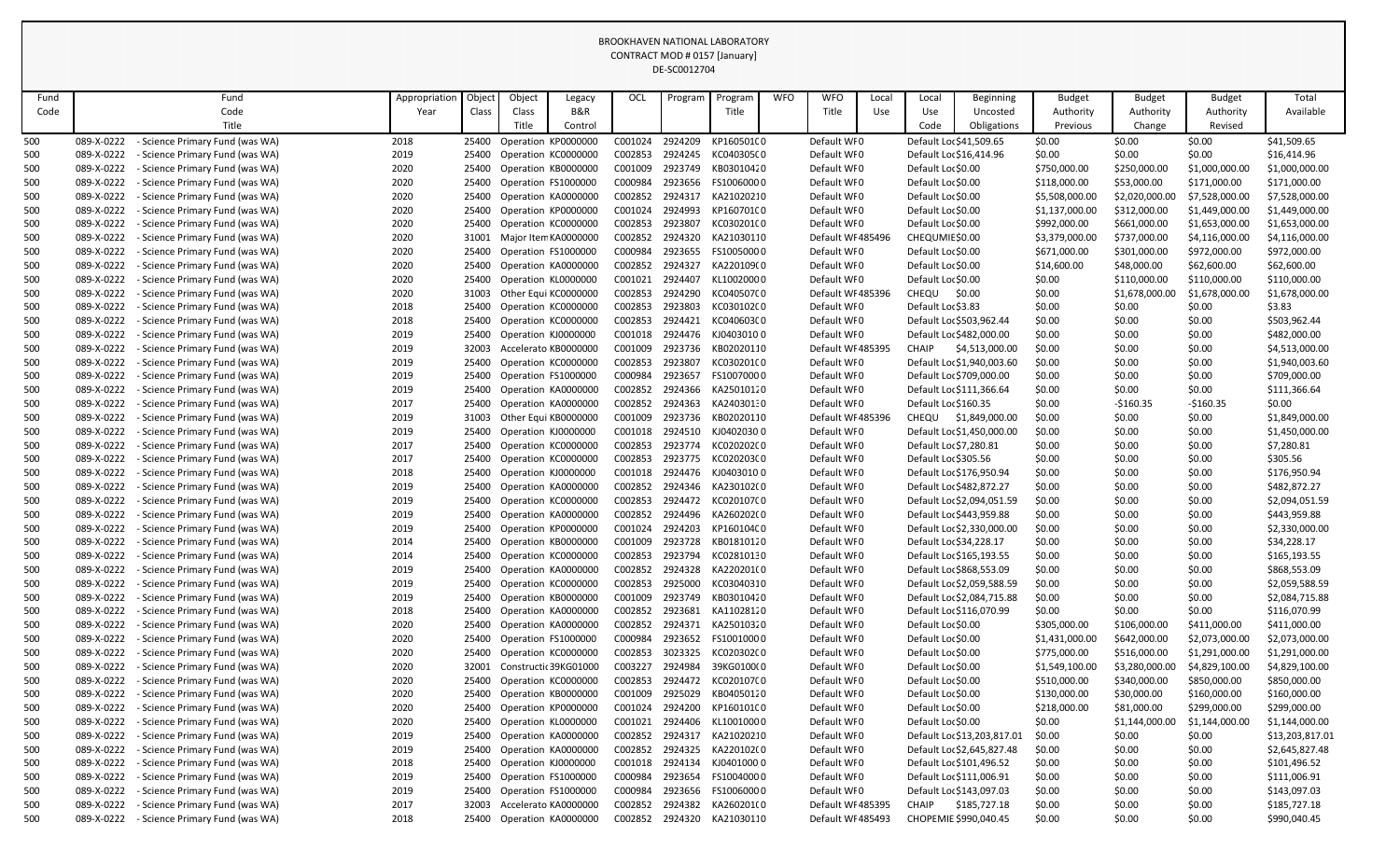|            |                          |                                                                |               |                |                                            |                     |                    | DE-SCOUTZ/04       |                          |            |                                 |       |                          |                            |                  |                  |                  |                                  |
|------------|--------------------------|----------------------------------------------------------------|---------------|----------------|--------------------------------------------|---------------------|--------------------|--------------------|--------------------------|------------|---------------------------------|-------|--------------------------|----------------------------|------------------|------------------|------------------|----------------------------------|
| Fund       |                          | Fund                                                           | Appropriation | Objec-         | Object                                     | Legacy              | OCL                | Program            | Program                  | <b>WFO</b> | <b>WFO</b>                      | Local | Local                    | <b>Beginning</b>           | <b>Budget</b>    | <b>Budget</b>    | <b>Budget</b>    | Total                            |
| Code       |                          | Code                                                           | Year          | Class          | Class                                      | <b>B&amp;R</b>      |                    |                    | Title                    |            | Title                           | Use   | Use                      | Uncosted                   | Authority        | Authority        | Authority        | Available                        |
|            |                          | Title                                                          |               |                | Title                                      | Control             |                    |                    |                          |            |                                 |       | Code                     | Obligations                | Previous         | Change           | Revised          |                                  |
| 500        | 089-X-0222               | Science Primary Fund (was WA)                                  | 2018          | 25400          | Operation KL0000000                        |                     | C001021            | 2924414            | KL15000000               |            | Default WF0                     |       | Default Loc \$11,820.36  |                            | \$0.00           | \$0.00           | \$0.00           | \$11,820.36                      |
| 500        | 089-X-0222               | - Science Primary Fund (was WA)                                | 2020          | 25400          | Operation KC0000000                        |                     | C002853            | 2924242            | KC040302C0               |            | Default WF0                     |       | Default Loc \$0.00       |                            | \$5,343,000.00   | \$2,223,000.00   | \$7,566,000.00   | \$7,566,000.00                   |
| 500        | 089-X-0222               | Science Primary Fund (was WA)                                  | 2020          | 25400          | Operation KA0000000                        |                     | C002852            | 2924313            | KA210102(0               |            | Default WF0                     |       | Default Loc \$0.00       |                            | \$1,339,000.00   | \$467,000.00     | \$1,806,000.00   | \$1,806,000.00                   |
| 500        | 089-X-0222               | Science Primary Fund (was WA)                                  | 2020          | 25400          | Operation FS1000000                        |                     | C000984            | 2923658            | FS10090000               |            | Default WF0                     |       | Default Lor \$0.00       |                            | \$149,000.00     | \$67,000.00      | \$216,000.00     | \$216,000.00                     |
| 500        | 089-X-0222               | <b>Science Primary Fund (was WA)</b>                           | 2020          | 25400          | Operation KB0000000                        |                     | C001009            | 2923721            | KB01010220               |            | Default WFO                     |       | Default Loc \$0.00       |                            | \$310,000.00     | \$110,000.00     | \$420,000.00     | \$420,000.00                     |
| 500        | 089-X-0222               | Science Primary Fund (was WA)                                  | 2020          | 25400          | Operation KA0000000                        |                     | C002852            | 2924357            | KA24010210               |            | Default WF0                     |       | Default Loc \$0.00       |                            | \$44,000.00      | \$16,000.00      | \$60,000.00      | \$60,000.00                      |
| 500        | 089-X-0222               | Science Primary Fund (was WA)                                  | 2020          | 25400          | Operation KA0000000                        |                     | C002852            | 2924366            | KA25010120               |            | Default WF0                     |       | Default Loc \$0.00       |                            | \$47,000.00      | \$16,000.00      | \$63,000.00      | \$63,000.00                      |
| 500        | 089-X-0222               | Science Primary Fund (was WA)                                  | 2020          | 25400          | Operation KB0000000                        |                     | C001009            | 2923733            | KB02010210               |            | Default WFO                     |       | Default Loc \$0.00       |                            | \$1,480,000.00   | \$480,000.00     | \$1,960,000.00   | \$1,960,000.00                   |
| 500        | 089-X-0222               | - Science Primary Fund (was WA)                                | 2020          | 25400          | Operation KA0000000                        |                     | C002852            | 2924325            | KA220102(0               |            | Default WI0                     |       | Default Loc \$0.00       |                            | \$1,426,000.00   | \$498,000.00     | \$1,924,000.00   | \$1,924,000.00                   |
| 500        | 089-X-0222               | Science Primary Fund (was WA)                                  | 2011          | 25400          | Operation KP0000000                        |                     | C001024            | 2924206            | KP160202C0               |            | Default WF0                     |       | Default Loc \$372.03     |                            | \$0.00           | $-5372.03$       | $-5372.03$       | \$0.00                           |
| 500        | 089-X-0222               | <b>Science Primary Fund (was WA)</b>                           | 2018          | 25400          | Operation KC0000000                        |                     | C002853            | 2924300            | KC030403C0               |            | Default WFO                     |       | Default Loc \$30,620.95  |                            | \$0.00           | \$0.00           | \$0.00           | \$30,620.95                      |
| 500        | 089-X-0222               | Science Primary Fund (was WA)                                  | 2016          | 25400          | Operation KP0000000                        |                     | C001024            | 2924205            | KP160201C0               |            | Default WI0                     |       | Default Loc \$4,286.34   |                            | \$0.00           | \$0.00           | \$0.00           | \$4,286.34                       |
| 500        | 089-X-0222<br>089-X-0222 | Science Primary Fund (was WA)<br>Science Primary Fund (was WA) | 2019<br>2019  | 31003<br>25400 | Other Equi KB0000000                       |                     | C001009<br>C001009 | 2923737<br>2923746 | KB02020120<br>KB030102(0 |            | Default WF485396<br>Default WF0 |       | <b>CHEQU</b>             | \$1,456,000.00             | \$0.00<br>\$0.00 | \$0.00           | \$0.00           | \$1,456,000.00<br>\$1,116,615.27 |
| 500        | 089-X-0222               | Science Primary Fund (was WA)                                  | 2019          | 25400          | Operation KB0000000<br>Operation KJ0000000 |                     | C001018            | 2924134            | KJ04010000               |            | Default WF0                     |       | Default Lor \$400,000.00 | Default Loc \$1,116,615.27 | \$0.00           | \$0.00<br>\$0.00 | \$0.00<br>\$0.00 | \$400,000.00                     |
| 500<br>500 | 089-X-0222               | Science Primary Fund (was WA)                                  | 2019          | 25400          | Operation KC0000000                        |                     | C002853            | 2924244            | KC040304C0               |            | Default WFO                     |       | Default Loc \$16,414.96  |                            | \$0.00           | \$0.00           | \$0.00           | \$16,414.96                      |
| 500        | 089-X-0222               | Science Primary Fund (was WA)                                  | 2018          | 31001          | Major Item KA0000000                       |                     | C002852            | 2924350            | KA23030110               |            | Default WF4809008               |       | CHEQUMI \$409,084.99     |                            | -\$409,084.99    | \$0.00           | -\$409,084.99    | \$0.00                           |
| 500        | 089-X-0222               | Science Primary Fund (was WA)                                  | 2019          | 25400          | Operation KA0000000                        |                     | C002852            | 2924314            | KA210103(0               |            | Default WF0                     |       | Default Loc \$373,836.00 |                            | \$0.00           | \$0.00           | \$0.00           | \$373,836.00                     |
| 500        | 089-X-0222               | Science Primary Fund (was WA)                                  | 2019          | 25400          | Operation KA0000000                        |                     | C002852            | 2924366            | KA25010120               |            | Default WI 302557               |       | Traineeshij \$78,400.00  |                            | \$0.00           | \$0.00           | \$0.00           | \$78,400.00                      |
| 500        | 089-X-0222               | - Science Primary Fund (was WA)                                | 2019          | 25400          | Operation KC0000000                        |                     | C002853            | 2924192            | KC020701C0               |            | Default WF0                     |       |                          | Default Loc \$1,315,000.00 | \$0.00           | \$0.00           | \$0.00           | \$1,315,000.00                   |
| 500        | 089-X-0222               | Science Primary Fund (was WA)                                  | 2019          | 25400          | Operation KA0000000                        |                     | C002852            | 2924355            | KA24010120               |            | Default WI0                     |       |                          | Default Loc \$1,209,355.21 | \$0.00           | \$0.00           | \$0.00           | \$1,209,355.21                   |
| 500        | 089-X-0222               | Science Primary Fund (was WA)                                  | 2019          | 31003          | Other Equi KP0000000                       |                     | C001024            | 2924993            | KP160701C0               |            | Default WF0                     |       |                          | Default Loc \$1,349,000.00 | \$0.00           | \$0.00           | \$0.00           | \$1,349,000.00                   |
| 500        | 089-X-0222               | Science Primary Fund (was WA)                                  | 2019          | 25400          | Operation KJ0000000                        |                     | C001018            | 2924516            | KJ04030400               |            | Default WI0                     |       | Default Loc \$142,448.06 |                            | \$0.00           | \$0.00           | \$0.00           | \$142,448.06                     |
| 500        | 089-X-0222               | Science Primary Fund (was WA)                                  | 2015          | 25400          | Operation KP0000000                        |                     | C001024            | 2924417            | KP160600C0               |            | Default WFO                     |       | Default Loc \$67,264.21  |                            | \$0.00           | \$0.00           | \$0.00           | \$67,264.21                      |
| 500        | 089-X-0222               | Science Primary Fund (was WA)                                  | 2018          | 25400          | Operation KA0000000                        |                     | C002852            | 2924314            | KA210103(0               |            | Default WI0                     |       | Default Loc \$187,277.71 |                            | \$0.00           | \$0.00           | \$0.00           | \$187,277.71                     |
| 500        | 089-X-0222               | <b>Science Primary Fund (was WA)</b>                           | 2020          | 25400          | Operation KC0000000                        |                     | C002853            | 2924294            | KC020204C0               |            | Default WFO                     |       | Default Lor \$0.00       |                            | \$60,000.00      | \$40,000.00      | \$100,000.00     | \$100,000.00                     |
| 500        | 089-X-0222               | - Science Primary Fund (was WA)                                | 2020          | 25400          | Operation KJ0000000                        |                     | C001018            | 2924476            | KJ0403010 0              |            | Default WF0                     |       | Default Loc \$0.00       |                            | \$328,000.00     | \$0.00           | \$328,000.00     | \$328,000.00                     |
| 500        | 089-X-0222               | - Science Primary Fund (was WA)                                | 2020          | 25400          | Operation KP0000000                        |                     | C001024            | 2924204            | KP160105C0               |            | Default WFO                     |       | Default Loc \$0.00       |                            | \$292,000.00     | \$109,000.00     | \$401,000.00     | \$401,000.00                     |
| 500        | 089-X-0222               | Science Primary Fund (was WA)                                  | 2020          | 25400          | Operation KA0000000                        |                     | C002852            | 2924496            | KA260202(0               |            | Default WF0                     |       | Default Loc \$0.00       |                            | \$1,616,000.00   | \$394,000.00     | \$2,010,000.00   | \$2,010,000.00                   |
| 500        | 089-X-0222               | Science Primary Fund (was WA)                                  | 2020          | 25400          |                                            | Operation KA0000000 | C002852            | 2924336            | KA220209(0               |            | Default WF0                     |       | Default Loc \$0.00       |                            | \$90,000.00      | \$32,000.00      | \$122,000.00     | \$122,000.00                     |
| 500        | 089-X-0222               | Science Primary Fund (was WA)                                  | 2020          | 31001          | Major Item KB0000000                       |                     | C001009            | 2923737            | KB02020120               |            | Default WF485499                |       | CHEQUMIE \$0.00          |                            | \$1,970,000.00   | \$0.00           | \$1,970,000.00   | \$1,970,000.00                   |
| 500        | 089-X-0222               | Science Primary Fund (was WA)                                  | 2019          | 25400          |                                            | Operation AT0000000 | C000840            | 2925033            | AT70100000               |            | Default WF0                     |       | Default Loc \$0.00       |                            | \$160,000.00     | $-$160,000.00$   | \$0.00           | \$0.00                           |
| 500        | 089-X-0222               | Science Primary Fund (was WA)                                  | 2020          | 25400          | Operation KJ0000000                        |                     |                    | C001018 2924134    | KJ04010000               |            | Default WF0                     |       | Default Loc \$0.00       |                            | \$0.00           | \$400,000.00     | \$400,000.00     | \$400,000.00                     |
| 500        | 089-X-0222               | Science Primary Fund (was WA)                                  | 2020          | 32001          | Constructic 39KG00000                      |                     | C003255            | 2925037            | 39KG0000(0               |            | Default WF0                     |       | Default Loc \$0.00       |                            | \$0.00           | \$3,280,000.00   | \$3,280,000.00   | \$3,280,000.00                   |
| 500        | 089-X-0222               | Science Primary Fund (was WA)                                  | 2019          | 25400          | Operation KC0000000                        |                     | C002853            | 2924294            | KC020204C0               |            | Default WFO                     |       | Default Loc \$47,205.83  |                            | \$0.00           | \$0.00           | \$0.00           | \$47,205.83                      |
| 500        | 089-X-0222               | Science Primary Fund (was WA)                                  | 2019          | 25400          | Operation FS1000000                        |                     | C000984            | 2923655            | FS10050000               |            | Default WF0                     |       |                          | Default Loc \$3,002,135.56 | \$0.00           | \$0.00           | \$0.00           | \$3,002,135.56                   |
| 500        | 089-X-0222               | Science Primary Fund (was WA)                                  | 2019          | 25400          | Operation KA0000000                        |                     | C002852            | 2924357            | KA24010210               |            | Default WF0                     |       | Default Lor \$190,000.00 |                            | \$0.00           | \$0.00           | \$0.00           | \$190,000.00                     |
| 500        | 089-X-0222               | Science Primary Fund (was WA)                                  | 2019          | 25400          | Operation KA0000000                        |                     | C002852            | 2924336            | KA220209(0               |            | Default WF0                     |       | Default Loc \$169,868.66 |                            | \$0.00           | \$0.00           | \$0.00           | \$169,868.66                     |
| 500        | 089-X-0222               | Science Primary Fund (was WA)                                  | 2019          | 25400          | Operation KA0000000                        |                     | C002852            | 2924356            | KA24010190               |            | Default WF0                     |       | Default Loc \$298,162.24 |                            | \$0.00           | \$0.00           | \$0.00           | \$298,162.24                     |
| 500        | 089-X-0222<br>089-X-0222 | Science Primary Fund (was WA)                                  | 2019          | 25400          | Operation KB0000000                        |                     | C001009            | 2924156<br>2924211 | KB02010520               |            | Default WFO<br>Default WF0      |       | Default Loc \$214,000.00 |                            | \$0.00           | \$0.00           | \$0.00           | \$214,000.00                     |
| 500        | 089-X-0222               | Science Primary Fund (was WA)<br>Science Primary Fund (was WA) | 2019<br>2019  | 25400<br>25400 | Operation KP0000000<br>Operation FS1000000 |                     | C001024<br>C000984 | 2923653            | KP170100C0<br>FS10020000 |            | Default WF0                     |       | Default Loc \$508,702.69 | Default Loc \$1,428,661.09 | \$0.00           | \$0.00<br>\$0.00 | \$0.00           | \$1,428,661.09<br>\$508,702.69   |
| 500<br>500 | 089-X-0222               | Science Primary Fund (was WA)                                  | 2019          | 25400          | Operation KL0000000                        |                     | C001021            | 2924414            | KL15000000               |            | Default WF0                     |       | Default Loc \$80,000.00  |                            | \$0.00<br>\$0.00 | \$0.00           | \$0.00<br>\$0.00 | \$80,000.00                      |
| 500        | 089-X-0222               | - Science Primary Fund (was WA)                                | 2019          | 25400          | Operation KA0000000                        |                     | C002852            | 2924326            | KA220103(0               |            | Default WF0                     |       | Default Loc \$55,000.00  |                            | \$0.00           | \$0.00           | \$0.00           | \$55,000.00                      |
| 500        | 089-X-0222               | Science Primary Fund (was WA)                                  | 2018          | 25400          | Operation KP0000000                        |                     | C001024            | 2924514            | KP160601C0               |            | Default WF0                     |       |                          | Default Loc \$2,094,649.43 | \$0.00           | \$0.00           | \$0.00           | \$2,094,649.43                   |
| 500        | 089-X-0222               | Science Primary Fund (was WA)                                  | 2017          | 31001          | Major Item KA0000000                       |                     | C002852            | 2924320            | KA21030110               |            | Default WF485486                |       | CHEQUMIE \$838,523.42    |                            | \$0.00           | \$0.00           | \$0.00           | \$838,523.42                     |
| 500        | 089-X-0222               | Science Primary Fund (was WA)                                  | 2018          | 25400          | Operation KP0000000                        |                     | C001024            | 2924200            | KP160101C0               |            | Default WF0                     |       |                          | Default Loc \$1,344,931.41 | \$0.00           | \$0.00           | \$0.00           | \$1,344,931.41                   |
| 500        | 089-X-0222               | Science Primary Fund (was WA)                                  | 2019          | 25400          | Operation KC0000000                        |                     | C002853            | 2924299            | KC030402C0               |            | Default WFO                     |       |                          | Default Loc \$2,246,638.34 | \$0.00           | \$0.00           | \$0.00           | \$2,246,638.34                   |
| 500        | 089-X-0222               | Science Primary Fund (was WA)                                  | 2018          | 25400          | Operation KA0000000                        |                     | C002852            | 2924368            | KA25010210               |            | Default WFO                     |       | Default Loc \$1,009.15   |                            | \$0.00           | \$0.00           | \$0.00           | \$1,009.15                       |
| 500        | 089-X-0222               | - Science Primary Fund (was WA)                                | 2018          | 25400          | Operation KC0000000                        |                     | C002853            | 2924447            | KC02130100               |            | Default WFO                     |       | Default Loc \$785,276.27 |                            | \$0.00           | \$0.00           | \$0.00           | \$785,276.27                     |
|            |                          |                                                                |               |                |                                            |                     |                    |                    |                          |            |                                 |       |                          |                            |                  |                  |                  |                                  |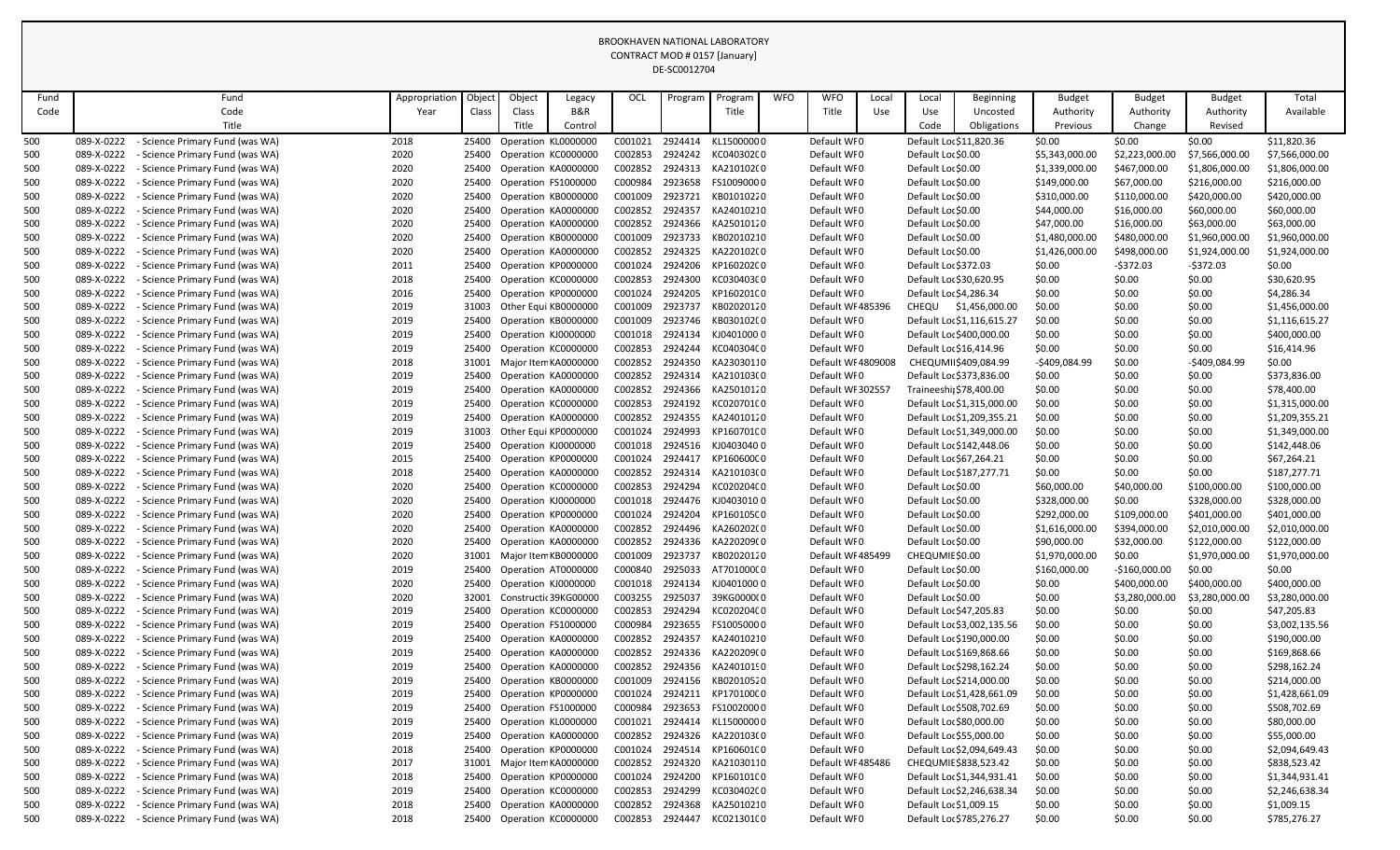|      |            |                                                    |               |        |                            |                            |         | DE-SCOUTZ/04 |                  |            |                   |       |                        |                             |                |                |                 |                 |
|------|------------|----------------------------------------------------|---------------|--------|----------------------------|----------------------------|---------|--------------|------------------|------------|-------------------|-------|------------------------|-----------------------------|----------------|----------------|-----------------|-----------------|
| Fund |            | Fund                                               | Appropriation | Objec- | Object                     | Legacy                     | OCL     | Program      | Program          | <b>WFO</b> | <b>WFO</b>        | Local | Local                  | Beginning                   | <b>Budget</b>  | <b>Budget</b>  | <b>Budget</b>   | Total           |
| Code |            | Code                                               | Year          | Class  | Class                      | <b>B&amp;R</b>             |         |              | Title            |            | Title             | Use   | Use                    | Uncosted                    | Authority      | Authority      | Authority       | Available       |
|      |            | Title                                              |               |        | Title                      | Control                    |         |              |                  |            |                   |       | Code                   | Obligations                 | Previous       | Change         | Revised         |                 |
| 500  | 089-X-0222 | <b>Science Primary Fund (was WA)</b>               | 2020          | 25400  |                            | Operation KB0000000        | C001009 | 2923737      | KB02020120       |            | Default WF0       |       | Default Loc \$0.00     |                             | \$9,010,000.00 | \$3,010,000.00 | \$12,020,000.00 | \$12,020,000.00 |
| 500  | 089-X-0222 | - Science Primary Fund (was WA)                    | 2020          | 25400  |                            | Operation KA0000000        | C002852 | 2924355      | KA24010120       |            | Default WI0       |       | Default Loc \$0.00     |                             | \$898,000.00   | \$401,000.00   | \$1,299,000.00  | \$1,299,000.00  |
| 500  | 089-X-0222 | - Science Primary Fund (was WA)                    | 2020          | 25400  |                            | Operation KA0000000        | C002852 | 2924348      | KA230201(0       |            | Default WF0       |       | Default Loc \$0.00     |                             | \$75,000.00    | \$100,000.00   | \$175,000.00    | \$175,000.00    |
| 500  | 089-X-0222 | - Science Primary Fund (was WA)                    | 2020          | 25400  |                            | Operation KC0000000        | C002853 | 2924506      | KC02020310       |            | Default WF0       |       | Default Loc \$0.00     |                             | \$628,000.00   | \$419,000.00   | \$1,047,000.00  | \$1,047,000.00  |
| 500  | 089-X-0222 | - Science Primary Fund (was WA)                    | 2020          | 25400  |                            | Operation KC0000000        | C002853 | 2924299      | KC030402C0       |            | Default WF0       |       | Default Loc \$0.00     |                             | \$1,003,000.00 | \$669,000.00   | \$1,672,000.00  | \$1,672,000.00  |
| 500  | 089-X-0222 | Science Primary Fund (was WA)                      | 2020          | 32001  |                            | Constructic 39KA00000      | C002786 | 2924263      | 39KA0000(0       |            | Default WF0       |       | Default Loc \$0.00     |                             | \$800,000.00   | \$200,000.00   | \$1,000,000.00  | \$1,000,000.00  |
| 500  | 089-X-0222 | Science Primary Fund (was WA)                      | 2020          | 25400  | Operation KJ0000000        |                            | C001018 | 2924510      | KJ04020300       |            | Default WF0       |       | Default Loc \$0.00     |                             | \$0.00         | \$500,000.00   | \$500,000.00    | \$500,000.00    |
| 500  | 089-X-0222 | <b>Science Primary Fund (was WA)</b>               | 2019          | 25400  |                            | Operation AT0000000        | C000840 | 2925051      | AT10500000       |            | Default WF0       |       | Default Loc \$0.00     |                             | \$0.00         | \$160,000.00   | \$160,000.00    | \$160,000.00    |
| 500  | 089-X-0222 | <b>Science Primary Fund (was WA)</b>               | 2020          | 31003  |                            | Other Equi KC0000000       | C002853 | 2925052      | KC040508C0       |            | Default WF485396  |       | CHEQU \$0.00           |                             | \$0.00         | \$250,000.00   | \$250,000.00    | \$250,000.00    |
| 510  | 089-X-0222 | <b>Science Reimbursable Work Technology Transf</b> | 2019          | 25400  | Operation 456100000        |                            | C003005 | 6600199      | 4561650214861091 |            | <b>CHAGRRIKIO</b> |       |                        | Default Loc \$126,259.91    | $-521,063.96$  | \$0.00         | $-521,063.96$   | \$105,195.95    |
| 510  | 089-X-0222 | Science Reimbursable Work Technology Transf        | 2020          | 25400  | Operation 456100000        |                            | C003005 | 6600199      | 4561650214861091 |            | <b>CHAGRRIKIO</b> |       | Default Loc \$0.00     |                             | \$123,484.02   | \$17,267.46    | \$140,751.48    | \$140,751.48    |
| 511  | 089-X-0222 | Science Reimbursable Work with Non-Federal         | 2019          | 25400  | Operation 456100000        |                            | C003005 | 6600146      | 4561600314861144 |            | CHAGR8440         |       |                        | Default Loc \$3,427.80      | \$0.00         | \$0.00         | \$0.00          | \$3,427.80      |
| 511  | 089-X-0222 | <b>Science Reimbursable Work with Non-Federal</b>  | 2018          | 25400  | Operation 456100000        |                            | C003005 | 6600147      | 4561600324801577 |            | CH AGR8780        |       |                        | Default Loc \$50,485.44     | \$0.00         | \$0.00         | \$0.00          | \$50,485.44     |
| 511  | 089-X-0222 | Science Reimbursable Work with Non-Federal         | 2019          | 25400  | Operation 456100000        |                            | C003005 | 6600146      | 4561600314861133 |            | CHAGR8440         |       |                        | Default Loc \$25,432.08     | \$0.00         | \$0.00         | \$0.00          | \$25,432.08     |
| 511  | 089-X-0222 | Science Reimbursable Work with Non-Federal         | 2019          | 25400  | Operation 456100000        |                            | C003005 | 6600147      | 4561600324861161 |            | CHAGR8440         |       |                        | Default Loc \$33,419.95     | \$0.00         | \$0.00         | \$0.00          | \$33,419.95     |
| 511  | 089-X-0222 | Science Reimbursable Work with Non-Federal         | 2019          | 25400  | <b>Operation 456100000</b> |                            | C003005 | 6600146      | 4561600314861162 |            | CHAGR8440         |       |                        | Default Loc \$20,251.77     | $-513,520.16$  | \$0.00         | $-$13,520.16$   | \$6,731.61      |
| 511  | 089-X-0222 | Science Reimbursable Work with Non-Federal         | 2019          | 25400  | <b>Operation 456100000</b> |                            | C003005 | 6600146      | 4561600314861052 |            | CHAGR8410         |       |                        | Default Loc \$10,408,626.62 | \$0.00         | \$0.00         | \$0.00          | \$10,408,626.62 |
| 511  | 089-X-0222 | - Science Reimbursable Work with Non-Federal       | 2020          | 25400  | Operation 456100000        |                            | C003005 | 6600146      | 4561600314861023 |            | CHAGR8400         |       | Default Loc \$0.00     |                             | \$30,270.21    | \$8,755.45     | \$39,025.66     | \$39,025.66     |
| 511  | 089-X-0222 | Science Reimbursable Work with Non-Federal         | 2020          | 25400  | <b>Operation 456100000</b> |                            | C003005 | 6600147      | 4561600324861175 |            | CHAGR8440         |       | Default Loc \$0.00     |                             | \$29,126.22    | \$9,708.74     | \$38,834.96     | \$38,834.96     |
| 511  | 089-X-0222 | Science Reimbursable Work with Non-Federal         | 2020          | 25400  | Operation 456100000        |                            | C003005 | 6600146      | 4561600314861120 |            | CHAGR8430         |       | Default Loc\$0.00      |                             | \$88,543.68    | \$228,668.62   | \$317,212.30    | \$317,212.30    |
| 511  | 089-X-0222 | Science Reimbursable Work with Non-Federal         | 2020          | 25400  | <b>Operation 456100000</b> |                            | C003005 | 6600146      | 4561600314861192 |            | CHAGR8440         |       | Default Loc \$0.00     |                             | \$44,271.84    | \$0.00         | \$44,271.84     | \$44,271.84     |
| 511  | 089-X-0222 | Science Reimbursable Work with Non-Federal         | 2020          | 25400  | <b>Operation 456100000</b> |                            | C003005 | 6600147      | 4561600324801577 |            | CH AGR8780        |       | Default Loc \$0.00     |                             | \$0.00         | \$25,242.72    | \$25,242.72     | \$25,242.72     |
| 511  | 089-X-0222 | - Science Reimbursable Work with Non-Federal       | 2017          | 25400  | Operation 456100000        |                            | C003005 | 6600147      | 4561600324801577 |            | CH AGR8780        |       |                        | Default Loc \$13,862.87     | \$0.00         | \$0.00         | \$0.00          | \$13,862.87     |
| 511  | 089-X-0222 | <b>Science Reimbursable Work with Non-Federal</b>  | 2019          | 25400  | <b>Operation 456100000</b> |                            | C003005 | 6600146      | 4561600314861139 |            | AGR844170         |       |                        | Default Loc \$54,055.25     | \$0.00         | \$0.00         | \$0.00          | \$54,055.25     |
| 511  | 089-X-0222 | <b>Science Reimbursable Work with Non-Federal</b>  | 2019          | 25400  | Operation 456100000        |                            | C003005 | 6600146      | 4561600314861151 |            | CHAGR8440         |       |                        | Default Loc \$222,250.56    | \$0.00         | \$0.00         | \$0.00          | \$222,250.56    |
| 511  | 089-X-0222 | Science Reimbursable Work with Non-Federal         | 2019          | 25400  | Operation 456100000        |                            | C003005 | 6600147      | 4561600324861175 |            | CHAGR8440         |       |                        | Default Loc \$30,694.87     | \$0.00         | \$0.00         | \$0.00          | \$30,694.87     |
| 511  | 089-X-0222 | - Science Reimbursable Work with Non-Federal       | 2018          | 25400  | Operation 456100000        |                            | C003005 | 6600146      | 4561600314861114 |            | CHAGR8430         |       | Default Loc \$1,896.61 |                             | \$0.00         | $-54.86$       | $-54.86$        | \$1,891.75      |
| 511  | 089-X-0222 | Science Reimbursable Work with Non-Federal         | 2019          | 25400  | <b>Operation 456100000</b> |                            | C003005 | 6600146      | 4561600314861164 |            | CHAGR8440         |       |                        | Default Loc \$4,583.97      | $-54,583.34$   | \$0.00         | $-54,583.34$    | \$0.63          |
| 511  | 089-X-0222 | <b>Science Reimbursable Work with Non-Federal</b>  | 2020          | 25400  |                            | Operation 456100000        | C003005 | 6600146      | 4561600314861133 |            | CHAGR8440         |       | Default Loc\$0.00      |                             | \$26,024.25    | \$0.00         | \$26,024.25     | \$26,024.25     |
| 511  | 089-X-0222 | - Science Reimbursable Work with Non-Federal       | 2020          | 25400  |                            | Operation 456100000        | C003005 | 6600146      | 4561600314861196 |            | CHAGR8440         |       | Default Loc\$0.00      |                             | \$6,007.85     | \$0.00         | \$6,007.85      | \$6,007.85      |
| 511  | 089-X-0222 | <b>Science Reimbursable Work with Non-Federal</b>  | 2020          | 25400  |                            | Operation 456100000        | C003005 | 6600146      | 4561600314861160 |            | CHAGR8440         |       | Default Loc\$0.00      |                             | \$27,137.59    | \$0.00         | \$27,137.59     | \$27,137.59     |
| 511  | 089-X-0222 | - Science Reimbursable Work with Non-Federal       | 2020          | 25400  |                            | Operation 456100000        | C003005 | 6600146      | 4561600314861190 |            | CHAGR8440         |       | Default Loc\$0.00      |                             | \$16,292.39    | \$1,302.67     | \$17,595.06     | \$17,595.06     |
| 511  | 089-X-0222 | - Science Reimbursable Work with Non-Federal       | 2020          | 25400  |                            | Operation 456100000        | C003005 | 6600146      | 4561600314861198 |            | CHAGR8440         |       | Default Loc\$0.00      |                             | \$8,325.31     | \$0.00         | \$8,325.31      | \$8,325.31      |
| 511  | 089-X-0222 | <b>Science Reimbursable Work with Non-Federal</b>  | 2020          | 25400  | <b>Operation 456100000</b> |                            | C003005 | 6600147      | 4561600324861201 |            | CHAGR8440         |       | Default Loc\$0.00      |                             | \$46,601.94    | \$0.00         | \$46,601.94     | \$46,601.94     |
| 511  | 089-X-0222 | <b>Science Reimbursable Work with Non-Federal</b>  | 2020          | 25400  | Operation 456100000        |                            | C003005 | 6600146      | 4561600314861200 |            | CHAGR8440         |       | Default Loc\$0.00      |                             | \$0.00         | \$265,631.07   | \$265,631.07    | \$265,631.07    |
| 511  | 089-X-0222 | <b>Science Reimbursable Work with Non-Federal</b>  | 2020          | 25400  |                            | Operation 456100000        | C003005 | 6600146      | 4561600314861212 |            | CHAGR8440         |       | Default Loc\$0.00      |                             | \$0.00         | \$75,000.00    | \$75,000.00     | \$75,000.00     |
| 511  | 089-X-0222 | <b>Science Reimbursable Work with Non-Federal</b>  | 2017          | 25400  |                            | Operation 456100000        | C003005 | 6600147      | 4561600324861015 |            | CHAGR8400         |       |                        | Default Loc \$581,487.16    | -\$581,743.15  | \$0.00         | -\$581,743.15   | -\$255.99       |
| 511  | 089-X-0222 | - Science Reimbursable Work with Non-Federal       | 2018          | 25400  | <b>Operation 456100000</b> |                            | C003005 | 6600146      | 4561600314861079 |            | CHAGR8430         |       |                        | Default Loc \$41,439.06     | \$0.00         | \$0.00         | \$0.00          | \$41,439.06     |
| 511  | 089-X-0222 | <b>Science Reimbursable Work with Non-Federal</b>  | 2019          | 25400  |                            | <b>Operation 456100000</b> | C003005 | 6600146      | 4561600314861138 |            | AGR84416 0        |       |                        | Default Loc \$1,730.51      | $-$1,730.51$   | \$0.00         | $-51,730.51$    | \$0.00          |
| 511  | 089-X-0222 | <b>Science Reimbursable Work with Non-Federal</b>  | 2019          | 25400  |                            | Operation 456100000        | C003005 | 6600146      | 4561600314861158 |            | CHAGR8440         |       |                        | Default Loc \$6,021.68      | \$0.00         | \$0.00         | \$0.00          | \$6,021.68      |
| 511  | 089-X-0222 | <b>Science Reimbursable Work with Non-Federal</b>  | 2019          | 25400  |                            | Operation 456100000        | C003005 | 6600146      | 4561600314861075 |            | CHAGR8430         |       |                        | Default Loc \$2,569.90      | \$0.00         | \$0.00         | \$0.00          | \$2,569.90      |
| 511  | 089-X-0222 | <b>Science Reimbursable Work with Non-Federal</b>  | 2019          | 25400  |                            | Operation 456100000        | C003005 | 6600146      | 4561600314861098 |            | CHAGR8430         |       |                        | Default Loc \$31,889.11     | \$0.00         | \$0.00         | \$0.00          | \$31,889.11     |
| 511  | 089-X-0222 | <b>Science Reimbursable Work with Non-Federal</b>  | 2018          | 25400  | <b>Operation 456100000</b> |                            | C003005 | 6600146      | 4561600314861088 |            | CHAGR8430         |       |                        | Default Loc \$10,045.33     | $-$10,045.33$  | \$0.00         | $-$10,045.33$   | \$0.00          |
| 511  | 089-X-0222 | Science Reimbursable Work with Non-Federal         | 2019          | 25400  |                            | Operation 456100000        | C003005 | 6600146      | 4561600314861100 |            | CHAGR8430         |       |                        | Default Loc \$10,900.53     | \$0.00         | \$0.00         | \$0.00          | \$10,900.53     |
| 511  | 089-X-0222 | <b>Science Reimbursable Work with Non-Federal</b>  | 2019          | 25400  |                            | Operation 456100000        | C003005 | 6600146      | 4561600314861128 |            | CHAGR8440         |       |                        | Default Loc \$72,436.83     | \$0.00         | \$0.00         | \$0.00          | \$72,436.83     |
| 511  | 089-X-0222 | Science Reimbursable Work with Non-Federal         | 2019          | 25400  |                            | Operation 456100000        | C003005 | 6600146      | 4561600314861135 |            | CHAGR8440         |       |                        | Default Loc \$57,129.44     | \$0.00         | \$0.00         | \$0.00          | \$57,129.44     |
| 511  | 089-X-0222 | <b>Science Reimbursable Work with Non-Federal</b>  | 2019          | 25400  | <b>Operation 456100000</b> |                            | C003005 | 6600146      | 4561600314861173 |            | CHAGR8440         |       | Default Loc \$517.07   |                             | \$0.00         | \$0.00         | \$0.00          | \$517.07        |
| 511  | 089-X-0222 | - Science Reimbursable Work with Non-Federal       | 2019          | 25400  |                            | Operation 456100000        | C003005 | 6600146      | 4561600314861136 |            | CHAGR8440         |       |                        | Default Loc \$20,035.01     | \$0.00         | \$0.00         | \$0.00          | \$20,035.01     |
| 511  | 089-X-0222 | <b>Science Reimbursable Work with Non-Federal</b>  | 2019          | 25400  |                            | Operation 456100000        | C003005 | 6600146      | 4561600314861022 |            | CHAGR8410         |       |                        | Default Loc \$176,129.53    | \$0.00         | \$0.00         | \$0.00          | \$176,129.53    |
| 511  | 089-X-0222 | - Science Reimbursable Work with Non-Federal       | 2020          | 25400  |                            | Operation 456100000        | C003005 | 6600146      | 4561600314861139 |            | AGR84417 0        |       | Default Loc\$0.00      |                             | \$26,764.55    | \$27,024.06    | \$53,788.61     | \$53,788.61     |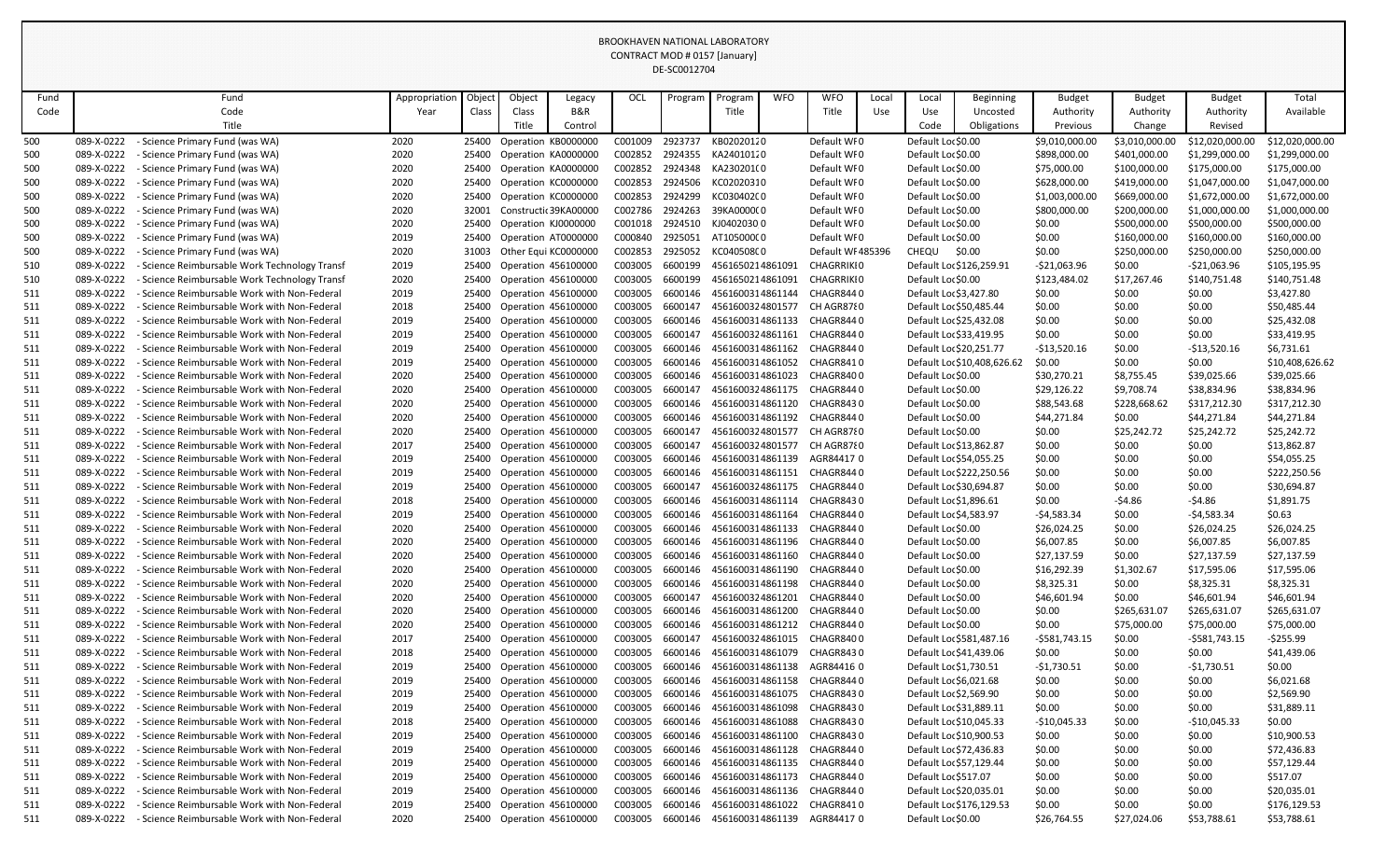|      |            |                                                   |               |        |                            |                     |         | DE-SCOUTZ704 |                  |            |                            |       |                        |                          |               |               |               |              |
|------|------------|---------------------------------------------------|---------------|--------|----------------------------|---------------------|---------|--------------|------------------|------------|----------------------------|-------|------------------------|--------------------------|---------------|---------------|---------------|--------------|
| Fund |            | Fund                                              | Appropriation | Object | Object                     | Legacy              | OCL     | Program      | Program          | <b>WFO</b> | <b>WFO</b>                 | Local | Local                  | <b>Beginning</b>         | <b>Budget</b> | <b>Budget</b> | <b>Budget</b> | Total        |
| Code |            | Code                                              | Year          | Class  | Class                      | <b>B&amp;R</b>      |         |              | Title            |            | Title                      | Use   | Use                    | Uncosted                 | Authority     | Authority     | Authority     | Available    |
|      |            | Title                                             |               |        | Title                      | Control             |         |              |                  |            |                            |       | Code                   | Obligations              | Previous      | Change        | Revised       |              |
| 511  | 089-X-0222 | <b>Science Reimbursable Work with Non-Federal</b> | 2020          | 25400  | Operation 456100000        |                     | C003005 | 6600146      | 4561600314861177 |            | CHAGR8440                  |       | Default Lor \$0.00     |                          | \$35,881.68   | \$18,886.05   | \$54,767.73   | \$54,767.73  |
| 511  | 089-X-0222 | <b>Science Reimbursable Work with Non-Federal</b> | 2020          | 25400  | <b>Operation 456100000</b> |                     | C003005 | 6600146      | 4561600314861202 |            | CHAGR8440                  |       | Default Loc \$0.00     |                          | \$0.00        | \$29,644.66   | \$29,644.66   | \$29,644.66  |
| 511  | 089-X-0222 | - Science Reimbursable Work with Non-Federal      | 2020          | 25400  | Operation 456100000        |                     | C003005 | 6600147      | 4561600324861184 |            | CHAGR8440                  |       | Default Loc \$0.00     |                          | \$0.00        | \$23,654.04   | \$23,654.04   | \$23,654.04  |
| 511  | 089-X-0222 | - Science Reimbursable Work with Non-Federal      | 2020          | 25400  | Operation 456100000        |                     | C003005 | 6600146      | 4561600314861182 |            | CHAGR8440                  |       | Default Loc \$0.00     |                          | \$0.00        | \$9,739.72    | \$9,739.72    | \$9,739.72   |
| 511  | 089-X-0222 | - Science Reimbursable Work with Non-Federal      | 2019          | 25400  | Operation 456100000        |                     | C003005 | 6600146      | 4561600314861177 |            | CHAGR8440                  |       |                        | Default Loc \$13,333.00  | \$0.00        | \$0.00        | \$0.00        | \$13,333.00  |
| 511  | 089-X-0222 | - Science Reimbursable Work with Non-Federal      | 2018          | 25400  | <b>Operation 456100000</b> |                     | C003005 | 6600147      | 4561600324860984 |            | CHAGR8400                  |       | Default Loc \$67.81    |                          | \$0.00        | \$0.00        | \$0.00        | \$67.81      |
| 511  | 089-X-0222 | Science Reimbursable Work with Non-Federal        | 2016          | 25400  | Operation 456100000        |                     | C003005 | 6600146      | 4561600314860871 |            | CHAGR8720                  |       |                        | Default Loc \$13,578.50  | \$0.00        | \$0.00        | \$0.00        | \$13,578.50  |
| 511  | 089-X-0222 | <b>Science Reimbursable Work with Non-Federal</b> | 2019          | 25400  | Operation 456100000        |                     | C003005 | 6600147      | 4561600324861176 |            | CHAGR8440                  |       |                        | Default Loc \$66,702.80  | \$0.00        | \$0.00        | \$0.00        | \$66,702.80  |
| 511  | 089-X-0222 | - Science Reimbursable Work with Non-Federal      | 2019          | 25400  | Operation 456100000        |                     | C003005 | 6600146      | 4561600314861130 |            | CHAGR8440                  |       |                        | Default Loc \$443,163.35 | \$0.00        | \$0.00        | \$0.00        | \$443,163.35 |
| 511  | 089-X-0222 | - Science Reimbursable Work with Non-Federal      | 2020          | 25400  | <b>Operation 456100000</b> |                     | C003005 | 6600146      | 4561600314861163 |            | CHAGR8440                  |       | Default Lor \$0.00     |                          | \$9,202.28    | \$0.00        | \$9,202.28    | \$9,202.28   |
| 511  | 089-X-0222 | - Science Reimbursable Work with Non-Federal      | 2020          | 25400  | Operation 456100000        |                     | C003005 | 6600146      | 4561600314861186 |            | CHAGR8440                  |       | Default Loc \$0.00     |                          | \$11,178.00   | \$0.00        | \$11,178.00   | \$11,178.00  |
| 511  | 089-X-0222 | Science Reimbursable Work with Non-Federal        | 2020          | 25400  | Operation 456100000        |                     | C003005 | 6600146      | 4561600314861162 |            | CHAGR8440                  |       | Default Loc \$0.00     |                          | \$283.37      | \$5,784.78    | \$6,068.15    | \$6,068.15   |
| 511  | 089-X-0222 | - Science Reimbursable Work with Non-Federal      | 2020          | 25400  | Operation 456100000        |                     | C003005 | 6600146      | 4561600314861128 |            | CHAGR8440                  |       | Default Loc \$0.00     |                          | \$2,337.50    | \$0.00        | \$2,337.50    | \$2,337.50   |
| 511  | 089-X-0222 | - Science Reimbursable Work with Non-Federal      | 2020          | 25400  | Operation 456100000        |                     | C003005 | 6600146      | 4561600314861195 |            | CHAGR8440                  |       | Default Loc \$0.00     |                          | \$55,502.59   | \$0.00        | \$55,502.59   | \$55,502.59  |
| 511  | 089-X-0222 | Science Reimbursable Work with Non-Federal        | 2020          | 25400  | Operation 456100000        |                     | C003005 | 6600146      | 4561600314861203 |            | CHAGR8440                  |       | Default Lor \$0.00     |                          | \$0.00        | \$8,333.00    | \$8,333.00    | \$8,333.00   |
| 511  | 089-X-0222 | - Science Reimbursable Work with Non-Federal      | 2020          | 25400  | Operation 456100000        |                     | C003005 | 6600147      | 4561600324861213 |            | CHAGR8440                  |       | Default Lor \$0.00     |                          | \$0.00        | \$33,301.25   | \$33,301.25   | \$33,301.25  |
| 511  | 089-X-0222 | Science Reimbursable Work with Non-Federal        | 2020          | 25400  | <b>Operation 456100000</b> |                     | C003005 | 6600146      | 4561600314861204 |            | CHAGR8440                  |       | Default Loc \$0.00     |                          | \$0.00        | \$15,000.00   | \$15,000.00   | \$15,000.00  |
| 511  | 089-X-0222 | <b>Science Reimbursable Work with Non-Federal</b> | 2020          | 25400  | Operation 456100000        |                     | C003005 | 6600147      | 4561600324861176 |            | CHAGR8440                  |       | Default Loc \$0.00     |                          | \$0.00        | \$194,174.76  | \$194,174.76  | \$194,174.76 |
| 511  | 089-X-0222 | - Science Reimbursable Work with Non-Federal      | 2019          | 25400  | Operation 456100000        |                     | C003005 | 6600146      | 4561600314860969 |            | CHAGR8730                  |       |                        | Default Loc \$194,172.07 | \$0.00        | \$0.00        | \$0.00        | \$194,172.07 |
| 511  | 089-X-0222 | Science Reimbursable Work with Non-Federal        | 2019          | 25400  | <b>Operation 456100000</b> |                     | C003005 | 6600146      | 4561600314861179 |            | CHAGR8440                  |       |                        | Default Lor \$20,000.00  | \$0.00        | \$0.00        | \$0.00        | \$20,000.00  |
| 511  | 089-X-0222 | - Science Reimbursable Work with Non-Federal      | 2019          | 25400  | Operation 456100000        |                     | C003005 | 6600146      | 4561600314860946 |            | CHAGR8730                  |       | Default Loc \$702.48   |                          | \$0.00        | \$0.00        | \$0.00        | \$702.48     |
| 511  | 089-X-0222 | <b>Science Reimbursable Work with Non-Federal</b> | 2019          | 25400  | Operation 456100000        |                     | C003005 | 6600146      | 4561600314861068 |            | CHAGR8420                  |       |                        | Default Loc \$16,735.45  | \$0.00        | \$0.00        | \$0.00        | \$16,735.45  |
| 511  | 089-X-0222 | <b>Science Reimbursable Work with Non-Federal</b> | 2019          | 25400  | Operation 456100000        |                     | C003005 | 6600146      | 4561600314861120 |            | CHAGR8430                  |       |                        | Default Loc \$16,921.32  | \$0.00        | \$0.00        | \$0.00        | \$16,921.32  |
| 511  | 089-X-0222 | <b>Science Reimbursable Work with Non-Federal</b> | 2019          | 25400  | Operation 456100000        |                     | C003005 | 6600146      | 4561600314861160 |            | CHAGR8440                  |       |                        | Default Loc \$23,324.26  | \$0.00        | \$0.00        | \$0.00        | \$23,324.26  |
| 511  | 089-X-0222 | - Science Reimbursable Work with Non-Federal      | 2019          | 25400  | Operation 456100000        |                     | C003005 | 6600146      | 4561600314861104 |            | CHAGR8430                  |       |                        | Default Loc \$61,831.65  | \$0.00        | \$0.00        | \$0.00        | \$61,831.65  |
| 511  | 089-X-0222 | Science Reimbursable Work with Non-Federal        | 2020          | 25400  | Operation 456100000        |                     | C003005 | 6600146      | 4561600314861193 |            | CHAGR8400                  |       | Default Loc \$0.00     |                          | \$25,862.00   | \$1,007.78    | \$26,869.78   | \$26,869.78  |
| 511  | 089-X-0222 | - Science Reimbursable Work with Non-Federal      | 2020          | 25400  | Operation 456100000        |                     | C003005 | 6600146      | 4561600314861187 |            | CHAGR8440                  |       | Default Loc \$0.00     |                          | \$40,000.00   | \$0.00        | \$40,000.00   | \$40,000.00  |
| 511  | 089-X-0222 | - Science Reimbursable Work with Non-Federal      | 2020          | 25400  | Operation 456100000        |                     | C003005 | 6600146      | 4561600314861052 |            | CHAGR8410                  |       | Default Loc \$0.00     |                          | \$885,004.06  | \$0.00        | \$885,004.06  | \$885,004.06 |
| 511  | 089-X-0222 | - Science Reimbursable Work with Non-Federal      | 2020          | 25400  | Operation 456100000        |                     | C003005 | 6600146      | 4561600314861098 |            | CHAGR8430                  |       | Default Loc \$0.00     |                          | \$4,110.89    | \$0.00        | \$4,110.89    | \$4,110.89   |
| 511  | 089-X-0222 | - Science Reimbursable Work with Non-Federal      | 2020          | 25400  | Operation 456100000        |                     | C003005 | 6600147      | 4561600324861161 |            | CHAGR8440                  |       | Default Loc \$0.00     |                          | \$11,100.42   | \$44,401.67   | \$55,502.09   | \$55,502.09  |
| 511  | 089-X-0222 | <b>Science Reimbursable Work with Non-Federal</b> | 2018          | 25400  | <b>Operation 456100000</b> |                     | C003005 | 6600146      | 4561600314861090 |            | CHAGR8430                  |       |                        | Default Loc \$29,453.57  | \$0.00        | \$0.00        | \$0.00        | \$29,453.57  |
| 511  | 089-X-0222 | - Science Reimbursable Work with Non-Federal      | 2019          | 25400  | Operation 456100000        |                     | C003005 | 6600146      | 4561600314861174 |            | CHAGR8440                  |       |                        | Default Lor \$25,000.00  | \$0.00        | \$0.00        | \$0.00        | \$25,000.00  |
| 511  | 089-X-0222 | - Science Reimbursable Work with Non-Federal      | 2019          | 25400  | Operation 456100000        |                     | C003005 | 6600146      | 4561600314861053 |            | CHAGR8420                  |       | Default Loc \$6,766.57 |                          | \$0.00        | \$0.00        | \$0.00        | \$6,766.57   |
| 511  | 089-X-0222 | <b>Science Reimbursable Work with Non-Federal</b> | 2019          | 25400  | Operation 456100000        |                     | C003005 | 6600146      | 4561600314861170 |            | CHAGR8440                  |       |                        | Default Loc \$22,135.92  | \$0.00        | \$0.00        | \$0.00        | \$22,135.92  |
| 511  | 089-X-0222 | <b>Science Reimbursable Work with Non-Federal</b> | 2014          | 25400  | Operation 456100000        |                     | C003005 | 6600146      | 4561600314860871 |            | CHAGR8720                  |       |                        | Default Loc \$70,159.64  | \$0.00        | \$0.00        | \$0.00        | \$70,159.64  |
| 511  | 089-X-0222 | - Science Reimbursable Work with Non-Federal      | 2019          | 25400  | Operation 456100000        |                     | C003005 | 6600147      | 4561600324801577 |            | CH AGR87{0                 |       |                        | Default Loc \$50,485.44  | \$0.00        | \$0.00        | \$0.00        | \$50,485.44  |
| 511  | 089-X-0222 | <b>Science Reimbursable Work with Non-Federal</b> | 2018          | 25400  | Operation 456100000        |                     | C003005 | 6600147      | 4561600324861065 |            | CHAGR8420                  |       |                        | Default Loc \$128,364.60 | \$0.00        | \$0.00        | \$0.00        | \$128,364.60 |
| 511  | 089-X-0222 | - Science Reimbursable Work with Non-Federal      | 2019          | 25400  | Operation 456100000        |                     | C003005 | 6600146      | 4561600314861182 |            | CHAGR844 0                 |       |                        | Default Loc \$21,667.00  | \$0.00        | \$0.00        | \$0.00        | \$21,667.00  |
| 511  | 089-X-0222 | <b>Science Reimbursable Work with Non-Federal</b> | 2019          | 25400  | Operation 456100000        |                     | C003005 | 6600146      | 4561600314861153 |            | CHAGR844 0                 |       | Default Loc \$182.63   |                          | $-$182.63$    | \$0.00        | $-5182.63$    | \$0.00       |
| 511  | 089-X-0222 | - Science Reimbursable Work with Non-Federal      | 2019          | 25400  | Operation 456100000        |                     | C003005 | 6600146      | 4561600314861099 |            | CHAGR8430                  |       |                        | Default Loc \$98,452.58  | \$0.00        | \$0.00        | \$0.00        | \$98,452.58  |
| 511  | 089-X-0222 | <b>Science Reimbursable Work with Non-Federal</b> | 2020          | 25400  | <b>Operation 456100000</b> |                     | C003005 | 6600146      | 4561600314861181 |            | CHAGR8440                  |       | Default Lor \$0.00     |                          | \$44,271.84   | \$0.00        | \$44,271.84   | \$44,271.84  |
| 511  | 089-X-0222 | <b>Science Reimbursable Work with Non-Federal</b> | 2020          | 25400  | <b>Operation 456100000</b> |                     | C003005 | 6600147      | 4561600324861189 |            | CHAGR8440                  |       | Default Loc \$0.00     |                          | \$26,747.57   | \$0.00        | \$26,747.57   | \$26,747.57  |
| 511  | 089-X-0222 | <b>Science Reimbursable Work with Non-Federal</b> | 2020          | 25400  | Operation 456100000        |                     | C003005 | 6600146      | 4561600314860936 |            | CHAGR8720                  |       | Default Loc \$0.00     |                          | \$2,211.71    | \$0.00        | \$2,211.71    | \$2,211.71   |
| 511  | 089-X-0222 | - Science Reimbursable Work with Non-Federal      | 2020          | 25400  | Operation 456100000        |                     | C003005 | 6600146      | 4561600314861197 |            | CHAGR8440                  |       | Default Loc \$0.00     |                          | \$8,325.31    | \$0.00        | \$8,325.31    | \$8,325.31   |
| 511  | 089-X-0222 | <b>Science Reimbursable Work with Non-Federal</b> | 2019          | 25400  | Operation 456100000        |                     | C003005 | 6600146      | 4561600314861089 |            | CHAGR8430                  |       | Default Loc \$309.19   |                          | -\$309.19     | \$0.00        | $-5309.19$    | \$0.00       |
| 511  | 089-X-0222 | - Science Reimbursable Work with Non-Federal      | 2019          | 25400  | <b>Operation 456100000</b> |                     | C003005 | 6600146      | 4561600314861178 |            | CHAGR8440                  |       |                        | Default Loc \$46,593.37  | \$0.00        | \$0.00        | \$0.00        | \$46,593.37  |
| 511  | 089-X-0222 | <b>Science Reimbursable Work with Non-Federal</b> | 2019          | 25400  | Operation 456100000        |                     | C003005 | 6600146      | 4561600314861159 |            | CHAGR8440                  |       | Default Loc \$7,622.05 |                          | \$0.00        | \$0.00        | \$0.00        | \$7,622.05   |
| 511  | 089-X-0222 | - Science Reimbursable Work with Non-Federal      | 2019          | 25400  | <b>Operation 456100000</b> |                     | C003005 | 6600146      | 4561600314860936 |            | CHAGR8720                  |       | Default Loc \$7,788.29 |                          | \$0.00        | $-57,788.29$  | -\$7,788.29   | \$0.00       |
| 511  | 089-X-0222 | - Science Reimbursable Work with Non-Federal      | 2019          | 25400  | Operation 456100000        |                     | C003005 | 6600146      | 4561600314861107 |            | CHAGR8430                  |       |                        | Default Loc \$17,624.33  | \$0.00        | $-$17,624.31$ | $-$17,624.31$ | \$0.02       |
| 511  | 089-X-0222 | <b>Science Reimbursable Work with Non-Federal</b> | 2019          | 25400  |                            | Operation 456100000 | C003005 | 6600147      |                  |            | 4561600324861076 CHAGR8430 |       |                        | Default Loc \$265,095.87 | \$0.00        | \$0.00        | \$0.00        | \$265,095.87 |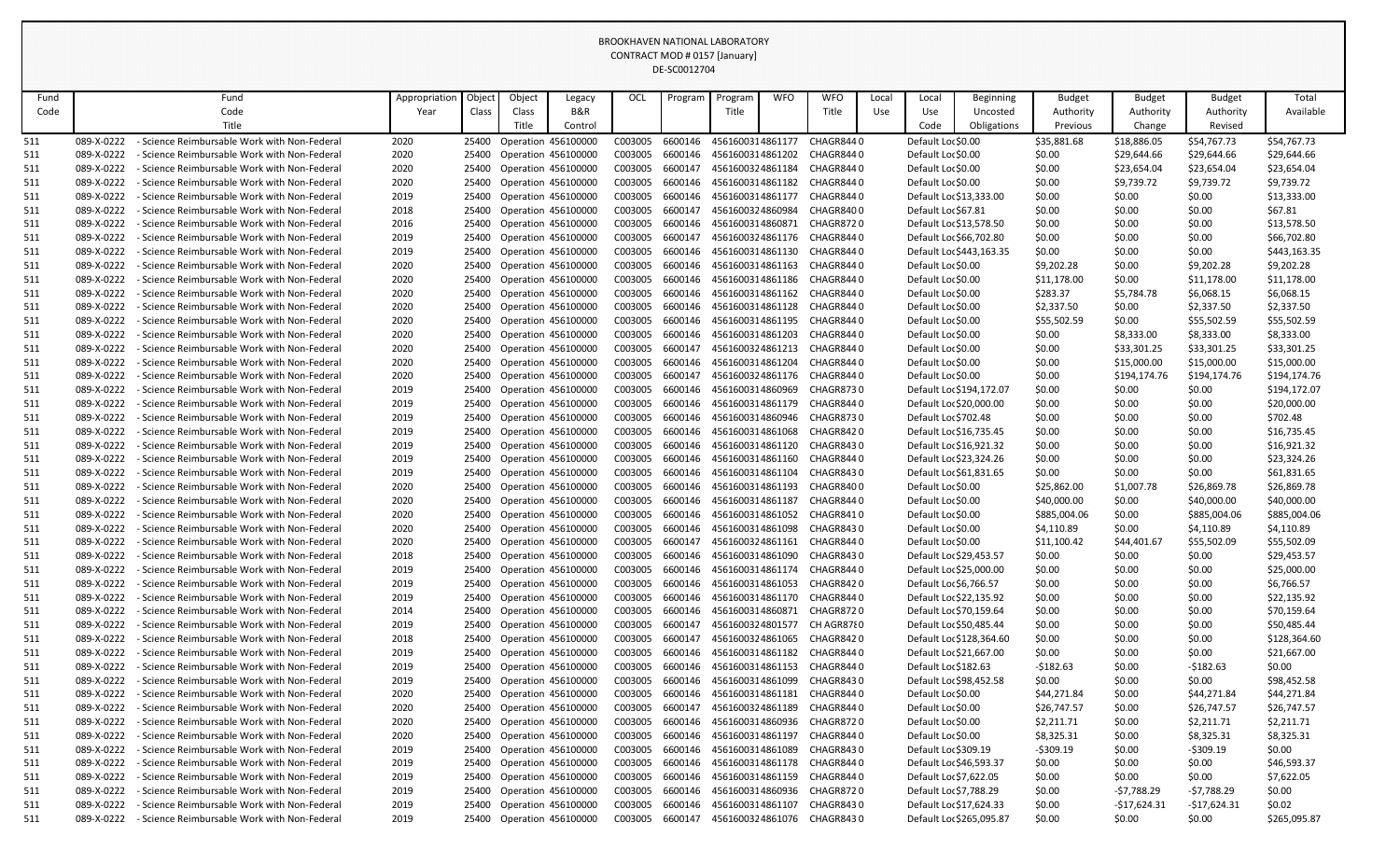|      |            |                                                    |               |       |        |                            |         | DE-3COUTZ704 |                  |            |                            |       |                            |                             |               |               |               |                 |
|------|------------|----------------------------------------------------|---------------|-------|--------|----------------------------|---------|--------------|------------------|------------|----------------------------|-------|----------------------------|-----------------------------|---------------|---------------|---------------|-----------------|
| Fund |            | Fund                                               | Appropriation | Objec | Object | Legacy                     | OCL     | Program      | Program          | <b>WFO</b> | <b>WFO</b>                 | Local | Local                      | <b>Beginning</b>            | <b>Budget</b> | <b>Budget</b> | <b>Budget</b> | Total           |
| Code |            | Code                                               | Year          | Class | Class  | B&R                        |         |              | Title            |            | Title                      | Use   | Use                        | Uncosted                    | Authority     | Authority     | Authority     | Available       |
|      |            | Title                                              |               |       | Title  | Control                    |         |              |                  |            |                            |       | Code                       | Obligations                 | Previous      | Change        | Revised       |                 |
| 511  | 089-X-0222 | <b>Science Reimbursable Work with Non-Federal</b>  | 2019          | 25400 |        | Operation 456100000        | C003005 | 6600146      | 4561600314861023 |            | CHAGR8400                  |       | Default Loc \$59,729.79    |                             | \$0.00        | \$0.00        | \$0.00        | \$59,729.79     |
| 511  | 089-X-0222 | - Science Reimbursable Work with Non-Federal       | 2019          | 25400 |        | Operation 456100000        | C003005 | 6600146      | 4561600314861063 |            | CHAGR8420                  |       | Default Loc \$9,628.13     |                             | \$0.00        | \$0.00        | \$0.00        | \$9,628.13      |
| 511  | 089-X-0222 | - Science Reimbursable Work with Non-Federal       | 2019          | 25400 |        | Operation 456100000        | C003005 | 6600147      | 4561600324861065 |            | CHAGR8420                  |       | Default Loc \$194,174.76   |                             | \$0.00        | \$0.00        | \$0.00        | \$194,174.76    |
| 511  | 089-X-0222 | Science Reimbursable Work with Non-Federal         | 2019          | 25400 |        | Operation 456100000        | C003005 | 6600146      | 4561600314861115 |            | CHAGR8430                  |       | Default Loc \$18,670.77    |                             | \$0.00        | \$0.00        | \$0.00        | \$18,670.77     |
| 511  | 089-X-0222 | Science Reimbursable Work with Non-Federal         | 2019          | 25400 |        | Operation 456100000        | C003005 | 6600147      | 4561600324861032 |            | CHAGR8410                  |       | Default Loc \$7,756.88     |                             | \$0.00        | \$0.00        | \$0.00        | \$7,756.88      |
| 511  | 089-X-0222 | Science Reimbursable Work with Non-Federal         | 2019          | 25400 |        | Operation 456100000        | C003005 | 6600146      | 4561600314861109 |            | CHAGR8430                  |       | Default Loc \$666.73       |                             | \$0.00        | \$0.00        | \$0.00        | \$666.73        |
| 511  | 089-X-0222 | <b>Science Reimbursable Work with Non-Federal</b>  | 2019          | 25400 |        | Operation 456100000        | C003005 | 6600146      | 4561600314861165 |            | CHAGR8440                  |       | Default Loc \$473.59       |                             | \$0.00        | \$0.00        | \$0.00        | \$473.59        |
| 511  | 089-X-0222 | - Science Reimbursable Work with Non-Federal       | 2019          | 25400 |        | Operation 456100000        | C003005 | 6600146      | 4561600314861134 |            | CHAGR8440                  |       | Default Loc \$166,471.93   |                             | \$0.00        | \$0.00        | \$0.00        | \$166,471.93    |
| 511  | 089-X-0222 | - Science Reimbursable Work with Non-Federal       | 2019          | 25400 |        | Operation 456100000        | C003005 | 6600146      | 4561600314861102 |            | CHAGR8430                  |       | Default Loc \$1,020.18     |                             | $-51,020.18$  | \$0.00        | $-51,020.18$  | \$0.00          |
| 511  | 089-X-0222 | Science Reimbursable Work with Non-Federal         | 2019          | 25400 |        | Operation 456100000        | C003005 | 6600146      | 4561600314861157 |            | CHAGR8440                  |       | Default Loc \$37,812.96    |                             | \$0.00        | \$0.00        | \$0.00        | \$37,812.96     |
| 511  | 089-X-0222 | - Science Reimbursable Work with Non-Federal       | 2019          | 25400 |        | Operation 456100000        | C003005 | 6600146      | 4561600314861163 |            | CHAGR8440                  |       | Default Loc \$5,557.10     |                             | \$0.00        | \$0.00        | \$0.00        | \$5,557.10      |
| 511  | 089-X-0222 | Science Reimbursable Work with Non-Federal         | 2019          | 25400 |        | <b>Operation 456100000</b> | C003005 | 6600146      | 4561600314861145 |            | CHAGR8440                  |       | Default Loc \$12,149.46    |                             | \$0.00        | \$0.00        | \$0.00        | \$12,149.46     |
| 511  | 089-X-0222 | - Science Reimbursable Work with Non-Federal       | 2020          | 25400 |        | Operation 456100000        | C003005 | 6600146      | 4561600314861135 |            | CHAGR8440                  |       | Default Lor \$0.00         |                             | \$221,359.20  | \$0.00        | \$221,359.20  | \$221,359.20    |
| 511  | 089-X-0222 | - Science Reimbursable Work with Non-Federal       | 2020          | 25400 |        | Operation 456100000        | C003005 | 6600146      | 4561600314861159 |            | CHAGR8440                  |       | Default Lor \$0.00         |                             | \$26,178.58   | \$0.00        | \$26,178.58   | \$26,178.58     |
| 511  | 089-X-0222 | - Science Reimbursable Work with Non-Federal       | 2020          | 25400 |        | Operation 456100000        | C003005 | 6600146      | 4561600314861104 |            | CHAGR8430                  |       | Default Lor \$0.00         |                             | \$31,561.07   | \$9,895.29    | \$41,456.36   | \$41,456.36     |
| 511  | 089-X-0222 | Science Reimbursable Work with Non-Federal         | 2020          | 25400 |        | Operation 456100000        | C003005 | 6600146      | 4561600314861178 |            | CHAGR8440                  |       | Default Lor \$0.00         |                             | \$0.00        | \$35,361.35   | \$35,361.35   | \$35,361.35     |
| 511  | 089-X-0222 | - Science Reimbursable Work with Non-Federal       | 2019          | 25400 |        | Operation 456100000        | C003005 | 6600147      | 4561600324861184 |            | CHAGR8440                  |       | Default Loc \$23,335.70    |                             | \$0.00        | \$0.00        | \$0.00        | \$23,335.70     |
| 511  | 089-X-0222 | <b>Science Reimbursable Work with Non-Federal</b>  | 2018          | 25400 |        | Operation 456100000        | C003005 | 6600146      | 4561600314861075 |            | CHAGR8430                  |       | Default Loc \$149.96       |                             | \$0.00        | \$0.00        | \$0.00        | \$149.96        |
| 511  | 089-X-0222 | - Science Reimbursable Work with Non-Federal       | 2019          | 25400 |        | Operation 456100000        | C003005 | 6600146      | 4561600314861121 |            | CHAGR8440                  |       | Default Loc \$121,934.75   |                             | \$0.00        | \$0.00        | \$0.00        | \$121,934.75    |
| 511  | 089-X-0222 | Science Reimbursable Work with Non-Federal         | 2019          | 25400 |        | Operation 456100000        | C003005 | 6600147      | 4561600324861167 |            | CHAGR8440                  |       | Default Loc \$3,229.20     |                             | \$0.00        | \$0.00        | \$0.00        | \$3,229.20      |
| 511  | 089-X-0222 | - Science Reimbursable Work with Non-Federal       | 2018          | 25400 |        | Operation 456100000        | C003005 | 6600146      | 4561600314861072 |            | CHAGR8420                  |       | Default Loc \$2,578.06     |                             | \$0.00        | \$0.00        | \$0.00        | \$2,578.06      |
| 511  | 089-X-0222 | Science Reimbursable Work with Non-Federal         | 2020          | 25400 |        | Operation 456100000        | C003005 | 6600146      | 4561600314861115 |            | CHAGR8430                  |       | Default Lor \$0.00         |                             | \$1,329.23    | \$2,496.06    | \$3,825.29    | \$3,825.29      |
| 511  | 089-X-0222 | <b>Science Reimbursable Work with Non-Federal</b>  | 2020          | 25400 |        | <b>Operation 456100000</b> | C003005 | 6600146      | 4561600314861191 |            | CHAGR8440                  |       | Default Lor \$0.00         |                             | \$27,751.05   | \$0.00        | \$27,751.05   | \$27,751.05     |
| 512  | 089-X-0222 | - Science Reimbursable Work with Other Federa      | 2007          | 25400 |        | Operation 456100000        | C003005 | 6600050      | 4561401964860316 |            | CHAGRNNJO                  |       | Default Loc \$20,870.32    |                             | \$0.00        | \$0.00        | \$0.00        | \$20,870.32     |
| 512  | 089-X-0222 | - Science Reimbursable Work with Other Federa      | 2017          | 25400 |        | Operation 456100000        | C003005 | 6600007      | 4561400504860843 |            | CHAGR2010                  |       | Default Loc \$611.68       |                             | \$0.00        | \$0.00        | \$0.00        | \$611.68        |
| 512  | 089-X-0222 | <b>Science Reimbursable Work with Other Federa</b> | 2014          | 25400 |        | Operation 456100000        | C003005 | 6600096      | 4561403714860776 |            | CH189QBV0                  |       | Default Loc \$9,993.07     |                             | \$0.00        | \$0.00        | \$0.00        | \$9,993.07      |
| 512  | 089-X-0222 | - Science Reimbursable Work with Other Federa      | 2018          | 25400 |        | Operation 456100000        | C003005 | 6600007      | 4561400504860850 |            | CHAGR2010                  |       | Default Loc \$193.69       |                             | \$0.00        | \$0.00        | \$0.00        | \$193.69        |
| 512  | 089-X-0222 | - Science Reimbursable Work with Other Federa      | 2016          | 25400 |        | Operation 456100000        | C003005 | 6600066      | 4561403514861012 |            | CHAGR1930                  |       | Default Loc \$702,340.86   |                             | \$0.00        | \$0.00        | \$0.00        | \$702,340.86    |
| 512  | 089-X-0222 | - Science Reimbursable Work with Other Federa      | 2017          | 25400 |        | Operation 456100000        | C003005 | 6600099      | 4561403744860901 |            | CHAGRNR(0                  |       | Default Loc \$34,547.10    |                             | \$0.00        | \$0.00        | \$0.00        | \$34,547.10     |
| 512  | 089-X-0222 | - Science Reimbursable Work with Other Federa      | 2019          | 25400 |        | Operation 456100000        | C003005 | 6600096      | 4561403714861125 |            | <b>CHNRC3130</b>           |       | Default Loc \$155,641.60   |                             | \$0.00        | \$0.00        | \$0.00        | \$155,641.60    |
| 512  | 089-X-0222 | Science Reimbursable Work with Other Federa        | 2005          | 25400 |        | Operation 456100000        | C003005 | 6600053      |                  |            | 4561402204803774 CH AGRRW0 |       | Default Loc \$527,491.57   |                             | \$0.00        | \$0.00        | \$0.00        | \$527,491.57    |
| 512  | 089-X-0222 | - Science Reimbursable Work with Other Federa      | 2019          | 25400 |        | Operation 456100000        | C003005 | 6600050      | 4561401964860991 |            | CHAGRNNI0                  |       | Default Loc \$112,621.36   |                             | \$0.00        | \$0.00        | \$0.00        | \$112,621.36    |
| 512  | 089-X-0222 | - Science Reimbursable Work with Other Federa      | 2019          | 25400 |        | Operation 456100000        | C003005 | 6600050      | 4561401964860942 |            | <b>CHAGRNNJ0</b>           |       | Default Loc \$181,755.69   |                             | \$0.00        | \$0.00        | \$0.00        | \$181,755.69    |
| 512  | 089-X-0222 | Science Reimbursable Work with Other Federa        | 2013          | 25400 |        | Operation 456100000        | C003005 | 6600066      | 4561403514860844 |            | CHAGRSIA/0                 |       | Default Loc \$3,823.49     |                             | \$0.00        | \$0.00        | \$0.00        | \$3,823.49      |
| 512  | 089-X-0222 | - Science Reimbursable Work with Other Federa      | 2016          | 25400 |        | Operation 456100000        | C003005 | 6600066      | 4561403514860970 |            | CHAGR1930                  |       | Default Loc \$503,880.42   |                             | \$0.00        | \$0.00        | \$0.00        | \$503,880.42    |
| 512  | 089-X-0222 | Science Reimbursable Work with Other Federa        | 2019          | 25400 |        | Operation 456100000        | C003005 | 6600050      | 4561401964861073 |            | CHAGR80H0                  |       | Default Loc \$144,726.35   |                             | \$0.00        | \$0.00        | \$0.00        | \$144,726.35    |
| 512  | 089-X-0222 | - Science Reimbursable Work with Other Federa      | 2019          | 25400 |        | Operation 456100000        | C003005 | 6600066      | 4561403514861183 |            | CH1931CP:0                 |       |                            | Default Loc \$11,000,000.00 | \$0.00        | \$0.00        | \$0.00        | \$11,000,000.00 |
| 512  | 089-X-0222 | - Science Reimbursable Work with Other Federa      | 2013          | 25400 |        | Operation 456100000        | C003005 | 6600053      | 4561402204860794 |            | CHAGRAGI0                  |       | Default Loc \$8,934.17     |                             | \$0.00        | \$0.00        | \$0.00        | \$8,934.17      |
| 512  | 089-X-0222 | - Science Reimbursable Work with Other Federa      | 2015          | 25400 |        | Operation 456100000        | C003005 | 6600050      | 4561401964860927 |            | CHARGNNI0                  |       | Default Loc \$354.45       |                             | \$0.00        | \$0.00        | \$0.00        | \$354.45        |
| 512  | 089-X-0222 | - Science Reimbursable Work with Other Federa      | 2019          | 25400 |        | Operation 456100000        | C003005 | 6600053      | 4561402204861118 |            | CHAGR1R20                  |       | Default Loc \$199,458.49   |                             | \$0.00        | \$0.00        | \$0.00        | \$199,458.49    |
| 512  | 089-X-0222 | - Science Reimbursable Work with Other Federa      | 2013          | 25400 |        | Operation 456100000        | C003005 | 6600007      | 4561400504860849 |            | CHAGR2010                  |       | Default Loc \$2,007.03     |                             | \$0.00        | -\$2,007.03   | -\$2,007.03   | \$0.00          |
| 512  | 089-X-0222 | Science Reimbursable Work with Other Federa        | 2015          | 25400 |        | Operation 456100000        | C003005 | 6600007      | 4561400504860959 |            | CHAGR2010                  |       | Default Loc \$473.22       |                             | \$0.00        | \$0.00        | \$0.00        | \$473.22        |
| 512  | 089-X-0222 | - Science Reimbursable Work with Other Federa      | 2019          | 25400 |        | Operation 456100000        | C003005 | 6600099      | 4561403744860894 |            | CHAGRNR(0                  |       | Default Loc \$1,553.31     |                             | \$0.00        | \$0.00        | \$0.00        | \$1,553.31      |
| 512  | 089-X-0222 | - Science Reimbursable Work with Other Federa      | 2020          | 25400 |        | Operation 456100000        | C003005 | 6600096      | 4561403714860873 |            | CHAGRNR(0                  |       | Default Lor \$0.00         |                             | \$29,126.21   | \$0.00        | \$29,126.21   | \$29,126.21     |
| 512  | 089-X-0222 | - Science Reimbursable Work with Other Federa      | 2014          | 25400 |        | Operation 456100000        | C003005 | 6600073      | 4561403583011110 |            | CRAGRS-OI0                 |       | Default Loc \$121.25       |                             | -\$121.25     | \$0.00        | -\$121.25     | \$0.00          |
| 512  | 089-X-0222 | - Science Reimbursable Work with Other Federa      | 2015          | 25400 |        | Operation 456100000        | C003005 | 6600007      | 4561400504860561 |            | CHAGR9EV0                  |       | Default Loc \$1.29         |                             | \$0.00        | \$0.00        | \$0.00        | \$1.29          |
| 512  | 089-X-0222 | Science Reimbursable Work with Other Federa        | 2019          | 25400 |        | Operation 456100000        | C003005 | 6600096      | 4561403714860873 |            | CHAGRNR(0                  |       | Default Loc \$882,226.04   |                             | \$0.00        | \$0.00        | \$0.00        | \$882,226.04    |
| 512  | 089-X-0222 | - Science Reimbursable Work with Other Federa      | 2017          | 25400 |        | Operation 456100000        | C003005 | 6600066      | 4561403514861057 |            | CH1931CP:0                 |       | Default Loc \$1,583,240.81 |                             | \$0.00        | \$0.00        | \$0.00        | \$1,583,240.81  |
| 512  | 089-X-0222 | - Science Reimbursable Work with Other Federa      | 2018          | 25400 |        | Operation 456100000        | C003005 | 6600050      | 4561401964861069 |            | CHAGR80H0                  |       | Default Loc \$134,939.61   |                             | \$0.00        | \$0.00        | \$0.00        | \$134,939.61    |
| 512  | 089-X-0222 | - Science Reimbursable Work with Other Federa      | 2019          |       |        | 25400 Operation 456100000  | C003005 | 6600007      | 4561400504861119 |            | CHAGRP180                  |       | Default Loc \$699,896.32   |                             | \$0.00        | \$0.00        | \$0.00        | \$699,896.32    |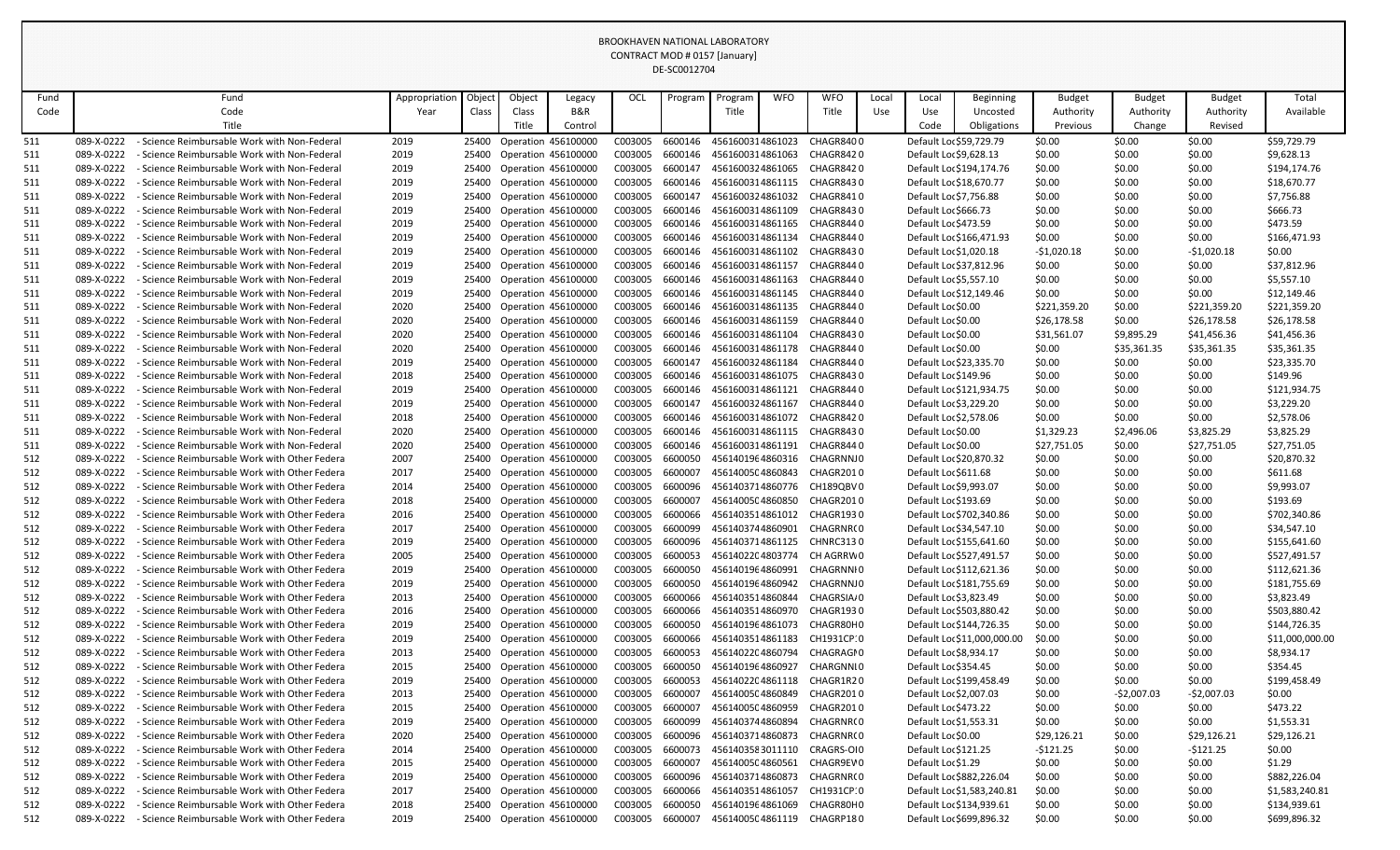|            |                          |                                                                                                     |               |                |        |                                            |                    | DE-SCOULZ/04       |                                      |            |                                |       |                         |                            |                  |                  |                  |                            |
|------------|--------------------------|-----------------------------------------------------------------------------------------------------|---------------|----------------|--------|--------------------------------------------|--------------------|--------------------|--------------------------------------|------------|--------------------------------|-------|-------------------------|----------------------------|------------------|------------------|------------------|----------------------------|
| Fund       |                          | Fund                                                                                                | Appropriation | Objec          | Object | Legacy                                     | OCL                | Program            | Program                              | <b>WFO</b> | <b>WFO</b>                     | Local | Local                   | Beginning                  | <b>Budget</b>    | <b>Budget</b>    | <b>Budget</b>    | Total                      |
| Code       |                          | Code                                                                                                | Year          | Class          | Class  | <b>B&amp;R</b>                             |                    |                    | Title                                |            | Title                          | Use   | Use                     | Uncosted                   | Authority        | Authority        | Authority        | Available                  |
|            |                          | Title                                                                                               |               |                | Title  | Control                                    |                    |                    |                                      |            |                                |       | Code                    | Obligations                | Previous         | Change           | Revised          |                            |
| 512        | 089-X-0222               | <b>Science Reimbursable Work with Other Federa</b>                                                  | 2012          | 25400          |        | <b>Operation 456100000</b>                 | C003005            | 6600053            | 4561402204804168                     |            | CH AGRY1(0                     |       | Default Loc \$3,309.73  |                            | \$0.00           | \$0.00           | \$0.00           | \$3,309.73                 |
| 512        | 089-X-0222               | - Science Reimbursable Work with Other Federa                                                       | 2019          | 25400          |        | Operation 456100000                        | C003005            | 6600069            | 4561403544860930                     |            | CHAGRAID 0                     |       |                         | Default Loc \$359,733.49   | \$0.00           | \$0.00           | \$0.00           | \$359,733.49               |
| 512        | 089-X-0222               | - Science Reimbursable Work with Other Federa                                                       | 2013          | 25400          |        | Operation 456100000                        | C003005            | 6600067            | 4561403524860796                     |            | CHAGRSIA/0                     |       | Default Loc \$19.78     |                            | \$0.00           | \$0.00           | \$0.00           | \$19.78                    |
| 512        | 089-X-0222               | Science Reimbursable Work with Other Federa                                                         | 2018          | 25400          |        | Operation 456100000                        | C003005            | 6600096            | 4561403714861126                     |            | <b>CHNRC3130</b>               |       |                         | Default Loc \$252,639.11   | \$0.00           | \$0.00           | \$0.00           | \$252,639.11               |
| 512        | 089-X-0222               | <b>Science Reimbursable Work with Other Federa</b>                                                  | 2017          | 25400          |        | Operation 456100000                        | C003005            | 6600099            | 4561403744860911                     |            | CHAGRNR(0                      |       |                         | Default Loc \$72,595.39    | \$0.00           | \$0.00           | \$0.00           | \$72,595.39                |
| 512        | 089-X-0222               | - Science Reimbursable Work with Other Federa                                                       | 2018          | 25400          |        | Operation 456100000                        | C003005            | 6600051            | 4561402004861105                     |            | CHAGR1830                      |       | Default Loc \$10,509.17 |                            | \$0.00           | \$0.00           | \$0.00           | \$10,509.17                |
| 512        | 089-X-0222               | - Science Reimbursable Work with Other Federa                                                       | 2015          | 25400          |        | Operation 456100000                        | C003005            | 6600067            | 4561403524860964                     |            | CHAGR1930                      |       |                         | Default Loc \$68,048.75    | \$0.00           | \$0.00           | \$0.00           | \$68,048.75                |
| 512        | 089-X-0222               | <b>Science Reimbursable Work with Other Federa</b>                                                  | 2015          | 25400          |        | Operation 456100000                        | C003005            | 6600053            | 4561402204860897                     |            | CHAGRR210                      |       | Default Loc \$6,228.29  |                            | \$0.00           | \$0.00           | \$0.00           | \$6,228.29                 |
| 512        | 089-X-0222               | - Science Reimbursable Work with Other Federa                                                       | 2019          | 25400          |        | Operation 456100000                        | C003005            | 6600050            | 4561401964861169                     |            | CHAGR80G0                      |       |                         | Default Loc \$273,330.10   | \$0.00           | \$0.00           | \$0.00           | \$273,330.10               |
| 512        | 089-X-0222               | - Science Reimbursable Work with Other Federa                                                       | 2014          | 25400          |        | Operation 456100000                        | C003005            | 6600073            | 4561403584860852                     |            | CHAGR0170                      |       |                         | Default Loc \$83,084.91    | \$0.00           | \$0.00           | \$0.00           | \$83,084.91                |
| 512        | 089-X-0222               | Science Reimbursable Work with Other Federa                                                         | 2018          | 25400          |        | Operation 456100000                        | C003005            | 6600053            | 4561402204860902                     |            | CHAGRP410                      |       |                         | Default Loc \$94,589.38    | \$0.00           | \$0.00           | \$0.00           | \$94,589.38                |
| 512        | 089-X-0222               | Science Reimbursable Work with Other Federa                                                         | 2013          | 25400          |        | Operation 456100000                        | C003005            | 6600007            | 4561400504860561                     |            | CHAGR9EV0                      |       |                         | Default Loc \$11,621.01    | \$0.00           | \$0.00           | \$0.00           | \$11,621.01                |
| 512        | 089-X-0222               | - Science Reimbursable Work with Other Federa                                                       | 2019          | 25400          |        | Operation 456100000                        | C003005            | 6600007            | 4561400504861123                     |            | CHAGRP180                      |       |                         | Default Loc \$81,383.58    | \$0.00           | \$0.00           | \$0.00           | \$81,383.58                |
| 512        | 089-X-0222               | - Science Reimbursable Work with Other Federa                                                       | 2015          | 25400          |        | Operation 456100000                        | C003005            | 6600099            | 4561403744860913                     |            | CHAGRNR(0                      |       | Default Loc \$151.73    |                            | \$0.00           | \$0.00           | \$0.00           | \$151.73                   |
| 512        | 089-X-0222               | Science Reimbursable Work with Other Federa                                                         | 2019          | 25400          |        | Operation 456100000                        | C003005            | 6600053            | 4561402204861180                     |            | CHAGRP300                      |       |                         | Default Loc \$3,600,000.00 | \$0.00           | \$0.00           | \$0.00           | \$3,600,000.00             |
| 512        | 089-X-0222               | <b>Science Reimbursable Work with Other Federa</b>                                                  | 2015          | 25400          |        | Operation 456100000                        | C003005            | 6600053            | 4561402204803492                     |            | CH AGRNII 0                    |       |                         | Default Loc \$822,752.00   | \$0.00           | \$0.00           | \$0.00           | \$822,752.00               |
| 512        | 089-X-0222               | Science Reimbursable Work with Other Federa                                                         | 2018          | 25400          |        | Operation 456100000                        | C003005            | 6600096            | 4561403714860873                     |            | CHAGRNR(0                      |       |                         | Default Loc \$129,900.08   | \$0.00           | \$0.00           | \$0.00           | \$129,900.08               |
| 512        | 089-X-0222               | - Science Reimbursable Work with Other Federa                                                       | 2019          | 25400          |        | Operation 456100000                        | C003005            | 6600096            | 4561403714861126                     |            | <b>CHNRC3130</b>               |       |                         | Default Loc \$302,153.89   | \$0.00           | \$0.00           | \$0.00           | \$302,153.89               |
| 512        | 089-X-0222               | - Science Reimbursable Work with Other Federa                                                       | 2018          | 25400          |        | Operation 456100000                        | C003005            | 6600050            | 4561401964860992                     |            | CHAGRNN/0                      |       | Default Loc \$50.71     |                            | \$0.00           | \$0.00           | \$0.00           | \$50.71                    |
| 512        | 089-X-0222               | Science Reimbursable Work with Other Federa                                                         | 2017          | 25400          |        | Operation 456100000                        | C003005            | 6600099            | 4561403744860947                     |            | CHAGRNR(0                      |       | Default Loc \$1,430.36  |                            | \$0.00           | \$0.00           | \$0.00           | \$1,430.36                 |
| 512        | 089-X-0222               | - Science Reimbursable Work with Other Federa                                                       | 2014          | 25400          |        | Operation 456100000                        | C003005            | 6600072            | 4561403574860914                     |            | CHAGR1930                      |       | Default Loc \$6,708.87  |                            | \$0.00           | \$0.00           | \$0.00           | \$6,708.87                 |
| 512        | 089-X-0222               | - Science Reimbursable Work with Other Federa                                                       | 2020          | 25400          |        | Operation 456100000                        | C003005            | 6600069            | 4561403544860930                     |            | <b>CHAGRAID 0</b>              |       | Default Loc \$0.00      |                            | \$61,056.55      | \$0.00           | \$61,056.55      | \$61,056.55                |
| 512        | 089-X-0222               | <b>Science Reimbursable Work with Other Federa</b>                                                  | 2014          | 25400          |        | Operation 456100000                        | C003005            | 6600099            | 4561403744860697                     |            | CH189N67 0                     |       |                         | Default Loc \$67,304.85    | $-567,304.85$    | \$0.00           | -\$67,304.85     | \$0.00                     |
| 512        | 089-X-0222               | - Science Reimbursable Work with Other Federa                                                       | 2016          | 25400          |        | <b>Operation 456100000</b>                 | C003005            | 6600053            | 4561402204803492                     |            | CH AGRNII 0                    |       |                         | Default Loc \$455,077.00   | \$0.00           | \$0.00           | \$0.00           | \$455,077.00               |
| 512        | 089-X-0222               | - Science Reimbursable Work with Other Federa                                                       | 2016          | 25400          |        | Operation 456100000                        | C003005            | 6600099            | 4561403744860760                     |            | CH189N69 0                     |       |                         | Default Loc \$13,279.83    | \$0.00           | \$0.00           | \$0.00           | \$13,279.83                |
| 512        | 089-X-0222               | - Science Reimbursable Work with Other Federa                                                       | 2014          | 25400          |        | Operation 456100000                        | C003005            | 6600007<br>6600099 | 4561400504860561                     |            | CHAGR9EV0                      |       | Default Loc \$8,737.52  |                            | \$0.00           | \$0.00           | \$0.00           | \$8,737.52                 |
| 512        | 089-X-0222               | - Science Reimbursable Work with Other Federa                                                       | 2016          | 25400          |        | Operation 456100000                        | C003005            |                    | 4561403744860724                     |            | CH189V61!0                     |       | Default Loc \$3,761.11  |                            | \$0.00           | \$0.00           | \$0.00           | \$3,761.11                 |
| 512        | 089-X-0222               | - Science Reimbursable Work with Other Federa                                                       | 2016          | 25400          |        | Operation 456100000                        | C003005            | 6600099            | 4561403744860948                     |            | CHAGRNR(0                      |       |                         | Default Loc \$93,297.65    | \$0.00           | \$0.00           | \$0.00           | \$93,297.65                |
| 512        | 089-X-0222               | - Science Reimbursable Work with Other Federa                                                       | 2019          | 25400          |        | Operation 456100000<br>Operation 456100000 | C003005            | 6600050            | 4561401964861025                     |            | CHAGRNNI 0<br><b>CHNRC3130</b> |       | Default Loc \$1,494.72  |                            | \$0.00           | \$0.00           | \$0.00           | \$1,494.72                 |
| 512<br>512 | 089-X-0222<br>089-X-0222 | - Science Reimbursable Work with Other Federa<br><b>Science Reimbursable Work with Other Federa</b> | 2019<br>2016  | 25400<br>25400 |        | Operation 456100000                        | C003005<br>C003005 | 6600096<br>6600050 | 4561403714861185<br>4561401964860745 |            | <b>CHAGRNNJ0</b>               |       | Default Loc \$6,224.31  | Default Loc \$145,631.07   | \$0.00<br>\$0.00 | \$0.00<br>\$0.00 | \$0.00<br>\$0.00 | \$145,631.07<br>\$6,224.31 |
| 512        | 089-X-0222               | - Science Reimbursable Work with Other Federa                                                       | 2015          | 25400          |        | Operation 456100000                        | C003005            | 6600099            | 4561403744860657                     |            | CH189V61!0                     |       | Default Loc \$9,708.74  |                            | \$0.00           | \$0.00           | \$0.00           | \$9,708.74                 |
| 512        | 089-X-0222               | - Science Reimbursable Work with Other Federa                                                       | 2016          | 25400          |        | Operation 456100000                        | C003005            | 6600099            | 4561403744860817                     |            | CH189V64(0                     |       | Default Loc \$1,784.78  |                            | \$0.00           | \$0.00           | \$0.00           | \$1,784.78                 |
| 512        | 089-X-0222               | - Science Reimbursable Work with Other Federa                                                       | 2014          | 25400          |        | Operation 456100000                        | C003005            | 6600099            | 4561403744860657                     |            | CH189V61!0                     |       |                         | Default Loc \$29,137.54    | \$0.00           | \$0.00           | \$0.00           | \$29,137.54                |
| 512        | 089-X-0222               | - Science Reimbursable Work with Other Federa                                                       | 2016          | 25400          |        | Operation 456100000                        | C003005            | 6600099            | 4561403744860941                     |            | CHAGRNR(0                      |       |                         | Default Loc \$26,293.22    | \$0.00           | \$0.00           | \$0.00           | \$26,293.22                |
| 512        | 089-X-0222               | <b>Science Reimbursable Work with Other Federa</b>                                                  | 2017          | 25400          |        | Operation 456100000                        | C003005            | 6600007            | 4561400504861041                     |            | CHAGR2010                      |       | Default Loc \$109.78    |                            | \$0.00           | \$0.00           | \$0.00           | \$109.78                   |
| 512        | 089-X-0222               | - Science Reimbursable Work with Other Federa                                                       | 2019          | 25400          |        | Operation 456100000                        | C003005            | 6600073            | 4561403583015354                     |            | CRAGR0840                      |       |                         | Default Loc \$194,174.76   | \$0.00           | \$0.00           | \$0.00           | \$194,174.76               |
| 512        | 089-X-0222               | - Science Reimbursable Work with Other Federa                                                       | 2019          | 25400          |        | Operation 456100000                        | C003005            | 6600050            | 4561401964860979                     |            | <b>CHAGRNNJ0</b>               |       |                         | Default Loc \$7,251,862.99 | -\$3,592,233.01  | \$0.00           | -\$3,592,233.0   | \$3,659,629.98             |
| 512        | 089-X-0222               | - Science Reimbursable Work with Other Federa                                                       | 2014          | 25400          |        | Operation 456100000                        | C003005            | 6600053            | 4561402204803492                     |            | CH AGRNIF 0                    |       |                         | Default Loc \$731,897.00   | \$0.00           | \$0.00           | \$0.00           | \$731,897.00               |
| 512        | 089-X-0222               | - Science Reimbursable Work with Other Federa                                                       | 2005          | 25400          |        | Operation 456100000                        | C003005            | 6600066            | 4561403514806666                     |            | CHAGRRW 0                      |       |                         | Default Loc \$394,234.20   | \$0.00           | \$0.00           | \$0.00           | \$394,234.20               |
| 512        | 089-X-0222               | - Science Reimbursable Work with Other Federa                                                       | 2017          | 25400          |        | Operation 456100000                        | C003005            | 6600100            | 4561403754860765                     |            | CH189N75 0                     |       | Default Loc \$280.57    |                            | \$0.00           | \$0.00           | \$0.00           | \$280.57                   |
| 512        | 089-X-0222               | - Science Reimbursable Work with Other Federa                                                       | 2015          | 25400          |        | Operation 456100000                        | C003005            | 6600072            | 4561403574860914                     |            | CHAGR1930                      |       | Default Loc \$260.99    |                            | \$0.00           | \$0.00           | \$0.00           | \$260.99                   |
| 512        | 089-X-0222               | - Science Reimbursable Work with Other Federa                                                       | 2018          | 25400          |        | Operation 456100000                        | C003005            | 6600050            | 4561401964860991                     |            | CHAGRNNI 0                     |       |                         | Default Loc \$190,814.09   | \$0.00           | \$0.00           | \$0.00           | \$190,814.09               |
| 512        | 089-X-0222               | - Science Reimbursable Work with Other Federa                                                       | 2018          | 25400          |        | Operation 456100000                        | C003005            | 6600069            | 4561403544860930                     |            | <b>CHAGRAID 0</b>              |       |                         | Default Loc \$59,493.70    | \$0.00           | \$0.00           | \$0.00           | \$59,493.70                |
| 512        | 089-X-0222               | - Science Reimbursable Work with Other Federa                                                       | 2019          | 25400          |        | Operation 456100000                        | C003005            | 6600007            | 4561400504861131                     |            | CHAGRER20                      |       |                         | Default Loc \$12,305.74    | \$0.00           | \$0.00           | \$0.00           | \$12,305.74                |
| 512        | 089-X-0222               | - Science Reimbursable Work with Other Federa                                                       | 2019          | 25400          |        | Operation 456100000                        | C003005            | 6600050            | 4561401964861154                     |            | CHAGR80L0                      |       | Default Loc \$17,223.11 |                            | \$0.00           | \$0.00           | \$0.00           | \$17,223.11                |
| 512        | 089-X-0222               | - Science Reimbursable Work with Other Federa                                                       | 2018          | 25400          |        | Operation 456100000                        | C003005            | 6600066            | 4561403514861127                     |            | CH1931CP:0                     |       |                         | Default Loc \$8,220,896.20 | \$0.00           | \$0.00           | \$0.00           | \$8,220,896.20             |
| 512        | 089-X-0222               | - Science Reimbursable Work with Other Federa                                                       | 2017          | 25400          |        | Operation 456100000                        | C003005            | 6600007            | 4561400504861037                     |            | CHAGR17E0                      |       | Default Loc \$3.72      |                            | \$0.00           | \$0.00           | \$0.00           | \$3.72                     |
| 512        | 089-X-0222               | - Science Reimbursable Work with Other Federa                                                       | 2017          |                |        | 25400 Operation 456100000                  | C003005            | 6600007            | 4561400504861054                     |            | CHAGRNA10                      |       | Default Loc \$8,453.63  |                            | \$0.00           | \$0.00           | \$0.00           | \$8,453.63                 |
| 512        | 089-X-0222               | - Science Reimbursable Work with Other Federa                                                       | 2011          |                |        | 25400 Operation 456100000                  | C003005            | 6600096            |                                      |            | 4561403714860532 CH189J4140    |       | Default Loc \$3,429.21  |                            | \$0.00           | \$0.00           | \$0.00           | \$3,429.21                 |
|            |                          |                                                                                                     |               |                |        |                                            |                    |                    |                                      |            |                                |       |                         |                            |                  |                  |                  |                            |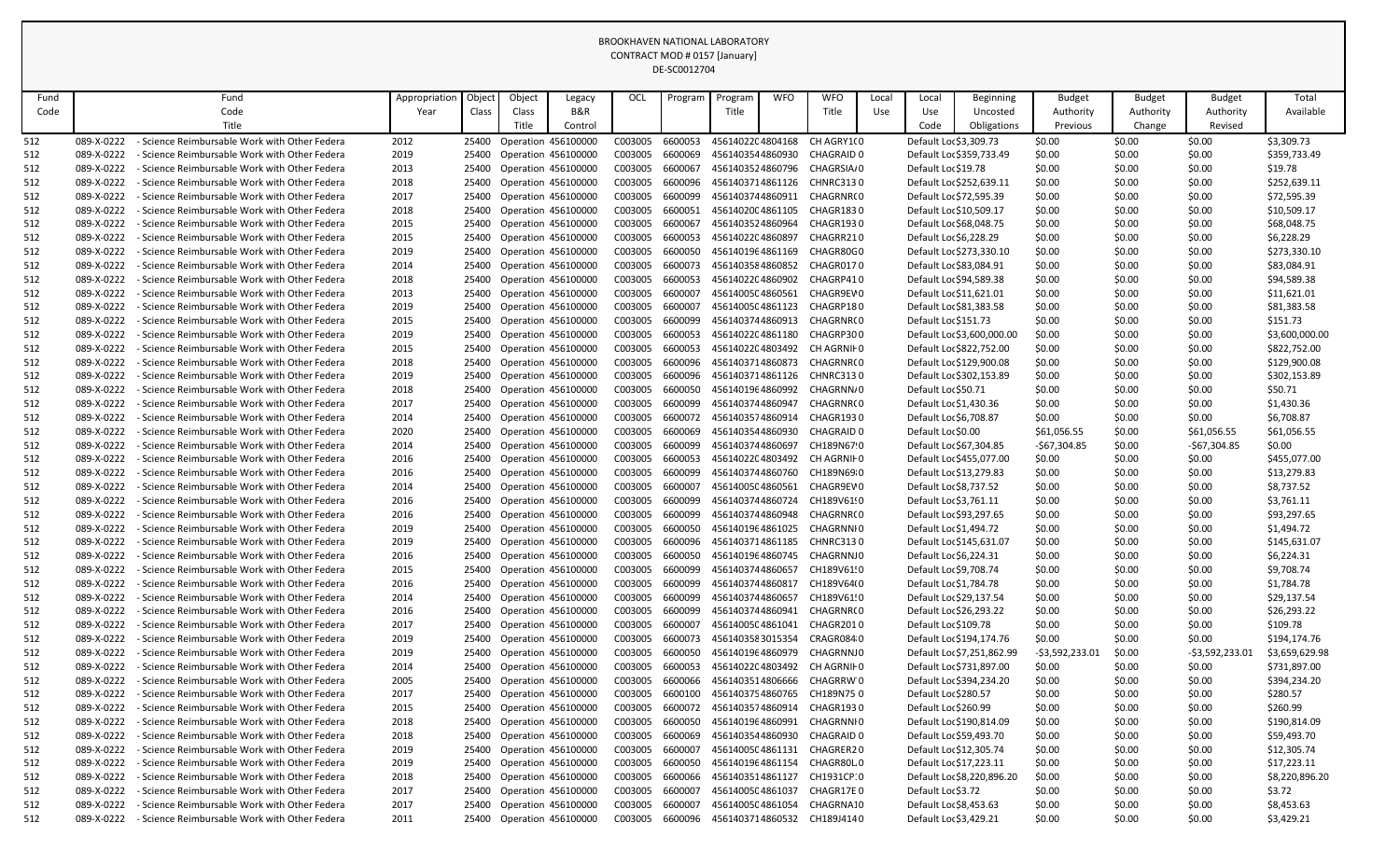|            |                                                                                                          |               |                |        |                                            |                    | UL-JUUJIZ7U4       |                          |            |                            |       |                                                |                            |                  |                  |                  |                        |
|------------|----------------------------------------------------------------------------------------------------------|---------------|----------------|--------|--------------------------------------------|--------------------|--------------------|--------------------------|------------|----------------------------|-------|------------------------------------------------|----------------------------|------------------|------------------|------------------|------------------------|
| Fund       | Fund                                                                                                     | Appropriation | Objec          | Object | Legacy                                     | OCL                | Program            | Program                  | <b>WFO</b> | <b>WFO</b>                 | Local | Local                                          | Beginning                  | <b>Budget</b>    | <b>Budget</b>    | <b>Budget</b>    | Total                  |
| Code       | Code                                                                                                     | Year          | Class          | Class  | <b>B&amp;R</b>                             |                    |                    | Title                    |            | Title                      | Use   | Use                                            | Uncosted                   | Authority        | Authority        | Authority        | Available              |
|            | Title                                                                                                    |               |                | Title  | Control                                    |                    |                    |                          |            |                            |       | Code                                           | Obligations                | Previous         | Change           | Revised          |                        |
| 517        | 089-X-0222 - Science RW Agreements for Commercializing Techn                                             | 2018          | 25400          |        | Operation 456100000                        | C003005            | 6600207            | 456167SC04860834         |            | CHAGR8720                  |       | Default Loc \$13,298.02                        |                            | \$0.00           | \$0.00           | \$0.00           | \$13,298.02            |
| 517        | 089-X-0222 - Science RW Agreements for Commercializing Techn                                             | 2020          | 25400          |        | Operation 456100000                        | C003005            | 6600207            | 456167SC04861108         |            | CHAGR8430                  |       | Default Loc \$0.00                             |                            | \$485,436.89     | \$428,410.68     | \$913,847.57     | \$913,847.57           |
| 517        | 089-X-0222 - Science RW Agreements for Commercializing Techn                                             | 2019          | 25400          |        | Operation 456100000                        | C003005            | 6600207            | 456167SC04860823         |            | CHAGR8720                  |       | Default Loc \$35,674.26                        |                            | \$0.00           | \$0.00           | \$0.00           | \$35,674.26            |
| 517        | 089-X-0222 - Science RW Agreements for Commercializing Techn                                             | 2019          | 25400          |        | Operation 456100000                        | C003005            | 6600207            | 456167SC04861010         |            | CHAGR8730                  |       |                                                | Default Loc \$3,138,491.98 | \$0.00           | \$0.00           | \$0.00           | \$3,138,491.98         |
| 517        | 089-X-0222 - Science RW Agreements for Commercializing Techn                                             | 2020          | 25400          |        | Operation 456100000                        | C003005            | 6600207            | 456167SC04860834         |            | CHAGR8720                  |       | Default Loc \$0.00                             |                            | \$0.00           | \$428,410.68     | \$428,410.68     | \$428,410.68           |
| 517        | 089-X-0222 - Science RW Agreements for Commercializing Techn                                             | 2018          | 25400          |        | Operation 456100000                        | C003005            | 6600207            | 456167SC04861108         |            | CHAGR8430                  |       |                                                | Default Loc \$3,060,444.99 | \$0.00           | \$0.00           | \$0.00           | \$3,060,444.99         |
| 517        | 089-X-0222 - Science RW Agreements for Commercializing Techn                                             | 2018          | 25400          |        | Operation 456100000                        | C003005            | 6600207            | 456167SC04860826         |            | CHAGR8720                  |       | Default Loc \$7,745.02                         |                            | \$0.00           | \$0.00           | \$0.00           | \$7,745.02             |
| 517        | 089-X-0222 - Science RW Agreements for Commercializing Techn                                             | 2019          | 25400          |        | Operation 456100000                        | C003005            | 6600207            | 456167SC04861108         |            | CHAGR8430                  |       |                                                | Default Loc \$3,602,103.30 | \$0.00           | \$0.00           | \$0.00           | \$3,602,103.30         |
| 525        | 089-20/21-0222 - Science RW with Other Federal Agencies                                                  | 2020          | 25400          |        | Operation 456100000                        | C003005            | 6600050            | 4561401964861073         |            | CHAGR80H0                  |       | Default Loc \$0.00                             |                            | \$44,660.19      | \$0.00           | \$44,660.19      | \$44,660.19            |
| 525        | 089-20/21-0222 - Science RW with Other Federal Agencies                                                  | 2020          | 25400          |        | Operation 456100000                        | C003005            | 6600050            | 4561401964861214         |            | CHAGRNNI0                  |       | Default Loc \$0.00                             |                            | \$0.00           | \$110,000.00     | \$110,000.00     | \$110,000.00           |
| 525        | 089-20/21-0222 - Science RW with Other Federal Agencies                                                  | 2020          | 25400          |        | Operation 456100000                        | C003005            | 6600007            | 4561400504861131         |            | CHAGRER20                  |       | Default Lor \$0.00                             |                            | \$69,527.18      | \$0.00           | \$69,527.18      | \$69,527.18            |
| 541        | 089-19/20-0222 ? Science Reimbursable Work with Other Federa                                             | 2020          | 25400          |        | Operation 456100000                        | C003005            | 6600050            | 4561401964861211         |            | CHAGR80C0                  |       | Default Loc \$0.00                             |                            | \$316,019.42     | \$0.00           | \$316,019.42     | \$316,019.42           |
| 541        | 089-19/20-0222 ? Science Reimbursable Work with Other Federa                                             | 2020          | 25400          |        | Operation 456100000                        | C003005            | 6600050            | 4561401964860992         |            | CHAGRNN/0                  |       | Default Loc \$0.00                             |                            | \$48,543.69      | \$0.00           | \$48,543.69      | \$48,543.69            |
| 541        | 089-19/20-0222 ? Science Reimbursable Work with Other Federa                                             | 2020          | 25400          |        | Operation 456100000                        | C003005            | 6600050            | 4561401964861207         |            | CHAGR80J:0                 |       | Default Lor \$0.00                             |                            | \$3,592,233.01   | \$0.00           | \$3,592,233.0    | \$3,592,233.01         |
| 674        | 089-18/19-0228 - DA Primary Fund                                                                         | 2018          | 25400          |        | Operation TT0000000                        | C003093            | 4500001            | TT10200000               |            | Default WF0                |       | Default Loc \$9,923.86                         |                            | \$0.00           | \$0.00           | \$0.00           | \$9,923.86             |
| 679        | 089-15/16-0228 - DA Transfer from USAID (23 USC 2392)                                                    | 2015          | 25400          |        | Operation WA2200000                        | C001104            | 2822390            | WA2230100                |            | Default WI 302064          |       | Climate RE \$40,000.00                         |                            | \$0.00           | \$0.00           | \$0.00           | \$40,000.00            |
| 681        | 089-14/15-0228 - DA IA Transfer from USAID (23 USC 2392)                                                 | 2014          | 25400          |        | Operation WA2200000                        | C001104            | 2822390            | WA2230100                |            | Default WFO                |       | Default Loc \$39,548.18                        |                            | \$0.00           | \$0.00           | \$0.00           | \$39,548.18            |
| 692        | 089-14/15-0228 - DA Primary Fund (P.L. 113-76 FY14)                                                      | 2014          | 25400          |        | Operation WN0000000                        | C001118            | 1721222            | WN0219064860825          |            | <b>CHAGR8720</b>           |       | Default Loc \$17,728.79                        |                            | \$0.00           | \$0.00           | \$0.00           | \$17,728.79            |
| 900        | 089-X-0240<br>- Weapons Activities (WA) Primary Fund (was T                                              | 2015          | 25400          |        | Operation DP8000000                        | C002982            | 2222989            | DP800000(0               |            | Default WF0                |       | Default Loc \$1,260.15                         |                            | \$0.00           | \$0.00           | \$0.00           | \$1,260.15             |
| 900        | 089-X-0240<br>Weapons Activities (WA) Primary Fund (was T                                                | 2019          | 25400          |        | Operation DP0909000                        | C002955            | 2223112            | DP090901(0               |            | Default WFO                |       | Default Loc \$35,687.86                        |                            | \$0.00           | \$0.00           | \$0.00           | \$35,687.86            |
| 900        | 089-X-0240<br>Weapons Activities (WA) Primary Fund (was T<br>089-X-0240                                  | 2020          | 25400<br>25400 |        | Operation DP0909000                        | C002955<br>C000925 | 2223112<br>2222480 | DP090901(0<br>DP401109:0 |            | Default WF0<br>Default WF0 |       | Default Loc \$0.00                             |                            | \$89,233.00      | \$35,014.00      | \$124,247.00     | \$124,247.00           |
| 900<br>900 | Weapons Activities (WA) Primary Fund (was T<br>089-X-0240<br>Weapons Activities (WA) Primary Fund (was T | 2014<br>2014  | 25400          |        | Operation DP4000000<br>Operation DP1204000 | C000912            | 2220743            | DP120401(0               |            | Default WFO                |       | Default Loc \$2,057.91<br>Default Loc \$836.82 |                            | \$0.00<br>\$0.00 | \$0.00<br>\$0.00 | \$0.00<br>\$0.00 | \$2,057.91<br>\$836.82 |
| 910        | 089-X-0240<br>WA Reimbursable Work with Other Federal Age                                                | 2015          | 25400          |        | Operation 456100000                        | C003005            | 6600084            | 45614036E4860847         |            | CHAGRHSI 0                 |       | Default Loc \$34,200.86                        |                            | \$0.00           | \$0.00           | \$0.00           | \$34,200.86            |
| 910        | 089-X-0240<br>WA Reimbursable Work with Other Federal Age                                                | 2014          | 25400          |        | Operation 456100000                        | C003005            | 6600084            | 45614036E4860789         |            | CHAGRHSI 0                 |       | Default Loc \$4,403.81                         |                            | \$0.00           | \$0.00           | \$0.00           | \$4,403.81             |
| 910        | 089-X-0240<br>WA Reimbursable Work with Other Federal Age                                                | 2014          | 25400          |        | Operation 456100000                        | C003005            | 6600084            | 45614036E4860915         |            | CHAGRHSI 0                 |       | Default Loc \$11,352.52                        |                            | \$0.00           | \$0.00           | \$0.00           | \$11,352.52            |
| 910        | 089-X-0240<br>- WA Reimbursable Work with Other Federal Age                                              | 2015          | 25400          |        | <b>Operation 456100000</b>                 | C003005            | 6600014            | 4561400754860884         |            | CHAGRW7 0                  |       | Default Loc \$34,783.01                        |                            | \$0.00           | \$0.00           | \$0.00           | \$34,783.01            |
| 910        | 089-X-0240<br>WA Reimbursable Work with Other Federal Age                                                | 2017          | 25400          |        | <b>Operation 456100000</b>                 | C003005            | 6600072            | 4561403574860787         |            | CHAGRSIA/0                 |       | Default Loc \$0.01                             |                            | \$0.00           | \$0.00           | \$0.00           | \$0.01                 |
| 910        | 089-X-0240<br>WA Reimbursable Work with Other Federal Age                                                | 2014          | 25400          |        | Operation 456100000                        | C003005            | 6600072            | 4561403574860787         |            | CHAGRSIA/0                 |       | Default Lor \$849.00                           |                            | \$0.00           | \$0.00           | \$0.00           | \$849.00               |
| 910        | 089-X-0240<br>WA Reimbursable Work with Other Federal Age                                                | 2014          | 25400          |        | Operation 456100000                        | C003005            | 6600084            | 45614036E4841247         |            | <b>CHAGRHSHO</b>           |       | Default Loc \$4,212.25                         |                            | \$0.00           | \$0.00           | \$0.00           | \$4,212.25             |
| 1050       | 089-X-0243<br>- Other Defense Activities (ODA) Primary Fund                                              | 2019          | 25400          |        | Operation HQ0000000                        | C002425 3184701    |                    | HQ100100 0               |            | Default WF0                |       | Default Loc \$67,876.51                        |                            | \$0.00           | \$0.00           | \$0.00           | \$67,876.51            |
| 1050       | 089-X-0243<br>Other Defense Activities (ODA) Primary Fund                                                | 2018          | 25400          |        | Operation HU0000000                        |                    | C002426 3184709    | HU200610(0               |            | Default WFO                |       | Default Loc\$8.89                              |                            | \$0.00           | \$0.00           | \$0.00           | \$8.89                 |
| 1055       | 089-X-0243<br>ODA Reimbursable Work with Other Federal Ag                                                | 2018          | 25400          |        | Operation 456100000                        | C003005            | 6600040            | 4561401424861110         |            | CH16003D.0                 |       | Default Loc \$338.24                           |                            | \$0.00           | \$0.00           | \$0.00           | \$338.24               |
| 1055       | 089-X-0243<br>ODA Reimbursable Work with Other Federal Ag                                                | 2019          | 25400          |        | Operation 456100000                        | C003005            | 6600040            | 4561401424861152         |            | CHAGRHQ(0                  |       |                                                | Default Loc \$172,483.51   | \$0.00           | \$0.00           | \$0.00           | \$172,483.51           |
| 1055       | 089-X-0243<br>ODA Reimbursable Work with Other Federal Ag                                                | 2016          | 25400          |        | Operation 456100000                        | C003005            | 6600084            | 45614036E4842534         |            | CHAGRHSF0                  |       | Default Loc \$21,555.93                        |                            | \$0.00           | \$0.00           | \$0.00           | \$21,555.93            |
| 1055       | 089-X-0243<br>ODA Reimbursable Work with Other Federal Ag                                                | 2018          | 25400          |        | Operation 456100000                        | C003005            | 6600040            | 4561401424861095         |            | CHAGREAC 0                 |       | Default Loc \$261.12                           |                            | \$0.00           | \$0.00           | \$0.00           | \$261.12               |
| 1055       | 089-X-0243<br>ODA Reimbursable Work with Other Federal Ag                                                | 2019          | 25400          |        | Operation 456100000                        | C003005            | 6600040            | 4561401424861055         |            | CHAGRNCS 0                 |       |                                                | Default Loc \$300,000.00   | \$0.00           | \$0.00           | \$0.00           | \$300,000.00           |
| 1055       | 089-X-0243<br>ODA Reimbursable Work with Other Federal Ag                                                | 2018          | 25400          |        | Operation 456100000                        | C003005            | 6600040            | 4561401424861085         |            | CHAGRNR70                  |       | Default Loc \$996.57                           |                            | \$0.00           | \$0.00           | \$0.00           | \$996.57               |
| 1055       | 089-X-0243<br>ODA Reimbursable Work with Other Federal Ag                                                | 2018          | 25400          |        | Operation 456100000                        | C003005            | 6600040            | 4561401424861055         |            | CHAGRNCS 0                 |       |                                                | Default Loc \$299,732.80   | \$0.00           | \$0.00           | \$0.00           | \$299,732.80           |
| 1055       | 089-X-0243<br>ODA Reimbursable Work with Other Federal Ag                                                | 2018          | 25400          |        | Operation 456100000                        | C003005            | 6600084            | 45614036E4861024         |            | CHAGRHSI 0                 |       | Default Loc \$3,598.73                         |                            | \$0.00           | \$0.00           | \$0.00           | \$3,598.73             |
| 1055       | 089-X-0243<br>ODA Reimbursable Work with Other Federal Ag                                                | 2020          | 25400          |        | Operation 456100000                        | C003005            | 6600084            | 45614036E3015399         |            | CRAGR70R0                  |       | Default Loc \$0.00                             |                            | \$30,000.00      | \$0.00           | \$30,000.00      | \$30,000.00            |
| 1055       | 089-X-0243<br>ODA Reimbursable Work with Other Federal Ag                                                | 2016          | 25400          |        | Operation 456100000                        | C003005            | 6600084            | 45614036E4860994         |            | CHAGRHSI 0                 |       | Default Loc \$2,561.17                         |                            | \$0.00           | -\$2,561.17      | $-52,561.17$     | \$0.00                 |
| 1055       | 089-X-0243<br>ODA Reimbursable Work with Other Federal Ag                                                | 2016          | 25400          |        | Operation 456100000                        | C003005            | 6600084            | 45614036E4860997         |            | CHAGRHSI 0                 |       | Default Loc \$17,697.10                        |                            | \$0.00           | \$0.00           | \$0.00           | \$17,697.10            |
| 1055       | 089-X-0243<br>ODA Reimbursable Work with Other Federal Ag                                                | 2017          | 25400          |        | Operation 456100000                        | C003005            | 6600084            | 45614036E4861048         |            | CHAGRHSF 0                 |       | Default Loc \$6,585.86                         |                            | \$0.00           | \$0.00           | \$0.00           | \$6,585.86             |
| 1055       | 089-X-0243<br>ODA Reimbursable Work with Other Federal Ag                                                | 2015          | 25400          |        | Operation 456100000                        | C003005            | 6600084            | 45614036E4860960         |            | CHAGRHSF 0                 |       |                                                | Default Loc \$120,639.12   | \$0.00           | \$0.00           | \$0.00           | \$120,639.12           |
| 1055       | 089-X-0243<br>ODA Reimbursable Work with Other Federal Ag                                                | 2018          | 25400          |        | Operation 456100000                        | C003005            | 6600040            | 4561401424861083         |            | <b>CHAGREACO</b>           |       | Default Loc \$22,941.95                        |                            | \$0.00           | \$0.00           | \$0.00           | \$22,941.95            |
| 1055       | 089-X-0243<br>ODA Reimbursable Work with Other Federal Ag                                                | 2019          | 25400          |        | Operation 456100000                        | C003005            | 6600040            | 4561401424861150         |            | CHAGREAC 0                 |       |                                                | Default Loc \$119,804.68   | \$0.00           | \$0.00           | \$0.00           | \$119,804.68           |
| 1055       | 089-X-0243<br>ODA Reimbursable Work with Other Federal Ag                                                | 2018          | 25400          |        | Operation 456100000                        | C003005            | 6600084            | 45614036E4861124         |            | CHAGR70F0                  |       | Default Loc \$15,635.71                        |                            | \$0.00           | \$0.00           | \$0.00           | \$15,635.71            |
| 1055       | 089-X-0243<br>ODA Reimbursable Work with Other Federal Ag                                                | 2019          | 25400          |        | Operation 456100000                        | C003005            | 6600084            | 45614036E4861172         |            | CHAGRHSF 0                 |       | Default Loc \$5,654.21                         |                            | \$0.00           | \$0.00           | \$0.00           | \$5,654.21             |
| 1055       | 089-X-0243<br>ODA Reimbursable Work with Other Federal Ag                                                | 2018          | 25400          |        | Operation 456100000                        | C003005            | 6600040            | 4561401424861097         |            | CHAGREAC 0                 |       | Default Loc \$3,745.35                         |                            | \$0.00           | \$0.00           | \$0.00           | \$3,745.35             |
|            |                                                                                                          |               |                |        |                                            |                    |                    |                          |            |                            |       |                                                |                            |                  |                  |                  |                        |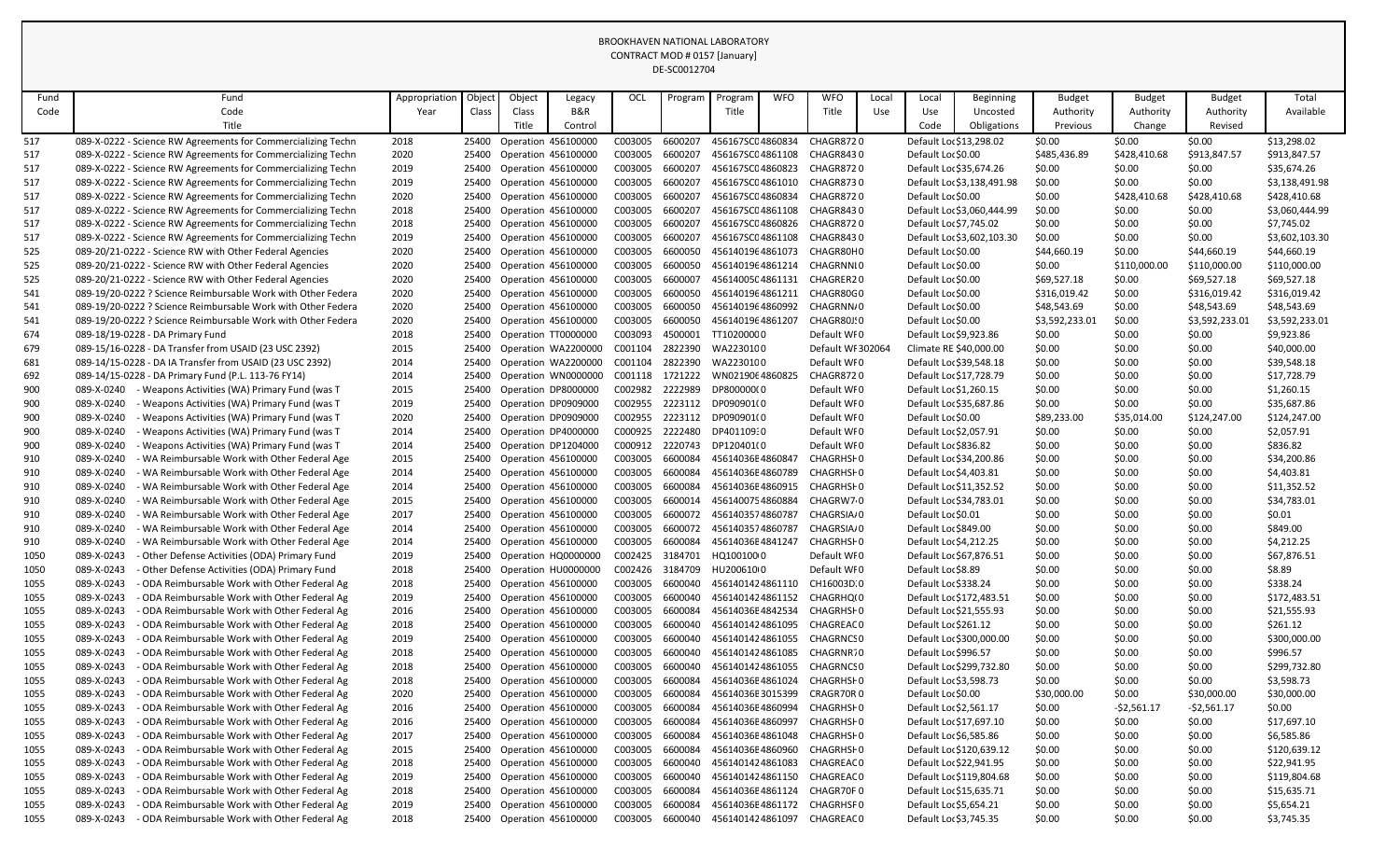|      |            |                                                              |               |       |        |                            |                 | DE-SCOUTZ/04 |                  |            |             |       |                          |                            |               |               |                |                |
|------|------------|--------------------------------------------------------------|---------------|-------|--------|----------------------------|-----------------|--------------|------------------|------------|-------------|-------|--------------------------|----------------------------|---------------|---------------|----------------|----------------|
| Fund |            | Fund                                                         | Appropriation | Objec | Object | Legacy                     | OCL             | Program      | Program          | <b>WFO</b> | <b>WFO</b>  | Local | Local                    | <b>Beginning</b>           | <b>Budget</b> | <b>Budget</b> | <b>Budget</b>  | Total          |
| Code |            | Code                                                         | Year          | Class | Class  | <b>B&amp;R</b>             |                 |              | Title            |            | Title       | Use   | Use                      | Uncosted                   | Authority     | Authority     | Authority      | Available      |
|      |            | Title                                                        |               |       | Title  | Control                    |                 |              |                  |            |             |       | Code                     | Obligations                | Previous      | Change        | Revised        |                |
| 1055 | 089-X-0243 | ODA Reimbursable Work with Other Federal Ag                  | 2018          | 25400 |        | <b>Operation 456100000</b> | C003005         | 6600040      | 4561401424861113 |            | CHAGREAC 0  |       | Default Loc \$3,776.95   |                            | \$0.00        | \$0.00        | \$0.00         | \$3,776.95     |
| 1055 | 089-X-0243 | ODA Reimbursable Work with Other Federal Ag                  | 2018          | 25400 |        | Operation 456100000        | C003005         | 6600109      | 4561400634861078 |            | CHAGRF4F0   |       | Default Loc \$332.65     |                            | \$0.00        | \$0.00        | \$0.00         | \$332.65       |
| 1055 | 089-X-0243 | ODA Reimbursable Work with Other Federal Ag                  | 2018          | 25400 |        | Operation 456100000        | C003005         | 6600038      | 4561401354861106 |            | CHAGRHR(0   |       | Default Loc \$3,607.88   |                            | \$0.00        | \$0.00        | \$0.00         | \$3,607.88     |
| 1055 | 089-X-0243 | ODA Reimbursable Work with Other Federal Ag                  | 2015          | 25400 |        | Operation 456100000        | C003005         | 6600084      | 45614036E4860923 |            | CHARGHSF 0  |       | Default Loc \$696.09     |                            | \$0.00        | \$0.00        | \$0.00         | \$696.09       |
| 1055 | 089-X-0243 | ODA Reimbursable Work with Other Federal Ag                  | 2019          | 25400 |        | Operation 456100000        | C003005         | 6600040      | 4561401424861147 |            | CHAGREAC 0  |       | Default Loc \$345.96     |                            | \$0.00        | \$0.00        | \$0.00         | \$345.96       |
| 1055 | 089-X-0243 | ODA Reimbursable Work with Other Federal Ag                  | 2015          | 25400 |        | Operation 456100000        | C003005         | 6600084      | 45614036E4860933 |            | CHAGRHSI 0  |       | Default Loc \$2,147.71   |                            | \$0.00        | \$0.00        | \$0.00         | \$2,147.71     |
| 1055 | 089-X-0243 | ODA Reimbursable Work with Other Federal Ag                  | 2012          | 25400 |        | Operation 456100000        | C003005         | 6600084      | 45614036E4860789 |            | CHAGRHSF0   |       | Default Loc \$1,561.80   |                            | \$0.00        | \$0.00        | \$0.00         | \$1,561.80     |
| 1055 | 089-X-0243 | ODA Reimbursable Work with Other Federal Ag                  | 2016          | 25400 |        | Operation 456100000        | C003005         | 6600084      | 45614036E4861008 |            | CHAGRHSF0   |       | Default Lor \$25,000.00  |                            | \$0.00        | \$0.00        | \$0.00         | \$25,000.00    |
| 1055 | 089-X-0243 | ODA Reimbursable Work with Other Federal Ag                  | 2018          | 25400 |        | Operation 456100000        | C003005         | 6600040      | 4561401424861094 |            | CHAGREAC 0  |       | Default Loc \$9,985.94   |                            | \$0.00        | \$0.00        | \$0.00         | \$9,985.94     |
| 1055 | 089-X-0243 | ODA Reimbursable Work with Other Federal Ag                  | 2019          | 25400 |        | Operation 456100000        | C003005         | 6600040      | 4561401424861171 |            | CHAGREAC 0  |       | Default Loc \$174,182.91 |                            | \$0.00        | \$0.00        | \$0.00         | \$174,182.91   |
| 1055 | 089-X-0243 | ODA Reimbursable Work with Other Federal Ag                  | 2016          | 25400 |        | Operation 456100000        | C003005         | 6600033      | 4561401244861006 |            | CHAGR1000   |       | Default Loc \$2,259.69   |                            | \$0.00        | \$0.00        | \$0.00         | \$2,259.69     |
| 1055 | 089-X-0243 | ODA Reimbursable Work with Other Federal Ag                  | 2019          | 25400 |        | Operation 456100000        | C003005         | 6600040      | 4561401424861166 |            | CHAGRNR70   |       | Default Loc \$123,499.49 |                            | \$0.00        | \$0.00        | \$0.00         | \$123,499.49   |
| 1055 | 089-X-0243 | ODA Reimbursable Work with Other Federal Ag                  | 2019          | 25400 |        | Operation 456100000        | C003005         | 6600084      | 45614036E4861129 |            | CHAGR70R0   |       | Default Loc \$112,112.00 |                            | \$0.00        | \$0.00        | \$0.00         | \$112,112.00   |
| 1055 | 089-X-0243 | ODA Reimbursable Work with Other Federal Ag                  | 2018          | 25400 |        | Operation 456100000        | C003005         | 6600040      | 4561401424861082 |            | CHAGREAC 0  |       | Default Loc \$403.92     |                            | \$0.00        | \$0.00        | \$0.00         | \$403.92       |
| 1055 | 089-X-0243 | ODA Reimbursable Work with Other Federal Ag                  | 2018          | 25400 |        | Operation 456100000        | C003005         | 6600040      | 4561401424861117 |            | CHAGRNR(0   |       | Default Loc \$125,511.81 |                            | \$0.00        | \$0.00        | \$0.00         | \$125,511.81   |
| 1055 | 089-X-0243 | ODA Reimbursable Work with Other Federal Ag                  | 2016          | 25400 |        | Operation 456100000        | C003005         | 6600084      | 45614036E4860960 |            | CHAGRHSI 0  |       | Default Lor \$90,000.00  |                            | \$0.00        | \$0.00        | \$0.00         | \$90,000.00    |
| 1055 | 089-X-0243 | ODA Reimbursable Work with Other Federal Ag                  | 2016          | 25400 |        | Operation 456100000        | C003005         | 6600040      | 4561401424861013 |            | CHAGRNID 0  |       | Default Lor \$100,000.00 |                            | \$0.00        | \$0.00        | \$0.00         | \$100,000.00   |
| 1055 | 089-X-0243 | ODA Reimbursable Work with Other Federal Ag                  | 2018          | 25400 |        | Operation 456100000        | C003005         | 6600084      | 45614036E4861051 |            | CHAGRHSI 0  |       | Default Loc \$149,682.38 |                            | \$0.00        | \$0.00        | \$0.00         | \$149,682.38   |
| 1055 | 089-X-0243 | ODA Reimbursable Work with Other Federal Ag                  | 2018          | 25400 |        | Operation 456100000        | C003005         | 6600084      | 45614036E4861129 |            | CHAGR70R0   |       | Default Loc \$30,529.83  |                            | \$0.00        | \$0.00        | \$0.00         | \$30,529.83    |
| 1055 | 089-X-0243 | ODA Reimbursable Work with Other Federal Ag                  | 2019          | 25400 |        | Operation 456100000        | C003005         | 6600084      | 45614036E4861140 |            | CHAGR70R0   |       | Default Loc \$95,699.66  |                            | \$0.00        | \$0.00        | \$0.00         | \$95,699.66    |
| 1055 | 089-X-0243 | ODA Reimbursable Work with Other Federal Ag                  | 2019          | 25400 |        | Operation 456100000        | C003005         | 6600084      | 45614036E4861143 |            | CHAGR70R0   |       | Default Loc \$106,799.55 |                            | \$0.00        | \$0.00        | \$0.00         | \$106,799.55   |
| 1055 | 089-X-0243 | ODA Reimbursable Work with Other Federal Ag                  | 2017          | 25400 |        | Operation 456100000        | C003005         | 6600084      | 45614036E4861005 |            | CHAGRHSI 0  |       |                          | Default Loc \$1,122,345.17 | \$0.00        | \$0.00        | \$0.00         | \$1,122,345.17 |
| 1055 | 089-X-0243 | ODA Reimbursable Work with Other Federal Ag                  | 2018          | 25400 |        | Operation 456100000        | C003005         | 6600040      | 4561401424861112 |            | CHAGREAC 0  |       | Default Loc \$69,446.97  |                            | \$0.00        | \$0.00        | \$0.00         | \$69,446.97    |
| 1055 | 089-X-0243 | ODA Reimbursable Work with Other Federal Ag                  | 2017          | 25400 |        | Operation 456100000        | C003005         | 6600084      | 45614036E4861049 |            | CHAGRHSF0   |       | Default Lor \$1,108.00   |                            | \$0.00        | \$0.00        | \$0.00         | \$1,108.00     |
| 1055 | 089-X-0243 | ODA Reimbursable Work with Other Federal Ag                  | 2019          | 25400 |        | Operation 456100000        | C003005         | 6600040      | 4561401424861149 |            | CHAGREAC 0  |       | Default Loc \$119,234.20 |                            | \$0.00        | \$0.00        | \$0.00         | \$119,234.20   |
| 1055 | 089-X-0243 | ODA Reimbursable Work with Other Federal Ag                  | 2019          | 25400 |        | Operation 456100000        | C003005         | 6600038      | 4561401354861137 |            | CHAGRHR(0   |       | Default Loc \$56,714.69  |                            | \$0.00        | \$0.00        | \$0.00         | \$56,714.69    |
| 1055 | 089-X-0243 | ODA Reimbursable Work with Other Federal Ag                  | 2019          | 25400 |        | Operation 456100000        | C003005         | 6600040      | 4561401424861148 |            | CHAGREAC 0  |       | Default Loc \$98,179.86  |                            | \$0.00        | \$0.00        | \$0.00         | \$98,179.86    |
| 1055 | 089-X-0243 | ODA Reimbursable Work with Other Federal Ag                  | 2019          | 25400 |        | Operation 456100000        | C003005         | 6600040      | 4561401424861155 |            | CHAGREAC 0  |       | Default Loc \$127,323.50 |                            | \$0.00        | \$0.00        | \$0.00         | \$127,323.50   |
| 1060 | 089-X-0243 | ODA Specialized Security Activities Non-Pro                  | 2019          | 25400 |        | Operation GD6000000        | C002970         | 3203762      | GD602020(0       |            | Default WFO |       | Default Loc \$31,594.63  |                            | \$0.00        | \$0.00        | \$0.00         | \$31,594.63    |
| 1060 | 089-X-0243 | ODA Specialized Security Activities Non-Pro                  | 2018          | 25400 |        | Operation GD6000000        | C002970         | 3203764      | GD602040(0       |            | Default WFO |       | Default Loc \$44,205.46  |                            | \$0.00        | \$0.00        | \$0.00         | \$44,205.46    |
| 1060 | 089-X-0243 | ODA Specialized Security Activities Non-Pro                  | 2020          | 25400 |        | Operation GD6000000        | C002970         | 3203763      | GD602030(0       |            | Default WFO |       | Default Lor \$0.00       |                            | \$762,540.00  | \$272,900.00  | \$1,035,440.00 | \$1,035,440.00 |
| 1060 | 089-X-0243 | ODA Specialized Security Activities Non-Pro                  | 2019          | 25400 |        | Operation GD6000000        | C002970         | 3203761      | GD602010(0       |            | Default WFO |       | Default Loc \$178,271.45 |                            | \$0.00        | \$0.00        | \$0.00         | \$178,271.45   |
| 1060 | 089-X-0243 | ODA Specialized Security Activities Non-Pro                  | 2019          | 25400 |        | Operation GD6000000        | C002970         | 3203763      | GD602030(0       |            | Default WFO |       | Default Loc \$506,503.22 |                            | \$0.00        | \$0.00        | \$0.00         | \$506,503.22   |
| 1060 | 089-X-0243 | ODA Specialized Security Activities Non-Pro                  | 2020          | 25400 |        | Operation GD6000000        | C002970         | 3203761      | GD602010(0       |            | Default WFO |       | Default Loc \$0.00       |                            | \$208,300.00  | \$66,310.00   | \$274,610.00   | \$274,610.00   |
| 1060 | 089-X-0243 | ODA Specialized Security Activities Non-Pro                  | 2019          | 25400 |        | Operation GD6000000        | C002970         | 3203769      | GD602090(0       |            | Default WFO |       | Default Loc \$159,749.68 |                            | \$0.00        | \$0.00        | \$0.00         | \$159,749.68   |
| 1060 | 089-X-0243 | ODA Specialized Security Activities Non-Pro                  | 2018          | 25400 |        | Operation GD6000000        | C002970         | 3203780      | GD605020(0       |            | Default WFO |       | Default Loc \$147.49     |                            | \$0.00        | \$0.00        | \$0.00         | \$147.49       |
| 1060 | 089-X-0243 | ODA Specialized Security Activities Non-Pro                  | 2017          | 25400 |        | Operation GD6000000        | C002970         | 3203779      | GD605010(0       |            | Default WF0 |       | Default Loc \$864.41     |                            | $-5864.41$    | \$0.00        | $-$ \$864.41   | \$0.00         |
| 1071 |            | 089-19/20-0243 - ODA Reimbursable Work with Other Federal Ag | 2020          | 25400 |        | Operation 456100000        | C003005         | 6600040      | 4561401424861194 |            | CHAGRHQ(0   |       | Default Lor \$0.00       |                            | \$0.00        | \$250,000.00  | \$250,000.00   | \$250,000.00   |
| 1071 |            | 089-19/20-0243 - ODA Reimbursable Work with Other Federal Ag | 2020          | 25400 |        | Operation 456100000        | C003005         | 6600109      | 4561400634861188 |            | CHAGRF4F0   |       | Default Lor \$0.00       |                            | \$14,563.11   | \$0.00        | \$14,563.11    | \$14,563.11    |
| 1551 | 089-X-0309 | Defense Nuclear Nonproliferation (DNN) Prim                  | 2019          | 25400 |        | Operation DN4000000        | C003042         | 2223096      | DN400103(0       |            | Default WFO |       | Default Loc \$540,094.18 |                            | \$0.00        | \$0.00        | \$0.00         | \$540,094.18   |
| 1551 | 089-X-0309 | Defense Nuclear Nonproliferation (DNN) Prim                  | 2019          | 25400 |        | Operation DN1003000        | C003036         | 2223063      | DN100301 0       |            | Default WFO |       | Default Loc \$300,411.24 |                            | \$0.00        | \$0.00        | \$0.00         | \$300,411.24   |
| 1551 | 089-X-0309 | Defense Nuclear Nonproliferation (DNN) Prim                  | 2018          | 25400 |        | Operation CT0000000        | C003007         | 2223014      | CT810100C0       |            | Default WFO |       | Default Loc \$41,561.96  |                            | \$0.00        | \$0.00        | \$0.00         | \$41,561.96    |
| 1551 | 089-X-0309 | Defense Nuclear Nonproliferation (DNN) Prim                  | 2019          | 25400 |        | Operation DN1005000        | C003088         | 2223152      | DN100501(0       |            | Default WFO |       | Default Loc \$185,729.08 |                            | \$0.00        | \$0.00        | \$0.00         | \$185,729.08   |
| 1551 | 089-X-0309 | Defense Nuclear Nonproliferation (DNN) Prim                  | 2020          | 25400 |        | Operation DN1003000        | C003036         | 2223063      | DN100301 0       |            | Default WFO |       | Default Lor \$0.00       |                            | \$190,643.66  | \$101,345.88  | \$291,989.54   | \$291,989.54   |
| 1551 | 089-X-0309 | Defense Nuclear Nonproliferation (DNN) Prim                  | 2020          | 25400 |        | Operation DN4000000        | C003042         | 2223102      | DN400302(0       |            | Default WFO |       | Default Lor \$0.00       |                            | \$124,963.00  | \$44,238.00   | \$169,201.00   | \$169,201.00   |
| 1551 | 089-X-0309 | Defense Nuclear Nonproliferation (DNN) Prim                  | 2020          | 25400 |        | Operation DN4000000        | C003042         | 2223094      | DN400101(0       |            | Default WFO |       | Default Lor \$0.00       |                            | \$164,700.00  | \$58,750.00   | \$223,450.00   | \$223,450.00   |
| 1551 | 089-X-0309 | Defense Nuclear Nonproliferation (DNN) Prim                  | 2020          | 25400 |        | Operation DN1006000        | C003089         | 2223153      | DN100601(0       |            | Default WFO |       | Default Lor \$0.00       |                            | \$50,000.00   | \$24,765.10   | \$74,765.10    | \$74,765.10    |
| 1551 | 089-X-0309 | Defense Nuclear Nonproliferation (DNN) Prim                  | 2015          | 25400 |        | Operation NN4000000        | C001056         | 2222717      | NN4009010        |            | Default WFO |       | Default Loc \$0.89       |                            | \$0.00        | $-50.89$      | $-50.89$       | \$0.00         |
| 1551 | 089-X-0309 | Defense Nuclear Nonproliferation (DNN) Prim                  | 2019          | 25400 |        | Operation DN4000000        | C003042 2223094 |              | DN400101(0       |            | Default WFO |       | Default Loc \$300,960.59 |                            | \$0.00        | \$0.00        | \$0.00         | \$300,960.59   |
| 1551 | 089-X-0309 | Defense Nuclear Nonproliferation (DNN) Prim                  | 2019          | 25400 |        | Operation DN4000000        | C003042         | 2223103      | DN400401(0       |            | Default WF0 |       | Default Loc \$179,045.00 |                            | \$0.00        | \$0.00        | \$0.00         | \$179,045.00   |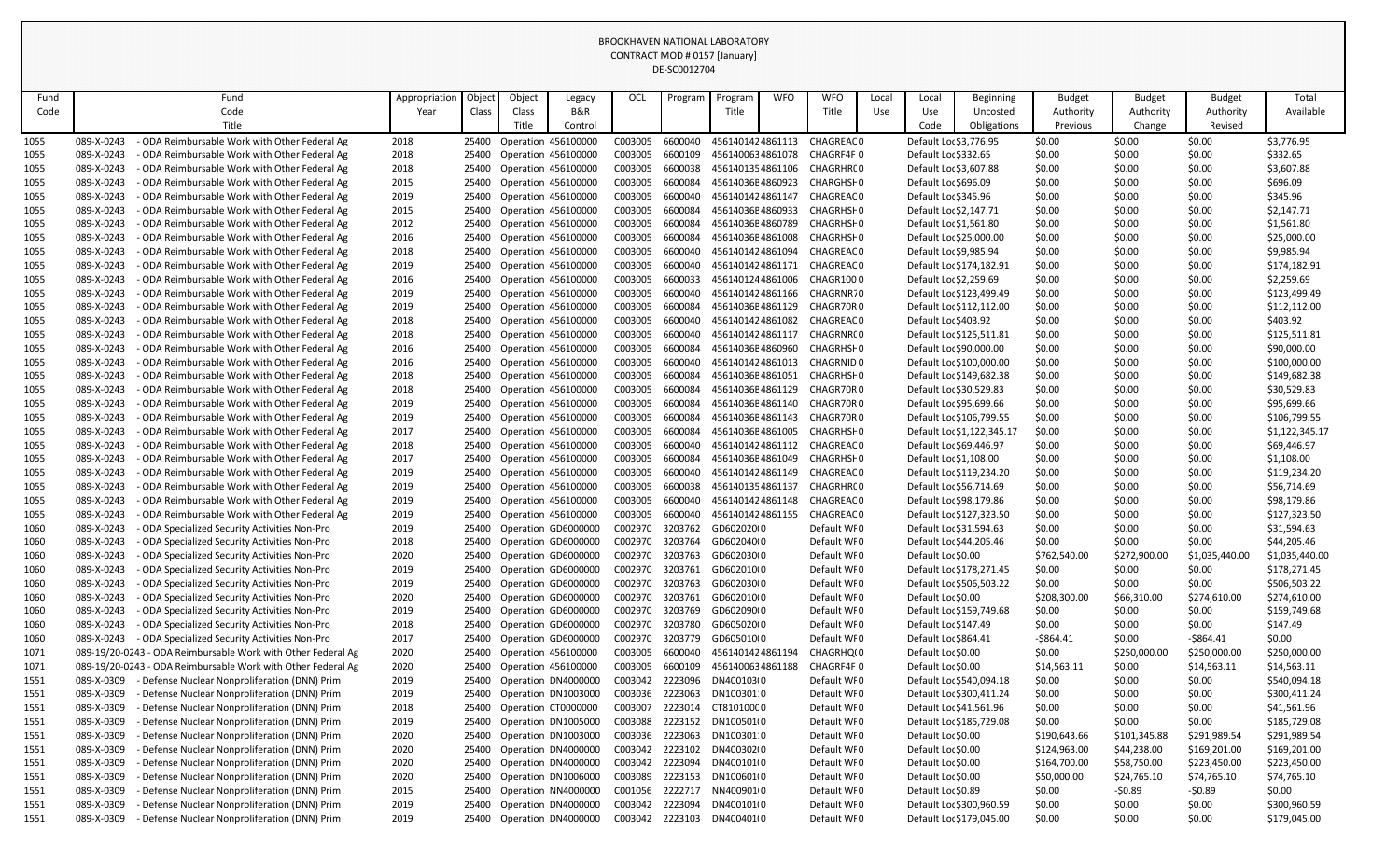|              |                          |                                                                                              |               |                |        |                                            |                    | DE-3COUTZ704       |                          |            |                            |       |                         |                            |                        |                        |                          |                               |
|--------------|--------------------------|----------------------------------------------------------------------------------------------|---------------|----------------|--------|--------------------------------------------|--------------------|--------------------|--------------------------|------------|----------------------------|-------|-------------------------|----------------------------|------------------------|------------------------|--------------------------|-------------------------------|
| Fund         |                          | Fund                                                                                         | Appropriation | Objec          | Object | Legacy                                     | OCL                | Program            | Progran                  | <b>WFO</b> | <b>WFO</b>                 | Local | Local                   | <b>Beginning</b>           | <b>Budget</b>          | <b>Budget</b>          | <b>Budget</b>            | Total                         |
| Code         |                          | Code                                                                                         | Year          | Class          | Class  | B&R                                        |                    |                    | Title                    |            | Title                      | Use   | Use                     | Uncosted                   | Authority              | Authority              | Authority                | Available                     |
|              |                          | Title                                                                                        |               |                | Title  | Control                                    |                    |                    |                          |            |                            |       | Code                    | Obligations                | Previous               | Change                 | Revised                  |                               |
| 1551         | 089-X-0309               | Defense Nuclear Nonproliferation (DNN) Prim                                                  | 2019          | 25400          |        | Operation DN2012000                        | C003120            | 2223182            | DN201201(0               |            | Default WF0                |       | Default Loc \$10,019.78 |                            | \$0.00                 | \$0.00                 | \$0.00                   | \$10,019.78                   |
| 1551         | 089-X-0309               | Defense Nuclear Nonproliferation (DNN) Prim                                                  | 2017          | 25400          |        | Operation DN1001000                        | C003034            | 2223049            | DN100101:0               |            | Default WFO                |       |                         | Default Loc \$139,186.91   | \$0.00                 | \$0.00                 | \$0.00                   | \$139,186.91                  |
| 1551         | 089-X-0309               | Defense Nuclear Nonproliferation (DNN) Prim                                                  | 2020          | 25400          |        | Operation DN4000000                        | C003042            | 2223096            | DN400103(0               |            | Default WFO                |       | Default Lor \$0.00      |                            | \$91,800.00            | \$31,960.00            | \$123,760.00             | \$123,760.00                  |
| 1551         | 089-X-0309               | Defense Nuclear Nonproliferation (DNN) Prim                                                  | 2020          | 25400          |        | Operation DN1001000                        | C003034            | 2223053            | DN100102.0               |            | Default WFO                |       | Default Lor \$0.00      |                            | \$0.00                 | \$47,937.77            | \$47,937.77              | \$47,937.77                   |
| 1551         | 089-X-0309               | Defense Nuclear Nonproliferation (DNN) Prim                                                  | 2016          | 25400          |        | Operation DN1001000                        | C003034            | 2223053            | DN100102.0               |            | Default WFO                |       |                         | Default Loc \$288,345.44   | \$0.00                 | \$0.00                 | \$0.00                   | \$288,345.44                  |
| 1551         | 089-X-0309               | Defense Nuclear Nonproliferation (DNN) Prim                                                  | 2015          | 25400          |        | Operation NN4000000                        | C001056            | 2222733            | NN4012040                |            | Default WFO                |       | Default Loc \$1.95      |                            | \$0.00                 | $-51.95$               | $-$ \$1.95               | \$0.00                        |
| 1551         | 089-X-0309               | Defense Nuclear Nonproliferation (DNN) Prim                                                  | 2020          | 25400          |        | Operation DN3001000                        | C003039            | 2223079            | DN300101(0               |            | Default WF0                |       | Default Lor \$0.00      |                            | \$0.00                 | \$20,788.39            | \$20,788.39              | \$20,788.39                   |
| 1551         | 089-X-0309               | Defense Nuclear Nonproliferation (DNN) Prim                                                  | 2019          | 25400          |        | Operation DN4000000                        | C003042            | 2223095            | DN400102(0               |            | Default WFO                |       |                         | Default Loc \$264,643.88   | \$0.00                 | \$0.00                 | \$0.00                   | \$264,643.88                  |
| 1551         | 089-X-0309               | Defense Nuclear Nonproliferation (DNN) Prim                                                  | 2015          | 25400          |        | Operation NN2000000                        | C001052            | 2221132            | NN20010000               |            | Default WFO                |       | Default Loc \$1.79      |                            | \$0.00                 | \$0.00                 | \$0.00                   | \$1.79                        |
| 1551         | 089-X-0309               | Defense Nuclear Nonproliferation (DNN) Prim                                                  | 2015          | 25400          |        | Operation NN5000000                        | C001058            | 2221234            | NN5002010                |            | Default WFO                |       |                         | Default Loc \$18,170.30    | \$0.00                 | \$0.00                 | \$0.00                   | \$18,170.30                   |
| 1551         | 089-X-0309               | Defense Nuclear Nonproliferation (DNN) Prim                                                  | 2019          | 25400          |        | Operation DN1006000                        | C003089            | 2223153            | DN100601(0               |            | Default WFO                |       | Default Loc \$24,365.89 |                            | \$0.00                 | \$0.00                 | \$0.00                   | \$24,365.89                   |
| 1551         | 089-X-0309               | Defense Nuclear Nonproliferation (DNN) Prim                                                  | 2015          | 25400          |        | Operation NN5000000                        | C001058            | 2221240            | NN5004010                |            | Default WFO                |       | Default Loc \$2,916.33  |                            | \$0.00                 | \$0.00                 | \$0.00                   | \$2,916.33                    |
| 1551         | 089-X-0309               | Defense Nuclear Nonproliferation (DNN) Prim                                                  | 2018          | 25400          |        | Operation DN1003000                        | C003036            | 2223063            | DN100301.0               |            | Default WFO                |       | Default Loc \$77,831.19 |                            | \$0.00                 | \$0.00                 | \$0.00                   | \$77,831.19                   |
| 1551         | 089-X-0309               | Defense Nuclear Nonproliferation (DNN) Prim                                                  | 2019          | 25400          |        | Operation DN2010000                        | C003118            | 2223180            | DN201000(0               |            | Default WFO                |       |                         | Default Loc \$326,796.72   | \$0.00                 | \$0.00                 | \$0.00                   | \$326,796.72                  |
| 1551         | 089-X-0309               | Defense Nuclear Nonproliferation (DNN) Prim                                                  | 2019          | 25400          |        | Operation CT0000000                        | C003007            | 2223020            | CT840100C0               |            | Default WF0                |       |                         | Default Loc \$415,188.51   | \$0.00                 | \$0.00                 | \$0.00                   | \$415,188.51                  |
| 1551         | 089-X-0309               | Defense Nuclear Nonproliferation (DNN) Prim                                                  | 2020          | 25400          |        | Operation CT0000000                        | C003007            | 2223020            | CT840100C0               |            | Default WFO                |       | Default Lor \$0.00      |                            | \$515,885.71           | \$0.00                 | \$515,885.71             | \$515,885.71                  |
| 1551         | 089-X-0309               | Defense Nuclear Nonproliferation (DNN) Prim                                                  | 2020          | 25400          |        | Operation CT0000000                        | C003007            | 2223023            | CT840401C0               |            | Default WFO                |       | Default Lor \$0.00      |                            | \$9,000.00             | \$0.00                 | \$9,000.00               | \$9,000.00                    |
| 1551         | 089-X-0309               | Defense Nuclear Nonproliferation (DNN) Prim                                                  | 2016          | 25400          |        | Operation DN4000000                        | C003042            | 2223105            | DN400403(0               |            | Default WFO                |       |                         | Default Loc \$68,067.39    | \$0.00                 | \$0.00                 | \$0.00                   | \$68,067.39                   |
| 1551         | 089-X-0309               | Defense Nuclear Nonproliferation (DNN) Prim                                                  | 2017          | 25400          |        | Operation DN2000000                        | C003038            | 2223076            | DN200100(0               |            | Default WF0                |       | Default Loc \$2,727.18  |                            | \$0.00                 | \$0.00                 | \$0.00                   | \$2,727.18                    |
| 1551         | 089-X-0309               | Defense Nuclear Nonproliferation (DNN) Prim                                                  | 2020          | 25400          |        | Operation DN2012000                        | C003120            | 2223182            | DN201201(0               |            | Default WFO                |       | Default Lor \$0.00      |                            | \$75,000.00            | \$0.00                 | \$75,000.00              | \$75,000.00                   |
| 1551         | 089-X-0309               | Defense Nuclear Nonproliferation (DNN) Prim                                                  | 2020          | 25400          |        | Operation DN4000000                        | C003042            | 2223095            | DN400102(0               |            | Default WFO                |       | Default Loc \$0.00      |                            | \$171,637.00           | \$64,672.00            | \$236,309.00             | \$236,309.00                  |
| 1551         | 089-X-0309               | Defense Nuclear Nonproliferation (DNN) Prim                                                  | 2020          | 25400          |        | Operation DN4000000                        | C003042            | 2223105            | DN400403(0               |            | Default WFO                |       | Default Lor \$0.00      |                            | \$10,800.00            | \$3,760.00             | \$14,560.00              | \$14,560.00                   |
| 1551         | 089-X-0309               | Defense Nuclear Nonproliferation (DNN) Prim                                                  | 2020          | 25400          |        | Operation DN4000000                        | C003042            | 2223210            | DN400105(0               |            | Default WF0                |       | Default Lor \$0.00      |                            | \$62,100.00            | \$21,620.00            | \$83,720.00              | \$83,720.00                   |
| 1551         | 089-X-0309               | Defense Nuclear Nonproliferation (DNN) Prim                                                  | 2019          | 25400          |        | Operation DN4000000                        | C003042            | 2223101            | DN400301(0               |            | Default WFO                |       | Default Loc \$9,981.33  |                            | \$0.00                 | \$0.00                 | \$0.00                   | \$9,981.33                    |
| 1551         | 089-X-0309               | Defense Nuclear Nonproliferation (DNN) Prim                                                  | 2019          | 25400          |        | Operation CT0000000                        | C003007            | 2223023            | CT840401C0               |            | Default WFO                |       | Default Loc \$2,159.62  |                            | \$0.00                 | \$0.00                 | \$0.00                   | \$2,159.62                    |
| 1551         | 089-X-0309               | Defense Nuclear Nonproliferation (DNN) Prim                                                  | 2019          | 25400          |        | Operation CT0000000                        | C003007            | 2223014            | CT810100C0               |            | Default WFO                |       | Default Loc \$15,000.00 |                            | \$0.00                 | \$0.00                 | \$0.00                   | \$15,000.00                   |
| 1551         | 089-X-0309               | Defense Nuclear Nonproliferation (DNN) Prim                                                  | 2017          | 25400          |        | Operation DN2000000                        | C003038            | 2223154            | DN20060010               |            | Default WF0                |       | Default Loc \$2.37      |                            | \$0.00                 | \$0.00                 | \$0.00                   | \$2.37                        |
| 1551         | 089-X-0309               | Defense Nuclear Nonproliferation (DNN) Prim                                                  | 2019          | 25400          |        | Operation DN4000000                        | C003042            | 2223106            | DN400404(0               |            | Default WFO                |       | Default Loc \$56,502.85 |                            | \$0.00                 | \$0.00                 | \$0.00                   | \$56,502.85                   |
| 1551         | 089-X-0309               | Defense Nuclear Nonproliferation (DNN) Prim                                                  | 2015          | 25400          |        | Operation NN5000000                        | C001058            | 2221235            | NN50020200               |            | Default WFO                |       |                         | Default Loc \$728,917.12   | \$0.00                 | \$0.00                 | \$0.00                   | \$728,917.12                  |
| 1551         | 089-X-0309               | Defense Nuclear Nonproliferation (DNN) Prim                                                  | 2019          | 25400          |        | Operation CT0000000                        | C003007            | 2223144            | CT800000C0               |            | Default WFO                |       |                         | Default Loc \$56,005.95    | \$0.00                 | \$0.00                 | \$0.00                   | \$56,005.95                   |
| 1551         | 089-X-0309               | Defense Nuclear Nonproliferation (DNN) Prim                                                  | 2018          | 25400          |        | Operation DN4000000                        | C003042            | 2223103            | DN400401(0               |            | Default WFO                |       | Default Loc \$752.78    |                            | \$0.00                 | \$0.00                 | \$0.00                   | \$752.78                      |
| 1551         | 089-X-0309               | Defense Nuclear Nonproliferation (DNN) Prim                                                  | 2019          | 25400          |        | Operation DN4000000                        | C003042            | 2223102            | DN400302(0               |            | Default WFO                |       |                         | Default Loc \$140,079.81   | \$0.00                 | \$0.00                 | \$0.00                   | \$140,079.81                  |
| 1551<br>1557 | 089-X-0309<br>089-X-0309 | Defense Nuclear Nonproliferation (DNN) Prim<br>- DNN Second Line of Defense International Co | 2020<br>2012  | 25400<br>25400 |        | Operation DN2010000<br>Operation NN5000000 | C003118<br>C001058 | 2223180<br>2222290 | DN201000(0<br>NN50100000 |            | Default WFO<br>Default WFO |       | Default Lor \$0.00      | Default Loc \$39,192.22    | \$816,480.00<br>\$0.00 | \$307,000.00<br>\$0.00 | \$1,123,480.00<br>\$0.00 | \$1,123,480.00<br>\$39,192.22 |
| 1650         |                          | 089-X-0313 - Federal Salaries and Expenses (OA) (was AD)                                     | 2010          | 25400          |        | Operation PS0000000                        | C001075            | 2221514            | PS02021320               |            | Default WFO                |       | Default Loc \$31,245.57 |                            | \$0.00                 | \$0.00                 | \$0.00                   | \$31,245.57                   |
| 1689         |                          | 089-14/15-0313 - Federal Salaries and Expenses (P.L. 113-76                                  | 2014          | 25400          |        | Operation PS0000000                        | C001075            | 2222565            | PS02022000               |            | Default WFO                |       | Default Loc \$2,021.13  |                            | \$0.00                 | \$0.00                 | \$0.00                   | \$2,021.13                    |
| 1751         | 089-X-0315               | Non-Defense Environmental Cleanup (NDEC) Pr                                                  | 2013          | 25400          |        | Operation EZ5000000                        | C002226            | 1110981            | EZ50123000               |            | Default WFO                |       |                         | Default Loc \$108,184.59   | \$0.00                 | \$0.00                 | \$0.00                   | \$108,184.59                  |
| 1751         | 089-X-0315               | Non-Defense Environmental Cleanup (NDEC) Pr                                                  | 2015          | 25400          |        | Operation EZ5000000                        | C002226            | 1110981            | EZ50123000               |            | Default WFO                |       | Default Loc \$47.62     |                            | \$0.00                 | \$0.00                 | \$0.00                   | \$47.62                       |
| 1751         | 089-X-0315               | Non-Defense Environmental Cleanup (NDEC) Pr                                                  | 2018          | 25400          |        | Operation EZ5000000                        | C002226            | 1110983            | EZ50124100               |            | Default WFO                |       |                         | Default Loc \$197,200.35   | \$0.00                 | \$0.00                 | \$0.00                   | \$197,200.35                  |
| 2300         | 089-X-4180               | - Isotope Production and Distribution Fund (P                                                | 2019          | 25400          |        | Operation ST0000000                        | C001087            | 2720714            | ST50010200               |            | Default WFO                |       |                         | Default Lor \$350,000.00   | \$0.00                 | \$0.00                 | \$0.00                   | \$350,000.00                  |
| 2300         | 089-X-4180               | Isotope Production and Distribution Fund (P                                                  | 2018          | 25400          |        | Operation ST0000000                        | C001087            | 2924281            | ST60010340               |            | Default WFO                |       |                         | Default Loc \$201,258.53   | \$0.00                 | \$0.00                 | \$0.00                   | \$201,258.53                  |
| 2300         | 089-X-4180               | Isotope Production and Distribution Fund (P                                                  | 2020          | 25400          |        | Operation ST0000000                        | C001087            | 2720715            | ST50010300               |            | Default WFO                |       | Default Lor \$0.00      |                            | \$100,000.00           | \$240,000.00           | \$340,000.00             | \$340,000.00                  |
| 2300         | 089-X-4180               | Isotope Production and Distribution Fund (P                                                  | 2018          | 25400          |        | Operation ST0000000                        | C001087            | 2924424            | ST50010400               |            | Default WFO                |       |                         | Default Loc \$795,949.65   | \$0.00                 | \$0.00                 | \$0.00                   | \$795,949.65                  |
| 2300         | 089-X-4180               | Isotope Production and Distribution Fund (P                                                  | 2016          | 25400          |        | Operation ST0000000                        | C001087            | 2924282            | ST60010360               |            | Default WFO                |       |                         | Default Loc \$18,396.78    | \$0.00                 | \$0.00                 | \$0.00                   | \$18,396.78                   |
| 2300         | 089-X-4180               | Isotope Production and Distribution Fund (P                                                  | 2020          | 25400          |        | Operation ST0000000                        | C001087            | 2924280            | ST60010320               |            | Default WFO                |       | Default Lor \$0.00      |                            | \$100,000.00           | \$200,000.00           | \$300,000.00             | \$300,000.00                  |
| 2300         | 089-X-4180               | Isotope Production and Distribution Fund (P                                                  | 2019          | 25400          |        | Operation ST0000000                        | C001087            | 2924424            | ST50010400               |            | Default WFO                |       |                         | Default Lor \$323,000.00   | \$0.00                 | \$0.00                 | \$0.00                   | \$323,000.00                  |
| 2300         | 089-X-4180               | Isotope Production and Distribution Fund (P                                                  | 2019          | 25400          |        | Operation ST0000000                        | C001087            | 2924280            | ST60010320               |            | Default WFO                |       |                         | Default Loc \$1,104,187.68 | \$1,040,000.00         | \$0.00                 | \$1,040,000.00           | \$2,144,187.68                |
| 2300         | 089-X-4180               | - Isotope Production and Distribution Fund (P                                                | 2020          | 25400          |        | Operation ST0000000                        | C001087            | 2720716            | ST50020000               |            | Default WF0                |       | Default Lor \$0.00      |                            | \$30,000.00            | \$0.00                 | \$30,000.00              | \$30,000.00                   |
| 2300         | 089-X-4180               | Isotope Production and Distribution Fund (P                                                  | 2020          | 25400          |        | Operation ST0000000                        | C001087            | 2720718            | ST60010200               |            | Default WFO                |       | Default Lor \$0.00      |                            | \$100,000.00           | \$0.00                 | \$100,000.00             | \$100,000.00                  |
| 2300         | 089-X-4180               | Isotope Production and Distribution Fund (P                                                  | 2018          | 25400          |        | Operation ST0000000                        | C001087            | 2720716            | ST50020000               |            | Default WI0                |       | Default Loc \$10,768.67 |                            | \$0.00                 | \$0.00                 | \$0.00                   | \$10,768.67                   |
|              |                          |                                                                                              |               |                |        |                                            |                    |                    |                          |            |                            |       |                         |                            |                        |                        |                          |                               |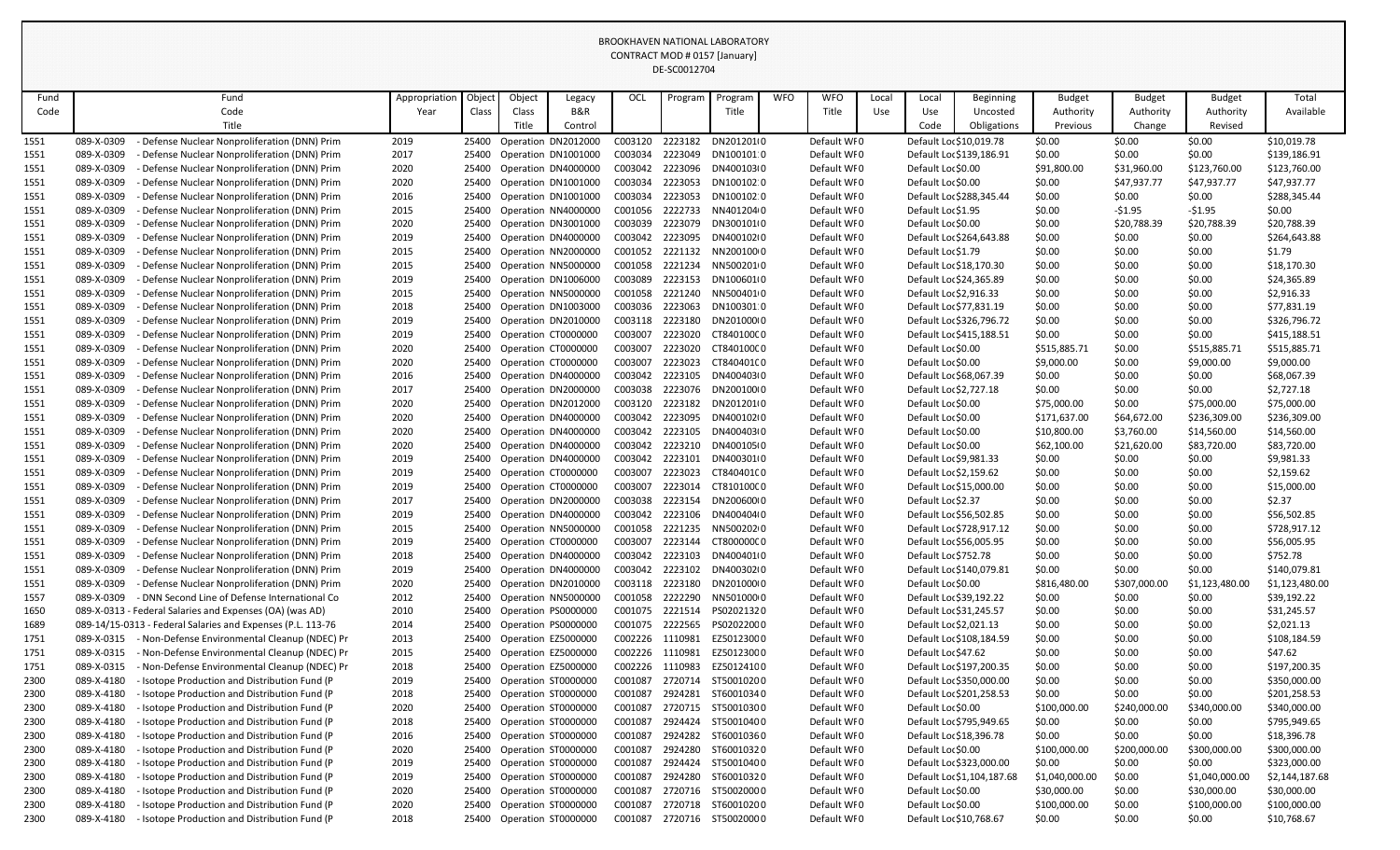|              |                                                                                                                                      |               |                |        |                                            |                    | DE-SCOUTZ704       |                          |            |                            |       |                            |                            |                  |                  |                  |                            |
|--------------|--------------------------------------------------------------------------------------------------------------------------------------|---------------|----------------|--------|--------------------------------------------|--------------------|--------------------|--------------------------|------------|----------------------------|-------|----------------------------|----------------------------|------------------|------------------|------------------|----------------------------|
| Fund         | Fund                                                                                                                                 | Appropriation | Object         | Object | Legacy                                     | <b>OCL</b>         | Program            | Program                  | <b>WFO</b> | <b>WFO</b>                 | Local | Local                      | <b>Beginning</b>           | <b>Budget</b>    | <b>Budget</b>    | <b>Budget</b>    | Total                      |
| Code         | Code                                                                                                                                 | Year          | Class          | Class  | B&R                                        |                    |                    | Title                    |            | Title                      | Use   | Use                        | Uncosted                   | Authority        | Authority        | Authority        | Available                  |
|              | Title                                                                                                                                |               |                | Title  | Control                                    |                    |                    |                          |            |                            |       | Code                       | Obligations                | Previous         | Change           | Revised          |                            |
| 2300         | - Isotope Production and Distribution Fund (P<br>089-X-4180                                                                          | 2019          | 25400          |        | Operation ST0000000                        | C001087            | 2720718            | ST60010200               |            | Default WF0                |       |                            | Default Loc \$569,438.47   | \$458,000.00     | \$0.00           | \$458,000.00     | \$1,027,438.47             |
| 2300         | 089-X-4180<br>- Isotope Production and Distribution Fund (P                                                                          | 2018          | 25400          |        | Operation ST0000000                        | C001087            | 2720714            | ST50010200               |            | Default WF0                |       |                            | Default Loc \$259,374.42   | \$0.00           | \$0.00           | \$0.00           | \$259,374.42               |
| 2300         | 089-X-4180<br>- Isotope Production and Distribution Fund (P                                                                          | 2018          | 32003          |        | Accelerato ST0000000                       | C001087            | 2924281            | ST60010340               |            | Default WF485395           |       | <b>CHAIP</b>               | \$1,466,518.90             | \$0.00           | \$0.00           | \$0.00           | \$1,466,518.90             |
| 2300         | 089-X-4180<br>- Isotope Production and Distribution Fund (P                                                                          | 2019          | 25400          |        | Operation ST0000000                        | C001087            | 2720715            | ST50010300               |            | Default WFO                |       |                            | Default Loc \$387,993.08   | \$400,000.00     | \$0.00           | \$400,000.00     | \$787,993.08               |
| 2300         | 089-X-4180<br>- Isotope Production and Distribution Fund (P                                                                          | 2019          | 25400          |        | Operation ST0000000                        | C001087            | 2924306            | ST60010310               |            | Default WF0                |       |                            | Default Loc \$5,447,419.38 | \$0.00           | \$0.00           | \$0.00           | \$5,447,419.38             |
| 5300         | 089-X-0318 - Electricity Delivery                                                                                                    | 2016          | 25400          |        | Operation TE1300000                        | C002800            | 3123804            | TE13020000               |            | Default WFO                |       | Default Loc \$200.26       |                            | \$0.00           | \$0.00           | \$0.00           | \$200.26                   |
| 5300         | 089-X-0318 - Electricity Delivery                                                                                                    | 2016          | 25400          |        | Operation TE1100000                        | C002798            | 3123802            | TE11040000               |            | Default WFO                |       |                            | Default Loc \$128,941.30   | \$0.00           | \$0.00           | \$0.00           | \$128,941.30               |
| 5300         | 089-X-0318 - Electricity Delivery                                                                                                    | 2017<br>2017  | 25400          |        | Operation TE1300000                        | C002800            | 3123803            | TE13010000               |            | Default WF0                |       | Default Loc \$356.54       |                            | \$0.00           | \$0.00           | \$0.00           | \$356.54                   |
| 5300<br>5300 | 089-X-0318 - Electricity Delivery<br>089-X-0318 - Electricity Delivery                                                               | 2017          | 25400<br>25400 |        | Operation TE1200000<br>Operation TE1100000 | C002799<br>C002798 | 3123809<br>3123816 | TE12030000<br>TE11040100 |            | Default WF0<br>Default WF0 |       | Default Loc \$621.94       | Default Loc \$12,301.98    | \$0.00<br>\$0.00 | \$0.00<br>\$0.00 | \$0.00<br>\$0.00 | \$621.94<br>\$12,301.98    |
| 5300         | 089-X-0318 - Electricity Delivery                                                                                                    | 2016          | 25400          |        | Operation TE1100000                        | C002798            | 3123789            | TE11010000               |            | Default WF0                |       | Default Loc \$136.88       |                            | \$0.00           | \$0.00           | \$0.00           | \$136.88                   |
| 5300         | 089-X-0318 - Electricity Delivery                                                                                                    | 2016          | 25400          |        | Operation TF0000000                        | C002802            | 3123796            | TF00000000               |            | Default WF0                |       | Default Loc \$121.66       |                            | \$0.00           | \$0.00           | \$0.00           | \$121.66                   |
| 5300         | 089-X-0318 - Electricity Delivery                                                                                                    | 2016          | 25400          |        | Operation TE1200000                        | C002799            | 3123812            | TE12060000               |            | Default WF0                |       | Default Loc \$22.70        |                            | \$0.00           | \$0.00           | \$0.00           | \$22.70                    |
| 5300         | 089-X-0318 - Electricity Delivery                                                                                                    | 2018          | 25400          |        | Operation TE1100000                        | C002798            | 3123785            | TE11030000               |            | Default WF0                |       |                            | Default Loc \$264,522.58   | \$0.00           | \$0.00           | \$0.00           | \$264,522.58               |
| 5300         | 089-X-0318 - Electricity Delivery                                                                                                    | 2018          | 25400          |        | Operation TE1200000                        | C002799            | 3123811            | TE12050000               |            | Default WF0                |       |                            | Default Loc \$41,767.81    | \$0.00           | \$0.00           | \$0.00           | \$41,767.81                |
| 5300         | 089-X-0318 - Electricity Delivery                                                                                                    | 2016          | 25400          |        | Operation TE1200000                        | C002799            | 3123792            | TE12010000               |            | Default WF0                |       | Default Loc \$2,262.82     |                            | \$0.00           | \$0.00           | \$0.00           | \$2,262.82                 |
| 5300         | 089-X-0318 - Electricity Delivery                                                                                                    | 2016          | 25400          |        | Operation TE1200000                        | C002799            | 3123810            | TE12040000               |            | Default WF0                |       | Default Loc \$205.91       |                            | \$0.00           | \$0.00           | \$0.00           | \$205.91                   |
| 5300         | 089-X-0318 - Electricity Delivery                                                                                                    | 2017          | 25400          |        | Operation TE1400000                        | C002801            | 3123795            | TE14000000               |            | Default WF0                |       | Default Lor \$260.97       |                            | \$0.00           | \$0.00           | \$0.00           | \$260.97                   |
| 5300         | 089-X-0318 - Electricity Delivery                                                                                                    | 2019          | 25400          |        | Operation TE1100000                        | C002798            | 3123785            | TE11030000               |            | Default WFO                |       |                            | Default Lor \$1,400,000.00 | \$0.00           | \$0.00           | \$0.00           | \$1,400,000.00             |
| 5300         | 089-X-0318 - Electricity Delivery                                                                                                    | 2016          | 25400          |        | Operation TE1300000                        | C002800            | 3123815            | TE13050000               |            | Default WF0                |       | Default Loc \$117.37       |                            | \$0.00           | \$0.00           | \$0.00           | \$117.37                   |
| 5350         | 089-X-0319<br>- Nuclear Energy (NE) Primary Fund (P.L. 110-                                                                          | 2018          | 25400          |        | Operation NT0000000                        | C003240            | 2720928            | NT050300(0               |            | Default WFO                |       |                            | Default Loc \$129,028.00   | \$0.00           | \$0.00           | \$0.00           | \$129,028.00               |
| 5350         | 089-X-0319<br>- Nuclear Energy (NE) Primary Fund (P.L. 110-                                                                          | 2019          | 25400          |        | Operation AF5800000                        | C000822            | 2720875            | AF583203C0               |            | Default WFO                |       |                            | Default Lor \$51,000.00    | \$0.00           | \$0.00           | \$0.00           | \$51,000.00                |
| 5350         | 089-X-0319<br>Nuclear Energy (NE) Primary Fund (P.L. 110-                                                                            | 2020          | 25400          |        | Operation RC0000000                        | C003241            | 2720978            | RC05040000               |            | Default WF0                |       | Default Loc \$0.00         |                            | \$50,000.00      | \$0.00           | \$50,000.00      | \$50,000.00                |
| 5350         | 089-X-0319<br>- Nuclear Energy (NE) Primary Fund (P.L. 110-                                                                          | 2020          | 25400          |        | Operation FT0000000                        | C003123            | 2721015            | FT02040000               |            | Default WFO                |       | Default Lor \$0.00         |                            | \$176,000.00     | \$0.00           | \$176,000.00     | \$176,000.00               |
| 5350         | 089-X-0319<br>Nuclear Energy (NE) Primary Fund (P.L. 110-                                                                            | 2020          | 25400          |        | Operation FT0000000                        | C003123            | 2721024            | FT04050000               |            | Default WF0                |       | Default Loc \$0.00         |                            | \$8,400.00       | \$0.00           | \$8,400.00       | \$8,400.00                 |
| 5350         | 089-X-0319<br>Nuclear Energy (NE) Primary Fund (P.L. 110-                                                                            | 2019          | 25400          |        | Operation RC0000000                        | C003241            | 2720992            | RC06030000               |            | Default WFO                |       | Default Loc \$8,463.14     |                            | \$0.00           | \$0.00           | \$0.00           | \$8,463.14                 |
| 5350         | 089-X-0319<br>- Nuclear Energy (NE) Primary Fund (P.L. 110-                                                                          | 2019          | 25400          |        | Operation AF5800000                        | C000822            | 2720667            | AF581000C0               |            | Default WFO                |       |                            | Default Loc \$69,520.80    | \$0.00           | \$0.00           | \$0.00           | \$69,520.80                |
| 5350         | 089-X-0319<br>Nuclear Energy (NE) Primary Fund (P.L. 110-                                                                            | 2019          | 25400          |        | Operation AF5800000                        | C000822            | 2720703            | AF583500C0               |            | Default WFO                |       |                            | Default Loc \$77,737.45    | \$0.00           | \$0.00           | \$0.00           | \$77,737.45                |
| 5350         | 089-X-0319<br>Nuclear Energy (NE) Primary Fund (P.L. 110-                                                                            | 2018          | 25400          |        | Operation AF5800000                        | C000822            | 2720955            | AF583204C0               |            | Default WF0                |       |                            | Default Loc \$480,756.06   | \$0.00           | \$0.00           | \$0.00           | \$480,756.06               |
| 5350         | 089-X-0319<br>Nuclear Energy (NE) Primary Fund (P.L. 110-                                                                            | 2019          | 25400          |        | Operation AF5800000                        | C000822            | 2720874            | AF583202C0               |            | Default WFO                |       |                            | Default Loc \$43,775.94    | \$0.00           | \$0.00           | \$0.00           | \$43,775.94                |
| 5350         | 089-X-0319<br>Nuclear Energy (NE) Primary Fund (P.L. 110-                                                                            | 2017          | 25400          |        | Operation AF5800000                        | C000822            | 2720625            | AF585500C0               |            | Default WF0                |       | Default Loc \$349.62       |                            | \$0.00           | \$0.00           | \$0.00           | \$349.62                   |
| 5350         | 089-X-0319<br>Nuclear Energy (NE) Primary Fund (P.L. 110-                                                                            | 2018          | 25400          |        | Operation AF5800000                        | C000822            | 2720875            | AF583203C0               |            | Default WF0                |       |                            | Default Loc \$352,232.57   | \$0.00           | \$0.00           | \$0.00           | \$352,232.57               |
| 5350         | 089-X-0319<br>Nuclear Energy (NE) Primary Fund (P.L. 110-                                                                            | 2020          | 25400          |        | Operation FT0000000                        |                    | C003123 2721023    | FT04040000               |            | Default WFO                |       | Default Lor \$0.00         |                            | \$118,280.00     | \$0.00           | \$118,280.00     | \$118,280.00               |
| 5350         | 089-X-0319<br>Nuclear Energy (NE) Primary Fund (P.L. 110-                                                                            | 2017          | 25400          |        | Operation AF5800000                        | C000822            | 2720965            | AF586101C0               |            | Default WF0                |       | Default Loc \$740.20       |                            | \$0.00           | \$0.00           | \$0.00           | \$740.20                   |
| 5350         | 089-X-0319<br>Nuclear Energy (NE) Primary Fund (P.L. 110-                                                                            | 2019          | 25400          |        | Operation RC0000000                        | C003241            | 2720978            | RC05040000               |            | Default WF0                |       |                            | Default Loc \$21,031.64    | \$0.00           | \$0.00           | \$0.00           | \$21,031.64                |
| 5350         | 089-X-0319<br>Nuclear Energy (NE) Primary Fund (P.L. 110-                                                                            | 2019          | 25400          |        | Operation NT0000000                        | C003240            | 2720882            | NT040200(0               |            | Default WF0                |       |                            | Default Loc \$465,962.87   | \$0.00           | \$0.00           | \$0.00           | \$465,962.87               |
| 5350         | 089-X-0319<br>Nuclear Energy (NE) Primary Fund (P.L. 110-                                                                            | 2017          | 25400          |        | Operation RC0000000                        | C003241            | 2720918<br>1009218 | RC04240000<br>BM0107000  |            | Default WF0<br>Default WFO |       | Default Lor \$368.50       |                            | \$0.00           | \$0.00           | \$0.00           | \$368.50                   |
| 5450<br>5450 | <b>Energy Efficiency and Renewable Energy (EER</b><br>089-X-0321<br>089-X-0321<br><b>Energy Efficiency and Renewable Energy (EER</b> | 2014<br>2019  | 25400<br>25400 |        | Operation BM0000000<br>Operation HT0000000 | C002732<br>C002796 | 1009190            | HT010000(0               |            | Default WF0                |       | Default Loc \$1,252.09     | Default Lor \$300,000.00   | \$0.00<br>\$0.00 | \$0.00<br>\$0.00 | \$0.00<br>\$0.00 | \$1,252.09<br>\$300,000.00 |
| 5450         | 089-X-0321<br><b>Energy Efficiency and Renewable Energy (EER</b>                                                                     | 2018          | 25400          |        | Operation GT0000000                        | C002910            | 1005623            | GT020000(0               |            | Default WF0                |       | Default Loc \$4,819.47     |                            | \$0.00           | \$0.00           | \$0.00           | \$4,819.47                 |
| 5450         | 089-X-0321<br><b>Energy Efficiency and Renewable Energy (EER</b>                                                                     | 2019          | 25400          |        | Operation VT0000000                        | C001096            | 1005554            | VT12010000               |            | Default WFO                |       |                            | Default Loc \$2,180,240.94 | \$0.00           | \$0.00           | \$0.00           | \$2,180,240.94             |
| 5450         | 089-X-0321<br>Energy Efficiency and Renewable Energy (EER                                                                            | 2018          | 25400          |        | Operation HT0000000                        | C002796            | 1009190            | HT010000(0               |            | Default WF0                |       |                            | Default Loc \$93,487.86    | \$0.00           | \$0.00           | \$0.00           | \$93,487.86                |
| 5450         | 089-X-0321<br><b>Energy Efficiency and Renewable Energy (EER</b>                                                                     | 2019          | 25400          |        | Operation GT0000000                        | C002910            | 1005623            | GT020000(0               |            | Default WF0                |       |                            | Default Lor \$950,000.00   | \$0.00           | \$0.00           | \$0.00           | \$950,000.00               |
| 5450         | Energy Efficiency and Renewable Energy (EER<br>089-X-0321                                                                            | 2019          | 25400          |        | Operation BM0000000                        | C002732            | 1004173            | BM0102060                |            | Default WF0                |       | Default Loc \$0.00         |                            | \$1,095,692.00   | \$0.00           | \$1,095,692.00   | \$1,095,692.00             |
| 5450         | 089-X-0321<br><b>Energy Efficiency and Renewable Energy (EER</b>                                                                     | 2017          | 25400          |        | Operation VT0000000                        | C001096            | 1005556            | VT130100C0               |            | Default WF0                |       | Default Loc \$7,401.00     |                            | \$0.00           | \$0.00           | \$0.00           | \$7,401.00                 |
| 5450         | 089-X-0321<br><b>Energy Efficiency and Renewable Energy (EER</b>                                                                     | 2019          | 25400          |        | Operation SL0000000                        | C002911            | 1005616            | SL03000000               |            | Default WFO                |       |                            | Default Loc \$123,776.00   | \$0.00           | \$0.00           | \$0.00           | \$123,776.00               |
| 5450         | 089-X-0321<br><b>Energy Efficiency and Renewable Energy (EER</b>                                                                     | 2016          | 25400          |        | Operation ED0000000                        | C000949            | 1009209            | ED270100(0               |            | Default WF0                |       |                            | Default Loc \$276,958.14   | \$0.00           | \$0.00           | \$0.00           | \$276,958.14               |
| 5450         | - Energy Efficiency and Renewable Energy (EER<br>089-X-0321                                                                          | 2017          | 25400          |        | Operation HT0000000                        | C002796            | 2223156            | HT110000(0               |            | Default WF0                |       | Default Loc \$2,577.39     |                            | \$0.00           | \$0.00           | \$0.00           | \$2,577.39                 |
| 5450         | 089-X-0321<br><b>Energy Efficiency and Renewable Energy (EER</b>                                                                     | 2018          | 25400          |        | Operation SL0000000                        | C002911            | 1005616            | SL03000000               |            | Default WFO                |       |                            | Default Loc \$226,224.00   | \$0.00           | \$0.00           | \$0.00           | \$226,224.00               |
| 5450         | <b>Energy Efficiency and Renewable Energy (EER</b><br>089-X-0321                                                                     | 2016          | 25400          |        | Operation HT0000000                        | C002796            | 1009190            | HT010000(0               |            | Default WF 302017          |       | <b>TCF Fundin \$294.34</b> |                            | \$0.00           | \$0.00           | \$0.00           | \$294.34                   |
|              |                                                                                                                                      |               |                |        |                                            |                    |                    |                          |            |                            |       |                            |                            |                  |                  |                  |                            |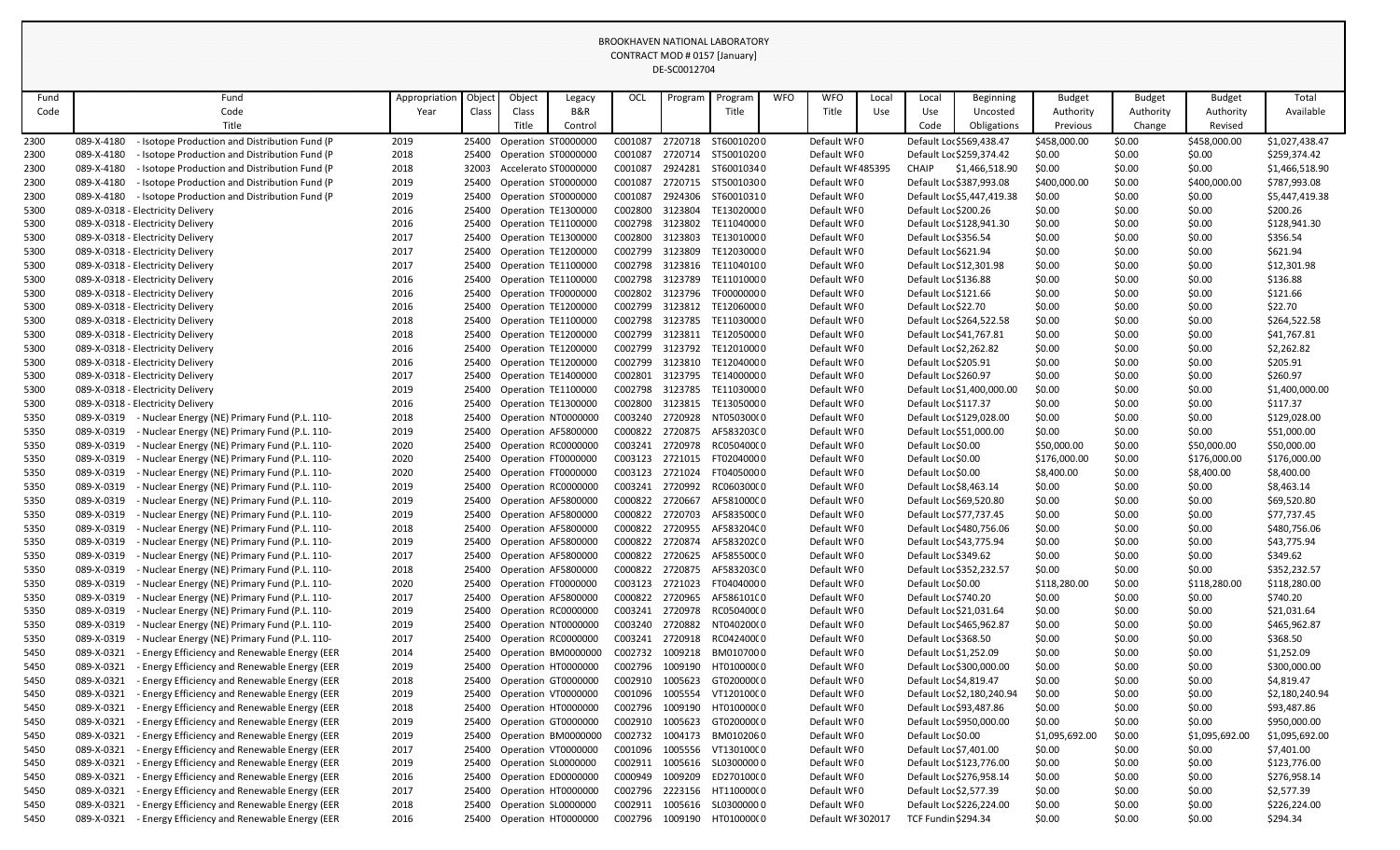| Fund                                                                                                                 | Fund                                                             | Appropriation | Objec- | Object | Legacy              | OCL     | Program | Program          | <b>WFO</b> | <b>WFO</b>        | Local | Local                          | <b>Beginning</b>               | <b>Budget</b>  | <b>Budget</b>   | <b>Budget</b>   | Total           |
|----------------------------------------------------------------------------------------------------------------------|------------------------------------------------------------------|---------------|--------|--------|---------------------|---------|---------|------------------|------------|-------------------|-------|--------------------------------|--------------------------------|----------------|-----------------|-----------------|-----------------|
| Code                                                                                                                 | Code                                                             | Year          | Class  | Class  | B&R                 |         |         | Title            |            | Title             | Use   | Use                            | Uncosted                       | Authority      | Authority       | Authority       | Available       |
|                                                                                                                      | Title                                                            |               |        | Title  | Control             |         |         |                  |            |                   |       | Code                           | Obligations                    | Previous       | Change          | Revised         |                 |
| 5450                                                                                                                 | <b>Energy Efficiency and Renewable Energy (EER</b><br>089-X-0321 | 2018          | 25400  |        | Operation SL0000000 | C002911 | 1005622 | SL02000000       |            | Default WF0       |       | Default Loc \$268.16           |                                | \$0.00         | \$0.00          | \$0.00          | \$268.16        |
| 5450                                                                                                                 | 089-X-0321<br>Energy Efficiency and Renewable Energy (EER        | 2016          | 25400  |        | Operation PG0000000 | C002840 | 1005604 | PG040000(0       |            | Default WFO       |       |                                | Default Loc \$40,972.14        | \$0.00         | \$0.00          | \$0.00          | \$40,972.14     |
| 5450                                                                                                                 | 089-X-0321<br>Energy Efficiency and Renewable Energy (EER        | 2018          | 25400  |        | Operation GT0000000 | C002910 | 1005613 | GT03000000       |            | Default WF0       |       |                                | Default Loc \$10,301.60        | \$0.00         | \$0.00          | \$0.00          | \$10,301.60     |
| 5450                                                                                                                 | 089-X-0321<br>Energy Efficiency and Renewable Energy (EER        | 2020          | 25400  |        | Operation VT0000000 | C001096 | 1005554 | VT12010000       |            | Default WFO       |       | Default Loc \$0.00             |                                | \$915,000.00   | \$0.00          | \$915,000.00    | \$915,000.00    |
| 5450                                                                                                                 | 089-X-0321<br>Energy Efficiency and Renewable Energy (EER        | 2014          | 25400  |        | Operation GT0000000 | C002910 | 1005612 | GT010000(0       |            | Default WF0       |       |                                | Default Loc \$6,283.33         | \$0.00         | \$0.00          | \$0.00          | \$6,283.33      |
| 5450                                                                                                                 | 089-X-0321<br>Energy Efficiency and Renewable Energy (EER        | 2019          | 25400  |        | Operation WW0000000 | C002917 | 1005682 | WW0800000        |            | Default WFO       |       | Default Loc \$0.00             |                                | \$13,837.00    | \$0.00          | \$13,837.00     | \$13,837.00     |
| 5450                                                                                                                 | 089-X-0321<br>Energy Efficiency and Renewable Energy (EER        | 2016          | 25400  |        | Operation VT0000000 | C001096 | 1005556 | VT13010000       |            | Default WFO       |       |                                | Default Loc \$5,774.29         | \$0.00         | \$0.00          | \$0.00          | \$5,774.29      |
| 5450                                                                                                                 | Energy Efficiency and Renewable Energy (EER<br>089-X-0321        | 2017          | 25400  |        | Operation SL0000000 | C002911 | 1005616 | SL03000000       |            | Default WFO       |       |                                | Default Loc \$665,015.61       | \$0.00         | \$0.00          | \$0.00          | \$665,015.61    |
| 5450                                                                                                                 | Energy Efficiency and Renewable Energy (EER<br>089-X-0321        | 2018          | 25400  |        | Operation BT0000000 | C000848 | 1004210 | BT010100C0       |            | Default WF0       |       |                                | Default Loc \$24,055.38        | \$0.00         | \$0.00          | \$0.00          | \$24,055.38     |
| 5450                                                                                                                 | 089-X-0321<br>Energy Efficiency and Renewable Energy (EER        | 2018          | 25400  |        | Operation BT0000000 | C000848 | 1004219 | BT030403C0       |            | Default WF0       |       |                                | Default Loc \$355,633.31       | \$0.00         | \$0.00          | \$0.00          | \$355,633.31    |
| 5489                                                                                                                 | 089-16/17-0321<br>- EERE Reimbursable Work with Other Federal A  | 2016          | 25400  |        | Operation 456100000 | C003005 | 6600073 | 4561403584861011 |            | CHAGRGXC 302027   |       |                                | OTT 16-17 \$32,628.12          | \$0.00         | \$0.00          | \$0.00          | \$32,628.12     |
| 5498                                                                                                                 | 089-X-0321<br><b>EERE Reimbursable Work with Non-Federal Ent</b> | 2017          | 25400  |        | Operation 456100000 | C003005 | 6600146 | 4561600314860966 |            | <b>CHAGR8730</b>  |       |                                | Default Loc \$11,618.24        | \$0.00         | \$0.00          | \$0.00          | \$11,618.24     |
| 5499                                                                                                                 | 089-X-0321<br>- EERE Reimbursable Work with Other Federal A      | 2016          | 25400  |        | Operation 456100000 | C003005 | 6600072 | 4561403573012199 |            | CRAGR-S-CO        |       |                                | Default Loc \$25,808.25        | \$0.00         | \$0.00          | \$0.00          | \$25,808.25     |
| 5499                                                                                                                 | 089-X-0321<br>- EERE Reimbursable Work with Other Federal A      | 2014          | 25400  |        | Operation 456100000 | C003005 | 6600072 | 4561403573011110 |            | CRAGRS-OI0        |       | Default Loc \$45.77            |                                | -\$45.77       | \$0.00          | $-545.77$       | \$0.00          |
| 5499                                                                                                                 | 089-X-0321<br>- EERE Reimbursable Work with Other Federal A      | 2014          | 25400  |        | Operation 456100000 | C003005 | 6600072 | 4561403573012882 |            | <b>CRAGR 1930</b> |       | Default Loc \$638.50           |                                | $-5638.50$     | \$0.00          | $-5638.50$      | \$0.00          |
| 5900                                                                                                                 | 089X2250 Cybersecurity, Energy Security and Emergency Respo      | 2019          | 25400  |        | Operation TG0000000 | C003224 | 4219019 | TG010402(0       |            | Default WFO       |       |                                | Default Loc \$56,506.00        | \$0.00         | \$0.00          | \$0.00          | \$56,506.00     |
| 6600                                                                                                                 | 089X0337<br>- Energy Transformation Acceleration Fund - A        | 2014          | 25400  |        | Operation CJ0100000 | C002599 | 3166012 | CJ01000000       |            | Default WF0       |       |                                | Default Loc \$1,823.77         | \$0.00         | \$0.00          | \$0.00          | \$1,823.77      |
| 6600                                                                                                                 | 089X0337<br>- Energy Transformation Acceleration Fund - A        | 2017          | 25400  |        | Operation CJ0100000 | C002599 | 3166012 | CJ01000000       |            | Default WF1352    |       |                                | ARPA-E Lat \$142,701.78        | \$0.00         | \$0.00          | \$0.00          | \$142,701.78    |
| 6600                                                                                                                 | 089X0337<br>- Energy Transformation Acceleration Fund - A        | 2014          | 25400  |        | Operation CJ0100000 | C002599 | 3166012 | CJ01000000       |            | Default WF1249    |       |                                | CHARPA-0(\$1,392.09            | \$0.00         | \$0.00          | \$0.00          | \$1,392.09      |
| 6600                                                                                                                 | 089X0337<br>- Energy Transformation Acceleration Fund - A        | 2016          | 25400  |        | Operation CJ0100000 | C002599 | 3166012 | CJ01000000       |            | Default WF1314    |       |                                | ARPA-E Lal \$90,742.79         | \$0.00         | \$0.00          | \$0.00          | \$90,742.79     |
| 6600                                                                                                                 | 089X0337<br>- Energy Transformation Acceleration Fund - A        | 2014          | 25400  |        | Operation CJ0100000 | C002599 | 3166012 | CJ01000000       |            | Default WF1250    |       | CHARPA-0(\$207.88              |                                | \$0.00         | \$0.00          | \$0.00          | \$207.88        |
| 6632                                                                                                                 | 089-19/20-0337 - ARPA-E Program Direction                        | 2019          | 25400  |        | Operation CJ0200000 | C002600 | 3166013 | CJ02000000       |            | Default WF0       |       |                                | Default Lo: \$5,000.00         | \$0.00         | \$0.00          | \$0.00          | \$5,000.00      |
| 7060                                                                                                                 | 089-19/20-0228 - DA Primary Fund                                 | 2019          | 25400  |        | Operation TT0000000 | C003093 | 4500005 | TT10300300       |            | Default WFO       |       | Default Lor \$0.00             |                                | \$50,000.00    | \$0.00          | \$50,000.00     | \$50,000.00     |
| 7500                                                                                                                 | 089-20/21-0243 - ODA RW with Other Federal Agencies              | 2020          | 25400  |        | Operation 456100000 | C003005 | 6600040 | 4561401424861205 |            | CHAGRHQ(0         |       | Default Lor \$0.00             |                                | \$750,000.00   | \$0.00          | \$750,000.00    | \$750,000.00    |
| 7500                                                                                                                 | 089-20/21-0243 - ODA RW with Other Federal Agencies              | 2020          | 25400  |        | Operation 456100000 | C003005 | 6600040 | 4561401424861209 |            | CHAGRHQ(0         |       | Default Loc \$0.00             |                                | \$1,000,000.00 | \$0.00          | \$1,000,000.00  | \$1,000,000.00  |
| 7500                                                                                                                 | 089-20/21-0243 - ODA RW with Other Federal Agencies              | 2020          | 25400  |        | Operation 456100000 | C003005 | 6600038 | 4561401354861199 |            | CHAGRHR(0         |       | Default Loc \$0.00             |                                | \$72,524.27    | \$0.00          | \$72,524.27     | \$72,524.27     |
| 7500                                                                                                                 | 089-20/21-0243 - ODA RW with Other Federal Agencies              | 2020          | 25400  |        | Operation 456100000 | C003005 | 6600040 | 4561401424861215 |            | CHAGREAC 0        |       | Default Loc \$0.00             |                                | \$0.00         | \$150,000.00    | \$150,000.00    | \$150,000.00    |
|                                                                                                                      | <b>Non-Appropriated Total</b>                                    |               |        |        |                     |         |         |                  |            |                   |       |                                | \$35,144,833.92 \$4,022,286.64 |                | \$2,361,685.10  | \$6,383,971.74  | \$41,528,805.66 |
| <b>Other Federal Agency Total</b>                                                                                    |                                                                  |               |        |        |                     |         |         |                  |            |                   |       | \$45,054,758.31 \$2,367,910.25 |                                | \$505,431.80   | \$2,873,342.05  | \$47,928,100.36 |                 |
| \$308,820,843.80 \$119,363,041.97 \$54,653,695.94 \$174,016,737.91 \$482,837,581.71<br><b>DOE Appropriated Total</b> |                                                                  |               |        |        |                     |         |         |                  |            |                   |       |                                |                                |                |                 |                 |                 |
|                                                                                                                      |                                                                  |               |        |        |                     |         |         |                  |            |                   |       |                                |                                |                |                 |                 |                 |
| SF-30 Total<br>\$389,020,436.03 \$125,753,238.86 \$57,520,812.84 \$183,274,051.70 \$572,294,487.73                   |                                                                  |               |        |        |                     |         |         |                  |            |                   |       |                                |                                |                |                 |                 |                 |
|                                                                                                                      |                                                                  |               |        |        |                     |         |         |                  |            |                   |       |                                |                                |                |                 |                 |                 |
|                                                                                                                      | <b>FPDS-NG Total [Action Obligation]</b>                         |               |        |        |                     |         |         |                  |            |                   |       |                                |                                |                | \$55,159,127.74 |                 |                 |
| <b>FPDS-NG Total [Base And Exercised Options Value]</b><br>\$57,520,812.84                                           |                                                                  |               |        |        |                     |         |         |                  |            |                   |       |                                |                                |                |                 |                 |                 |

**FPDS-NG Total [Base And All Options Value] \$57,520,812.84**

Agency Sub-Report

|                                               | Obligation Change |
|-----------------------------------------------|-------------------|
| Agency                                        | Amount            |
|                                               |                   |
| Department of Commerce                        | $-2,007.03$       |
| Department of Defense                         | 400,000.00        |
| Department of Homeland Security               | $-2,561.17$       |
| National Aeronautics and Space Administration | 110,000.00        |